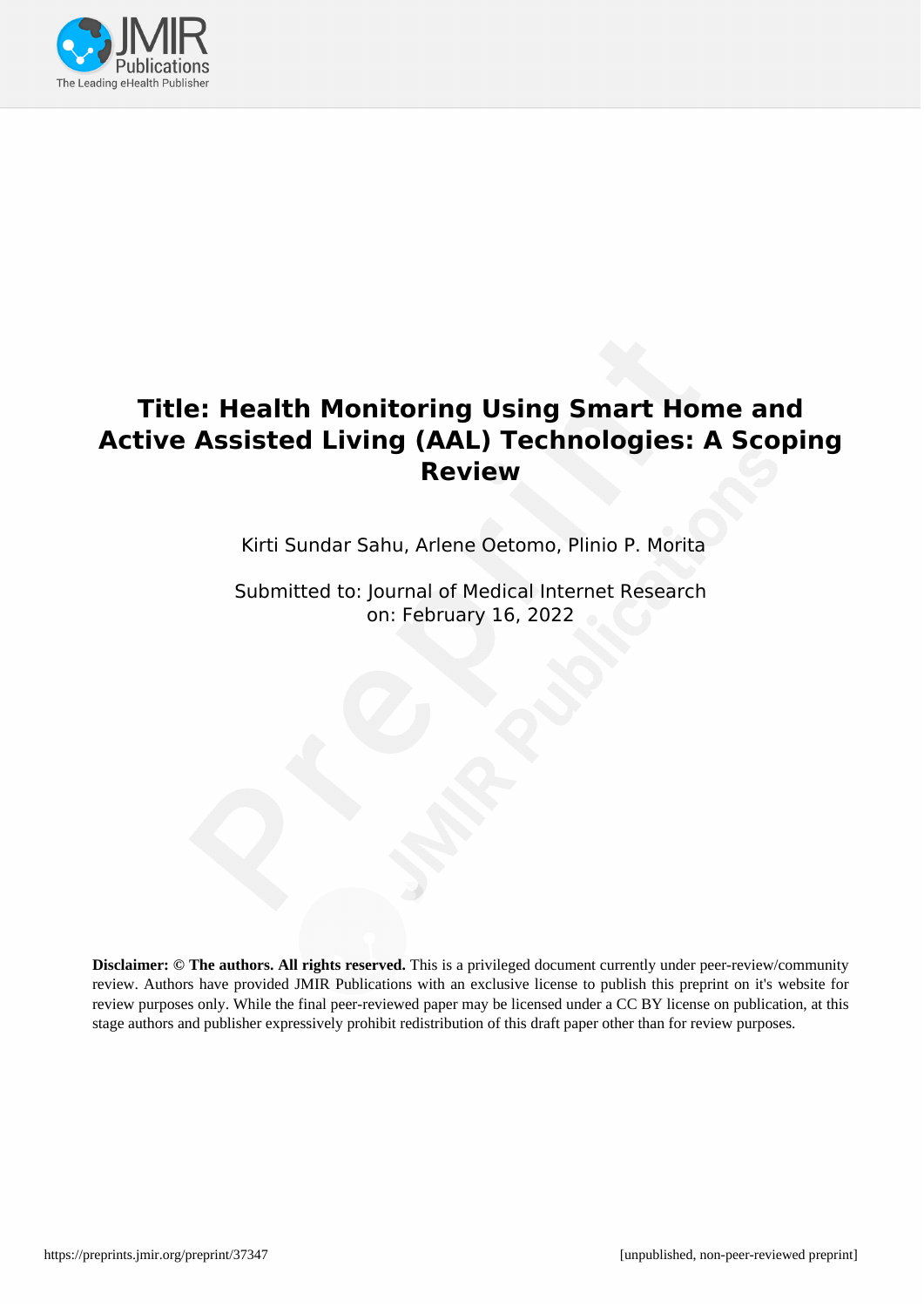# **Table of Contents**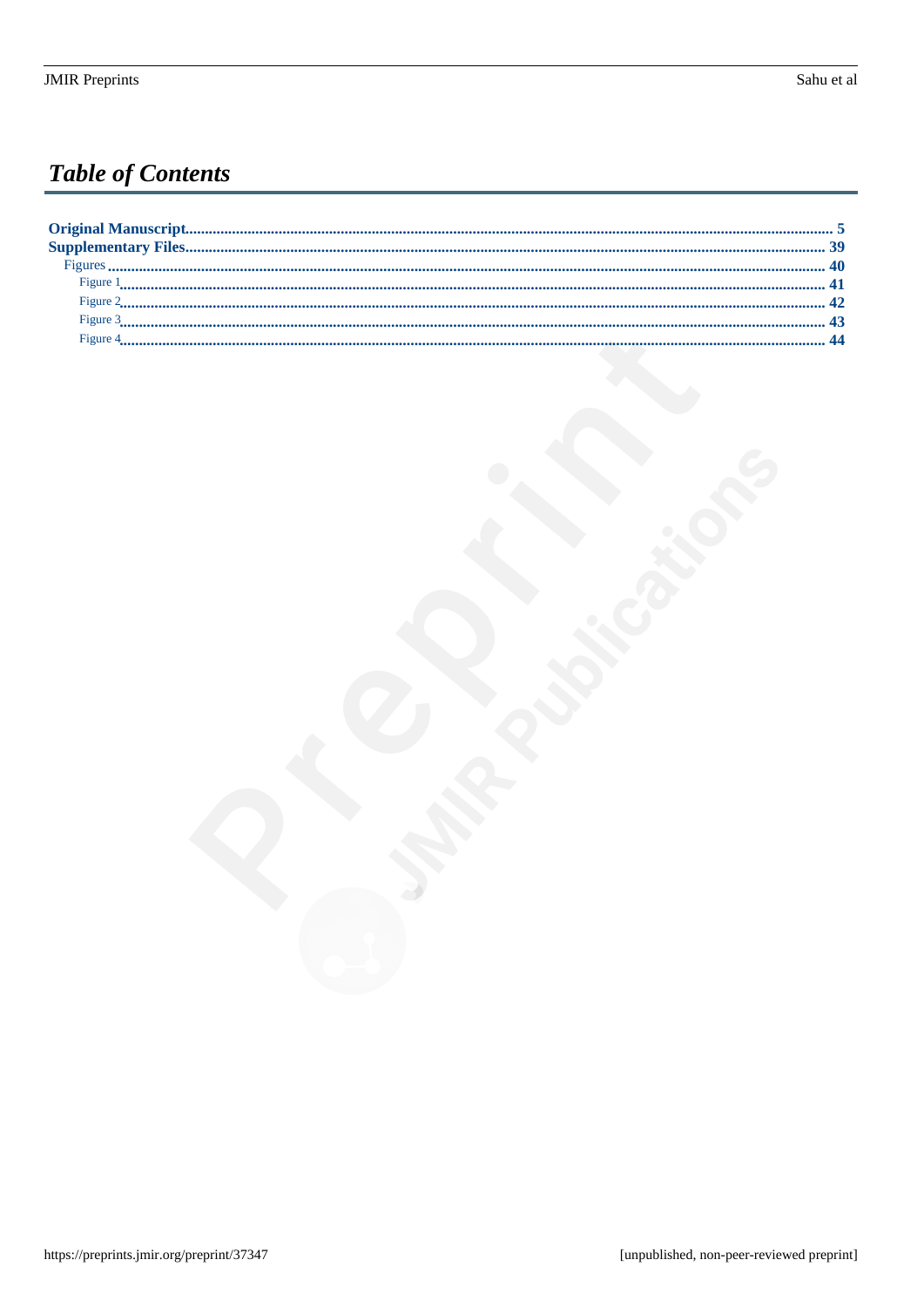# Title: Health Monitoring Using Smart Home and Active Assisted Living (AAL) Technologies: A Scoping Review

Kirti Sundar Sahu<sup>1</sup> MPH, MPT; Arlene Oetomo<sup>1</sup> BSc; Plinio P. Morita<sup>1, 2, 3, 4, 5</sup> PhD, PEng

#### **Corresponding Author:**

Plinio P. Morita PhD, PEng University of Waterloo, School of Public Health Sciences 200 University Avenue West Waterloo CA

## *Abstract*

**Background:** The Internet of Things (IoT) has become more integrated into everyday life, with devices becoming permanent fixtures in many homes. As countries face increasingly older populations, the use of IoT devices to support independent living for elderly individuals and others who need support is now possible. These groups may require assistance or varying levels of monitoring within the home. Smart home technologies that are unobtrusive, continuous, and reliably monitor healthy behaviour can fill this gap. The rationale of this scoping review is to provide insight into this evolving field of research by surveying the technologies available for in-home monitoring.

**Objective:** This scoping review evaluated smart home technology approaches to identify behavioural patterns and health indicators that could support caregivers and healthcare providers with standardized guidelines.

**Methods:** The study used the methodological framework proposed by Arksey and O'Malley. We analyzed articles published between 2008 and 2021 to understand better the scope of smart home data used to monitor vulnerable populations. Interest in smart home research increased rapidly after 2008, as technologies became more widely available. Only journal articles in English were included from PubMed, Scopus, ScienceDirect, and CINAHL databases. Search terms included smart home, ambient assisted living, health, and monitor.

**Results:** Forty-nine of the most recent and relevant articles were included in this scoping review. Most of the studies were from Europe and North America. The largest proportion of the studies were proof of concept, pilot studies, and related to the development of infrastructure architecture and testing of algorithms. Findings from these studies have been summarised by human-centric and techno-centric features. Nearly 78% of the studies have data from humans, 63 % mentioned age, and only 33 % mentioned the sex of the participants. Most of the studies had data from the elderly population (primarily female subjects) in the home setting. Nearly 60 % of the studies reported on the health status of the participants. Technocentric features included the type of data collected, the type of sensors used and analysis methods, respectively. A wide range of sensors were used across the studies, as were the variety of outcomes measured by each representing different health indicators. PIR sensors were the frequently used sensors, while activity or motion detection and recognition were the commonly used health parameters. There were many technical challenges and barriers, including a lack of collaboration and use of interdisciplinary approaches. There is no standardized definition of a smart home in the literature, and, thus, the authors proposed a new definition.

**Conclusions:** In conclusion, smart home technology has the potential to improve the monitoring of vulnerable populations, especially those ageing in the community, but it has not been fully explored. The use of Big Data, artificial intelligence algorithms, including machine and deep learning, with near-real-time dissemination of the results, will be the future of in-home health monitoring.

(JMIR Preprints 16/02/2022:37347) DOI: https://doi.org/10.2196/preprints.37347

<sup>&</sup>lt;sup>1</sup>University of Waterloo, School of Public Health Sciences Waterloo CA

<sup>2</sup>University of Toronto - Institute of Health Policy, Management, and Evaluation Toronto CA

<sup>&</sup>lt;sup>3</sup>University of Waterloo - Research Institute of Aging Waterloo CA

<sup>4</sup>University of Waterloo - Department of Systems Design Engineering Waterloo CA

<sup>5</sup>University Health Network - eHealth Innovation Toronto CA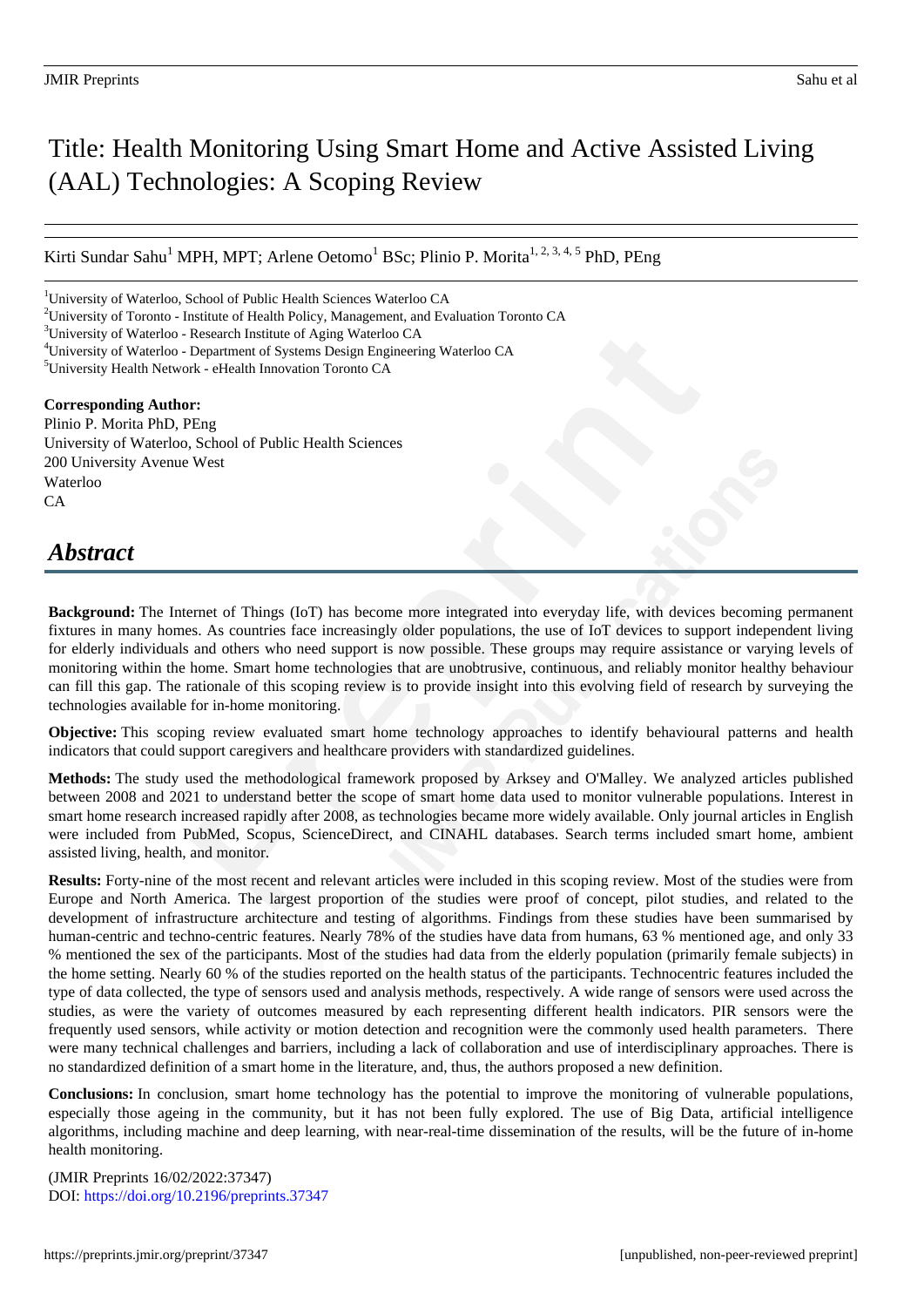## **Preprint Settings**

1) Would you like to publish your submitted manuscript as preprint?

◆ Please make my preprint PDF available to anyone at any time (recommended).

Please make my preprint PDF available only to logged-in users; I understand that my title and abstract will remain visible to all users. Only make the preprint title and abstract visible.

No, I do not wish to publish my submitted manuscript as a preprint.

2) If accepted for publication in a JMIR journal, would you like the PDF to be visible to the public?

◆ Yes, please make my accepted manuscript PDF available to anyone at any time (Recommended). Yes, but please make my accepted manuscript PDF available only to logged-in users; I understand that the title and abstract will remain v Yes, but only make the title and abstract visible (see Important note, above). I understand that if I later pay to participate in <a href="http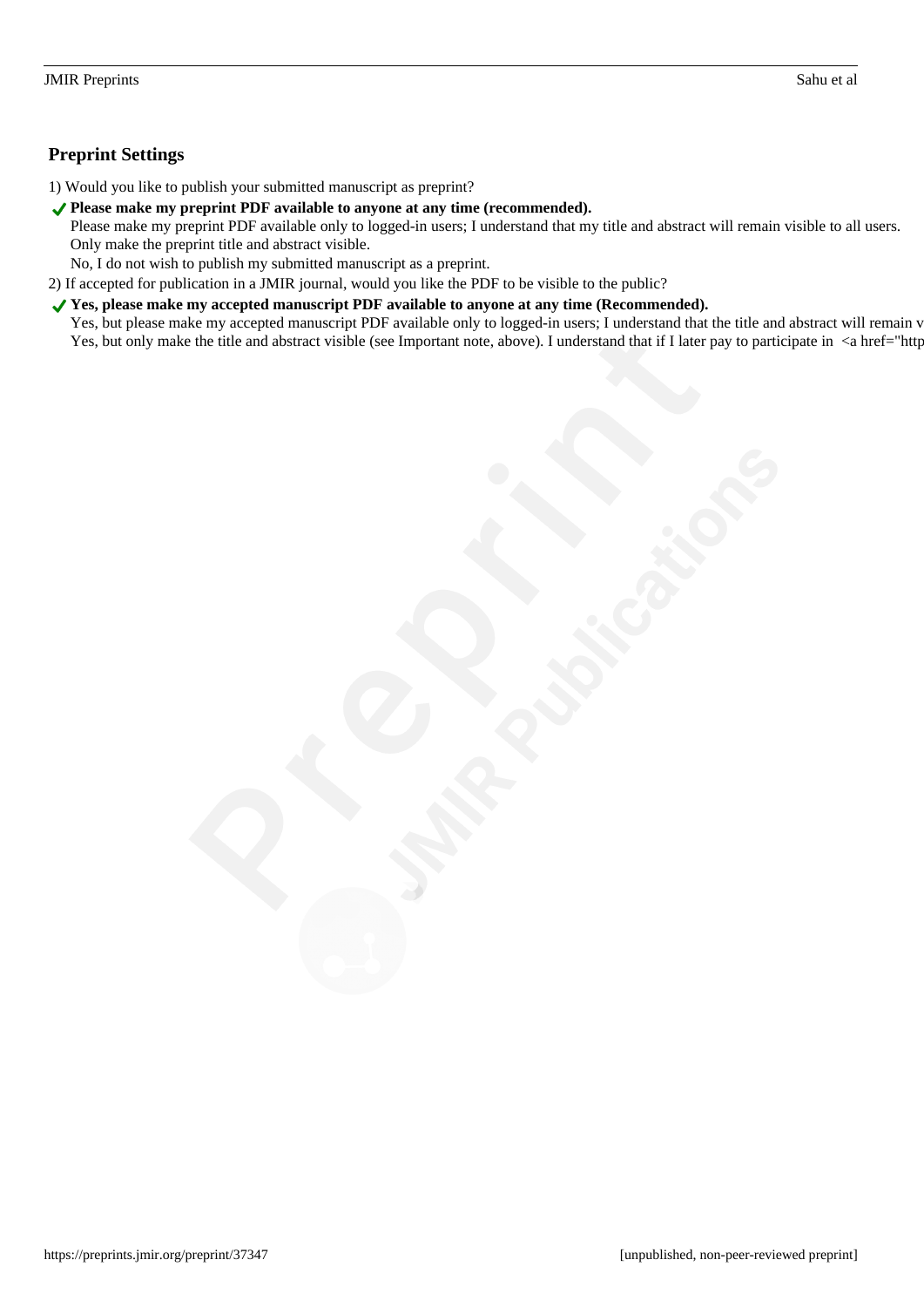# <span id="page-4-0"></span>**Original Manuscript**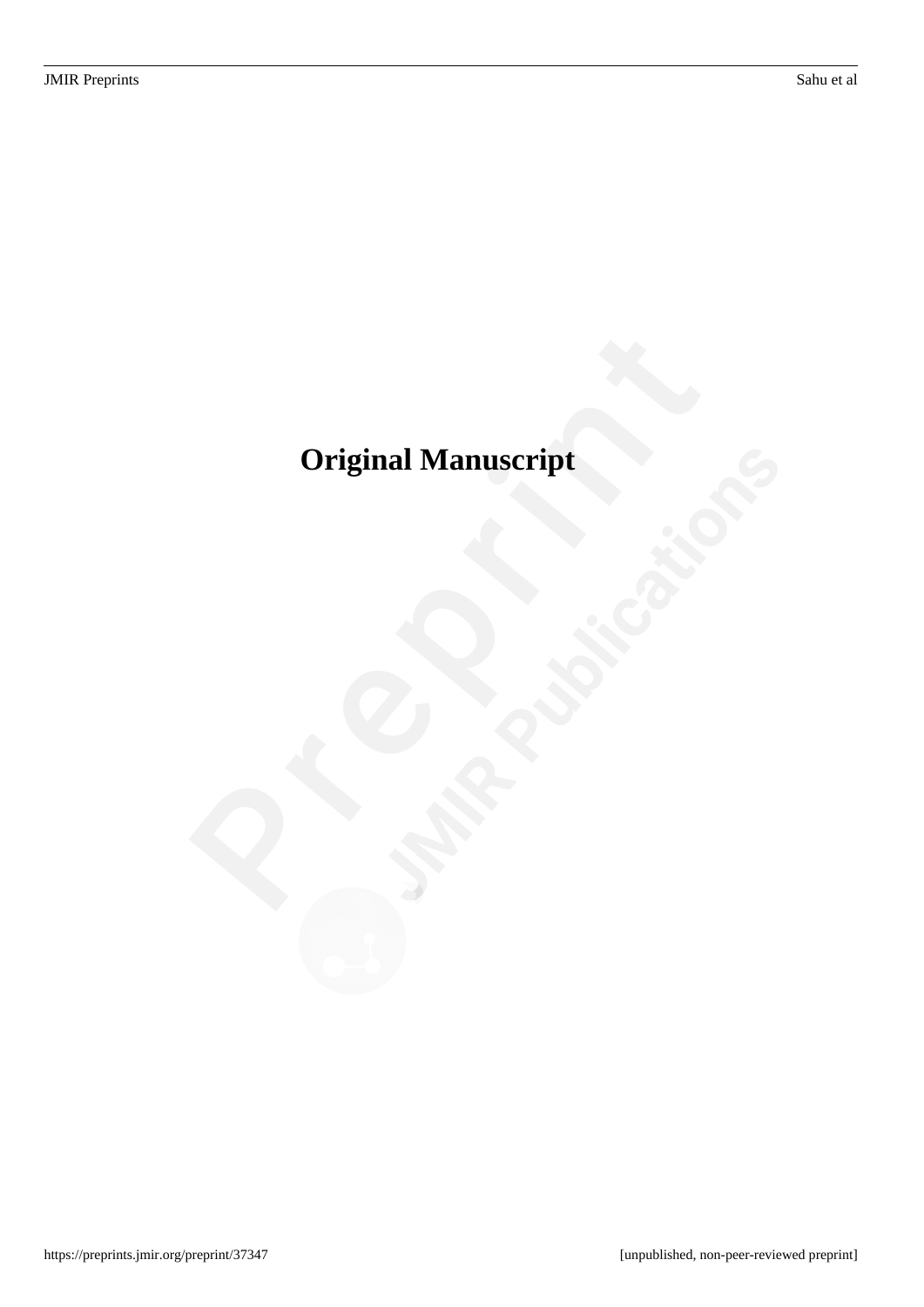# Title: Health Monitoring Using Smart Home and Active Assisted Living (AAL) Technologies: A Scoping Review

Sahu, Kirti S<sup>1</sup>., Oetomo, Arlene<sup>1</sup>, Morita, Plinio P.<sup>1,2,3,4,5,</sup>\*

1 University of Waterloo - School of Public Health Sciences 2 University of Toronto - Institute of Health Policy, Management, and Evaluation 3 University of Waterloo - Research Institute of Aging 4 University of Waterloo - Department of Systems Design Engineering 5 University Health Network - eHealth Innovation

**\* Correspondence:** Plinio Pelegrini Morita, Ph.D., PEng School of Public Health Sciences University of Waterloo 200 University Avenue West Waterloo, ON, N2L 3G1 Canada Phone: 1 5198884567 ext. 31372 Fax: 1 519 746 6776 Email: plinio.morita@uwaterloo.ca

## **Abstract**

## **Background:**

The Internet of Things (IoT) has become more integrated into everyday life, with devices becoming permanent fixtures in many homes. As countries face increasingly older populations, the use of IoT devices to support independent living for elderly individuals and others who need support is now possible. These groups may require assistance or varying levels of monitoring within the home. Smart home technologies that are unobtrusive, continuous, and reliably monitor healthy behaviour can fill this gap. The rationale of this scoping review is to provide insight into this evolving field of research by surveying the technologies available for in-home monitoring.

## **Objectives:**

This scoping review evaluated smart home technology approaches to identify behavioural patterns and health indicators that could support caregivers and healthcare providers with standardized guidelines.

## **Methods:**

The study used the methodological framework proposed by Arksey and O'Malley. We analyzed articles published between 2008 and 2021 to understand better the scope of smart home data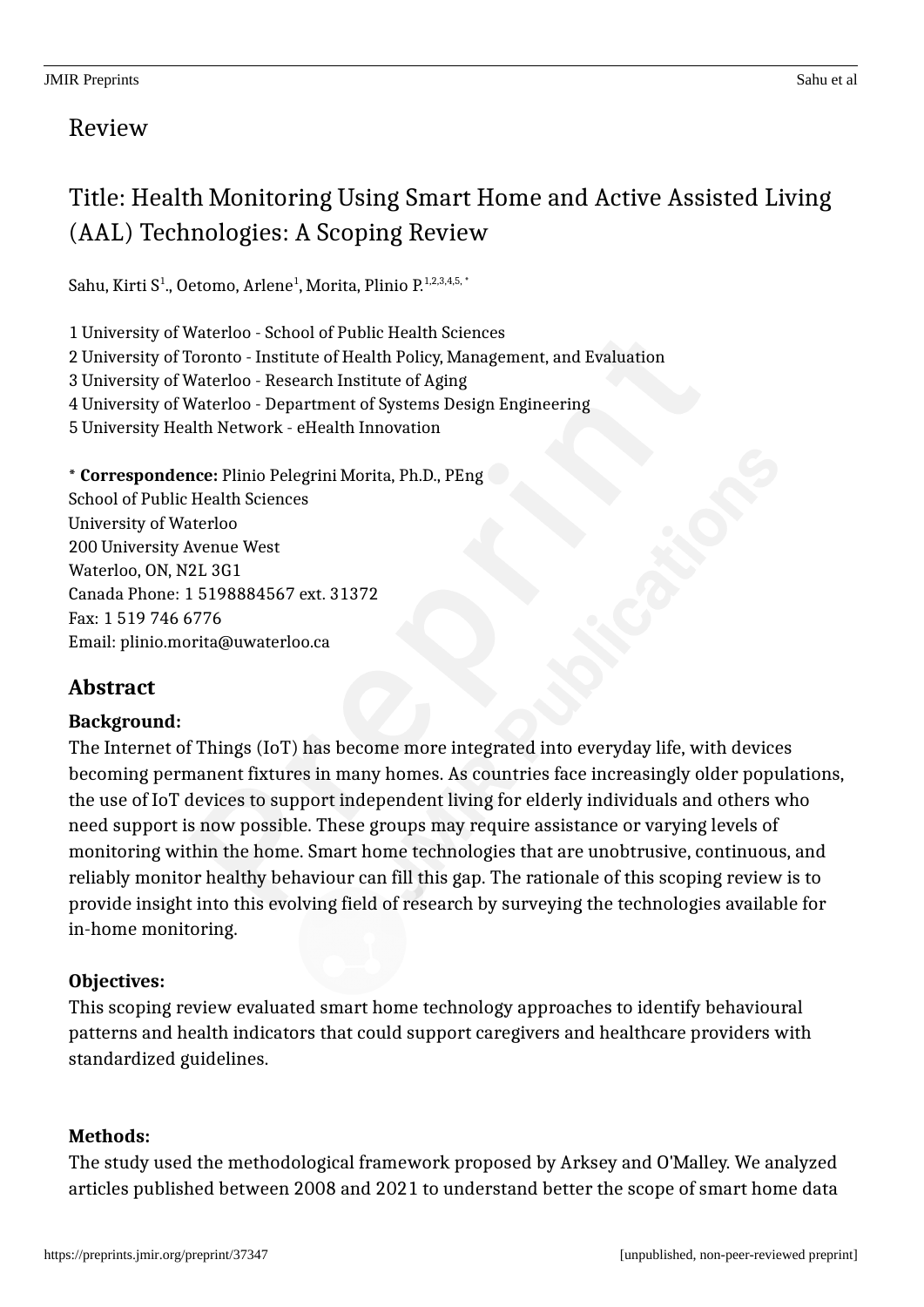used to monitor vulnerable populations. Interest in smart home research increased rapidly after 2008, as technologies became more widely available. Only journal articles in English were included from PubMed, Scopus, ScienceDirect, and CINAHL databases. Search terms included smart home, ambient assisted living, health, and monitor.

## **Results and Discussion:**

Forty-nine of the most recent and relevant articles were included in this scoping review. Most of the studies were from Europe and North America. The largest proportion of the studies were proof of concept, pilot studies, and related to the development of infrastructure architecture and testing of algorithms. Findings from these studies have been summarised by humancentric and techno-centric features. Nearly 78% of the studies have data from humans, 63 % mentioned age, and only 33 % mentioned the sex of the participants. Most of the studies had data from the elderly population (primarily female subjects) in the home setting. Nearly 60 % of the studies reported on the health status of the participants. Technocentric features included the type of data collected, the type of sensors used and analysis methods, respectively. A wide range of sensors were used across the studies, as were the variety of outcomes measured by each representing different health indicators. PIR sensors were the frequently used sensors, while activity or motion detection and recognition were the commonly used health parameters. There were many technical challenges and barriers, including a lack of collaboration and use of interdisciplinary approaches. There is no standardized definition of a smart home in the literature, and, thus, the authors proposed a new definition.

## **Conclusions:**

In conclusion, smart home technology has the potential to improve the monitoring of vulnerable populations, especially those ageing in the community, but it has not been fully explored. The use of Big Data, artificial intelligence algorithms, including machine and deep learning, with near-real-time dissemination of the results, will be the future of in-home health monitoring.

**Keywords:** health\*, monitor\*, "smart home\*", "ambient assisted living", "active assisted living", AAL

## **Introduction**

Smart home (SH) technology employs the Internet of Things (IoT) concept to establish a connected system of interconnected devices that share data amongst themselves and automate actions to provide convenience and comfort while simplifying the homeowner's life [1,2]. This technology ranges from video-monitoring, alarms, smart planners or calendars, and reminder solutions to assist residents with their daily activities, thus improving their quality of life [3]. Advancements in smart home technology have led to the development of unobtrusive sensor technology, which can collect data to assess the overall health of residents [4]. These sensors exist in a Wi-Fi-based WSN environment (wireless sensor network), collecting various data [5]. These include passive infrared (PIR) sensors for motion detection, magnetic contact sensors to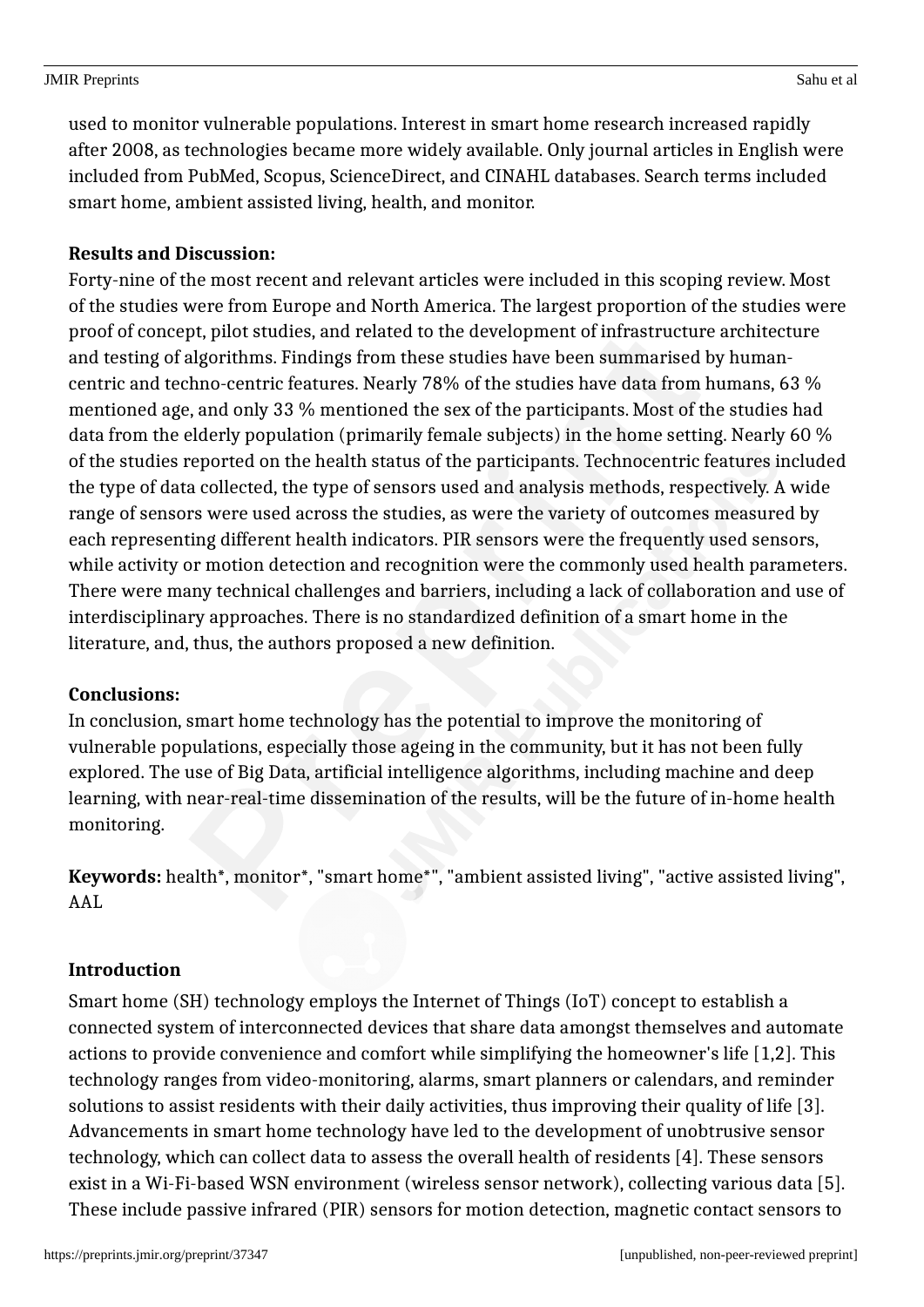monitor open/close states of objects, bed occupancy sensors to trace sleeping patterns, chair occupancy sensors to observe sedentary periods, toilet presence sensors to track daily toilet use, fridge sensors to detect openings of the fridge door, and power meters to monitor appliance use [5]. These sensors are connected to the cloud, allowing for the rapid and near real-time transmission of data.

SH systems work by capturing the behaviours of an individual through software and hardware components [6]. This remote monitoring entails using sensors to collect data about the residents and the home, further used for behaviour change detection (BCD). The data collected by the SH sensors is analyzed to track residents' health conditions and predict their actions. An advantage of using SH sensors to collect such data is that they allow the residents to maintain their independence, privacy, and routines. This improves the efficiency and validity of functional health assessments because it provides a complete view of the resident's behaviour in a real-world environment.

Furthermore, people spend the majority of their time at home, allowing for the collection of accurate daily-behaviour data [4]. This minimizes the distance between development and realworld application, as these technologies are easily integrated into people's lives and can provide high-quality data. Many current ambient-assisted living systems (AAL) use intrusive and costly equipment such as cameras and wearables or prohibitive sensor nodes that are complex to configure. However, recent developments in microcontroller technologies have resulted in opportunities for SH automation [7]. These new developments point to the potential for high-quality, cost-effective AAL systems such as Ubicare, as presented by Dasios et al. [7].

Smart home technologies can be leveraged for a variety of purposes, including energy-saving [8], security and safety [9], fall detection [10], light management [11], and fire detection [12]. Independence prompting technologies, designed specifically for elderly individuals, enable people to continue living independently. Through continuous behavioural monitoring, leading to the early diagnosis of potential health problems and the detection of hazardous events (such as falls), older adults and other vulnerable persons can benefit from SH monitoring which supports independent living and a higher quality of life [7,13]. Other applications of SH technology include research into the assessment of psychological health in older adults through monitoring their behavioural data. Overall health predictors such as physical activity and sleep can also be determined through smart home-based data [4]. Furthermore, SH technology can be used in monitoring behaviour changes in vulnerable populations. For example, monitoring behavioural impact following health events such as cancer treatments or injuries can provide insight into the effectiveness of treatments [14].

With the onset of the COVID-19 pandemic, the potential usefulness of smart homes increased, specifically due to the high mortality and morbidity associated with long-term care homes; technology could have been used on a large scale to support an overwhelmed workforce [15]. Analyzing SH-based behavioural data for older adults may assist in the detection of the onset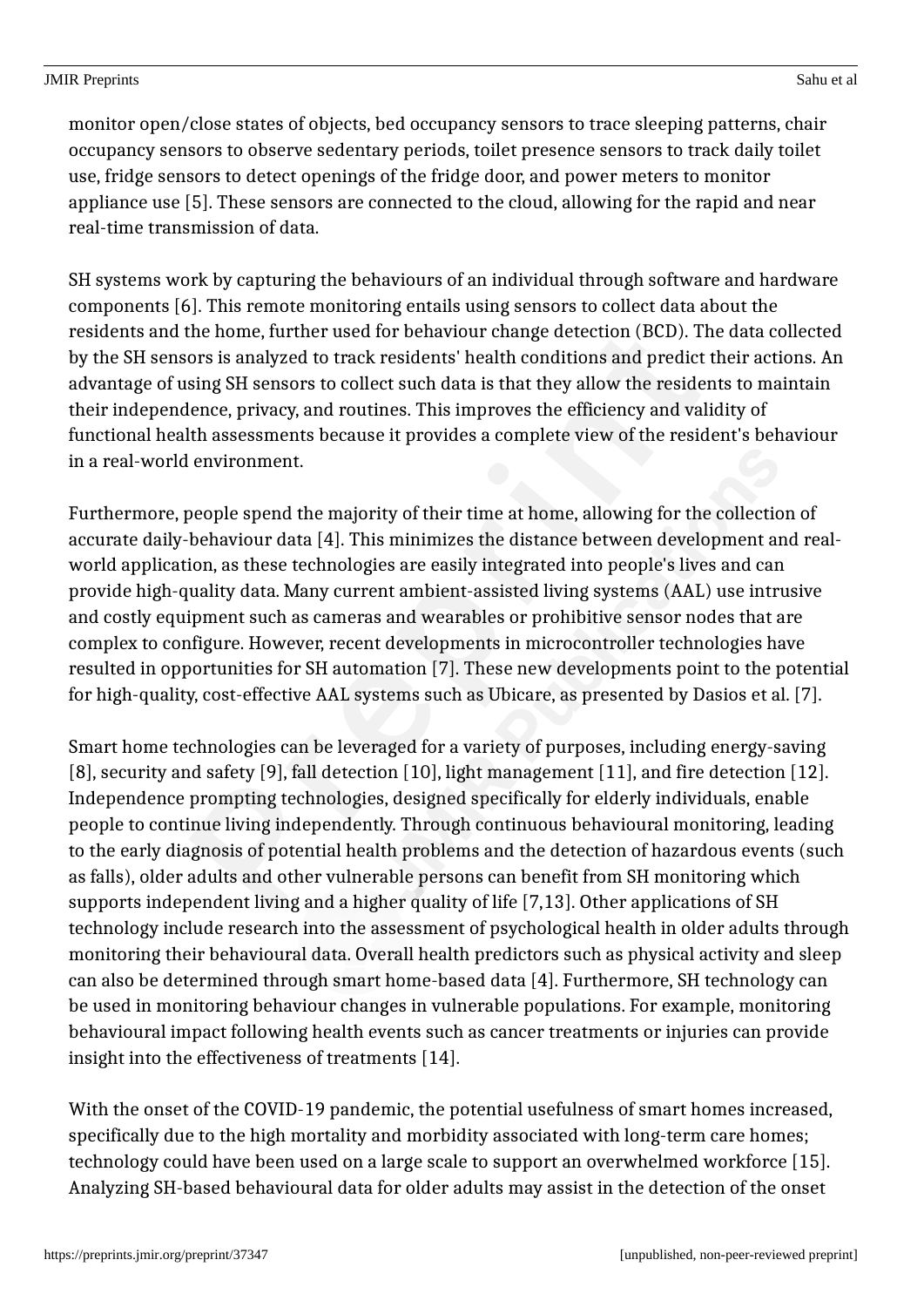and progression of age-related diseases [4], since ageing is associated with cognitive and physical decline [4].

This research project aims to perform a scoping review on approaches that leverage SH technologies to identify behavioural patterns and health indicators that could be used by caregivers and healthcare providers, with the goal of understanding discrepancies between technologies' development and real-world applications to propose effective solutions.

## **Methods:**

This scoping review is based on the widely accepted framework by Arksey and O'Malley used across many disciplines [16]. This framework allows for the inclusion of a range of methodological designs from different disciplines as this is an interdisciplinary field. As such, it was selected as a suitable method for exploring the area of SH technology for public health surveillance. Using the framework, the researchers developed a research question, identified relevant studies, completed charting, summarized findings, and reported results [16]. The researchers communicated frequently to ensure charting consistency [17–19].

## **Research Questions: The following questions guided this scoping review:**

RQ1. What smart home technologies are currently being used to monitor health care indicators for vulnerable populations at home or in the community? RQ2. What types of information are these sensors gathering? RQ3. What insights can be generated from these datasets?

The goal of the study was to synthesize the literature and identify gaps or opportunities in smart home technology to inform practice, policymaking, and research.

## **Data Sources and Search Strategy:**

We searched four databases: PubMed, Scopus, ScienceDirect, and CINAHL. As this literature related to our original question was limited to publications between 2008 and 2021, and only texts in English were included. This field began to develop in earnest from 2008 onwards. Only peer-reviewed published journal articles were selected. The search strategy established trends of the following search terms: *health, monitor, smart home, ambient assisted living, active assisted living, AAL*. Please see our Search Strategy in the supplemental material-1 for the search term queries used. Of note, the term "surveillance" was not used as its inclusion returned hundreds of results outside of the scope of this research project.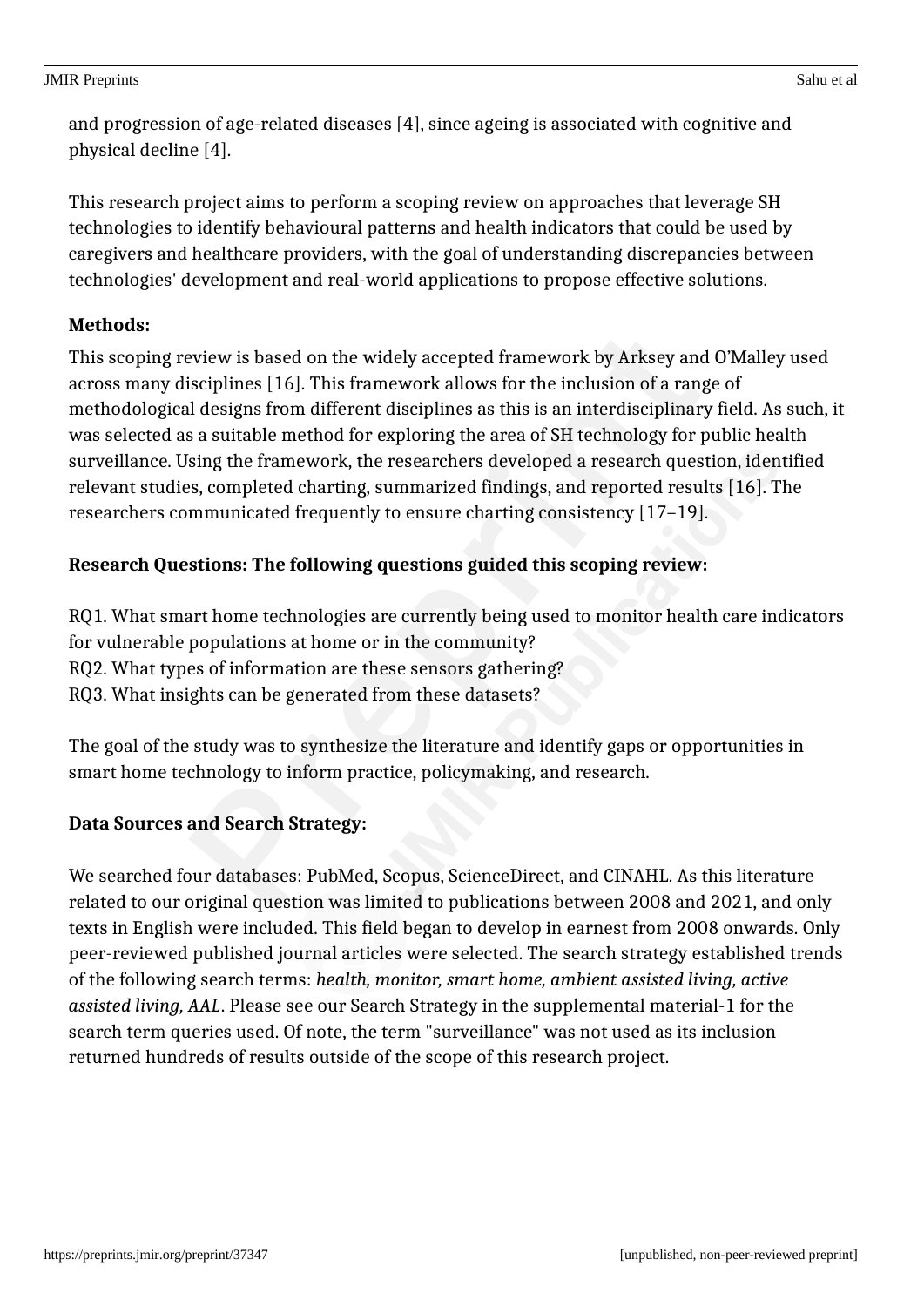

Figure 1: PRISMA Flow Chart - Systematic Study Selection

## **Selection Process**

The search was completed in August 2021 and returned 5995 potential articles matching the designated search terms. Two thousand one hundred fifty-nine duplicates were removed, leaving 3836 articles that were title screened. These articles were then grouped according to the year of publication. Researchers (AO and KS) selected 538 articles to be discussed for inclusion based on abstracts that met the inclusion criteria.

Selected articles had to contain both environmental/remote sensor technology and application of described systems in real-world scenarios (e.g., tested in a home setting). Conference proceedings and articles that focused on gait measurement and dementia diagnosis were excluded, as were articles that contained robotics, wearable technologies only, and mobilebased health applications.

The present study used Mendeley [20] and Zotero [21], two reference manager software used to organize the full-text articles for the scoping review.

## **Results:**

After the screening, 538 articles were selected for full-text review by AO and KS in Mendeley. The authors, however, switched to Zotero to manage the files due to software issues. Both researchers selected 29 articles on the first attempt and 97 articles with conflicts. The articles with conflicting votes were discussed case-by-case until a unanimous decision was reached, and 20 were selected. The result was 49 papers eligible for the scoping review. During this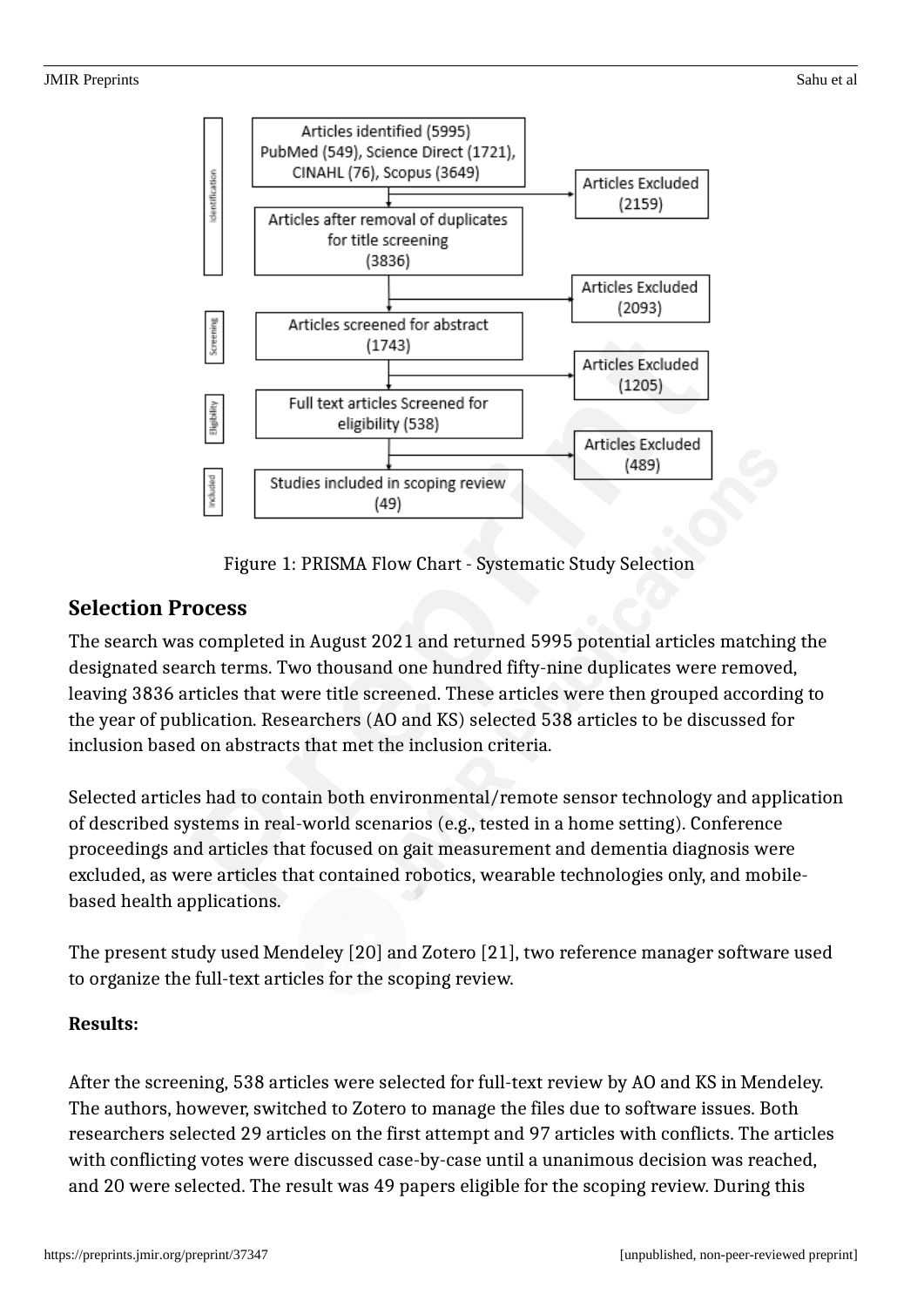process, the research questions and inclusion and exclusion criteria were further refined. The study flow can be seen in Figure 1.

The key characteristics of the 49 studies published between 2008 – 2021 are described below. We begin by describing the study characteristics of the papers, followed by the human-centric descriptions and technocentric descriptions.

## **Study characteristics**

We began by looking at the type of study, country of origin, year of publication, and association with academic institutions. Our results showed that all studies fell under eleven broad types of studies, as shown in Table 1.

| <b>Type of Study</b>           | <b>By Country of</b><br><b>Research</b>                                          | <b>Sample</b><br><b>Size</b>          | Demographic<br><b>Profile of the</b><br>Participants                                                                            | <b>Participant Health Profile</b>                                                                                                                                       |
|--------------------------------|----------------------------------------------------------------------------------|---------------------------------------|---------------------------------------------------------------------------------------------------------------------------------|-------------------------------------------------------------------------------------------------------------------------------------------------------------------------|
| <b>Pilot Study</b><br>$(N=13)$ | <b>USA</b><br>$[22]$<br>$[23]$<br>$[24]$<br>$[25]$<br>$[26]$<br>$[27]$<br>$[28]$ | 11<br>5<br>10<br>34<br>263<br>37<br>6 | $18+$<br>45+,2 Males, 3<br>Females<br>$55+$<br>$70+$<br>18+, 72 Males, 191<br>Females<br>65+, 7 Males, 30<br>Females<br>No Data | Healthy<br>SCI, Muscular Dystrophy, Multiple<br>Sclerosis, Polio<br><b>Chronic Diseases</b><br><b>Chronic Diseases</b><br>Healthy<br><b>Chronic Diseases</b><br>No Data |
|                                | <b>Italy</b><br>$[29]$<br>$[30]$                                                 | 32<br>13                              | No Data<br>$65+$                                                                                                                | <b>Healthy and Cardiac Conditions</b><br>Healthy                                                                                                                        |
|                                | <b>Switzerland</b><br>$[31]$<br>Greece<br>$[7]$                                  | 13<br>$\overline{2}$                  | $65+$<br>70+,1 Male, 1<br>Female                                                                                                | No Data<br>Healthy                                                                                                                                                      |
|                                | <b>Portugal And</b><br><b>Spain</b><br>$[32]$                                    | 23                                    | 30+,11 Males, 12<br>Females                                                                                                     | Healthy                                                                                                                                                                 |
|                                | <b>China</b>                                                                     |                                       |                                                                                                                                 |                                                                                                                                                                         |

## Table 1: Profile of selected studies by type, country, and human participation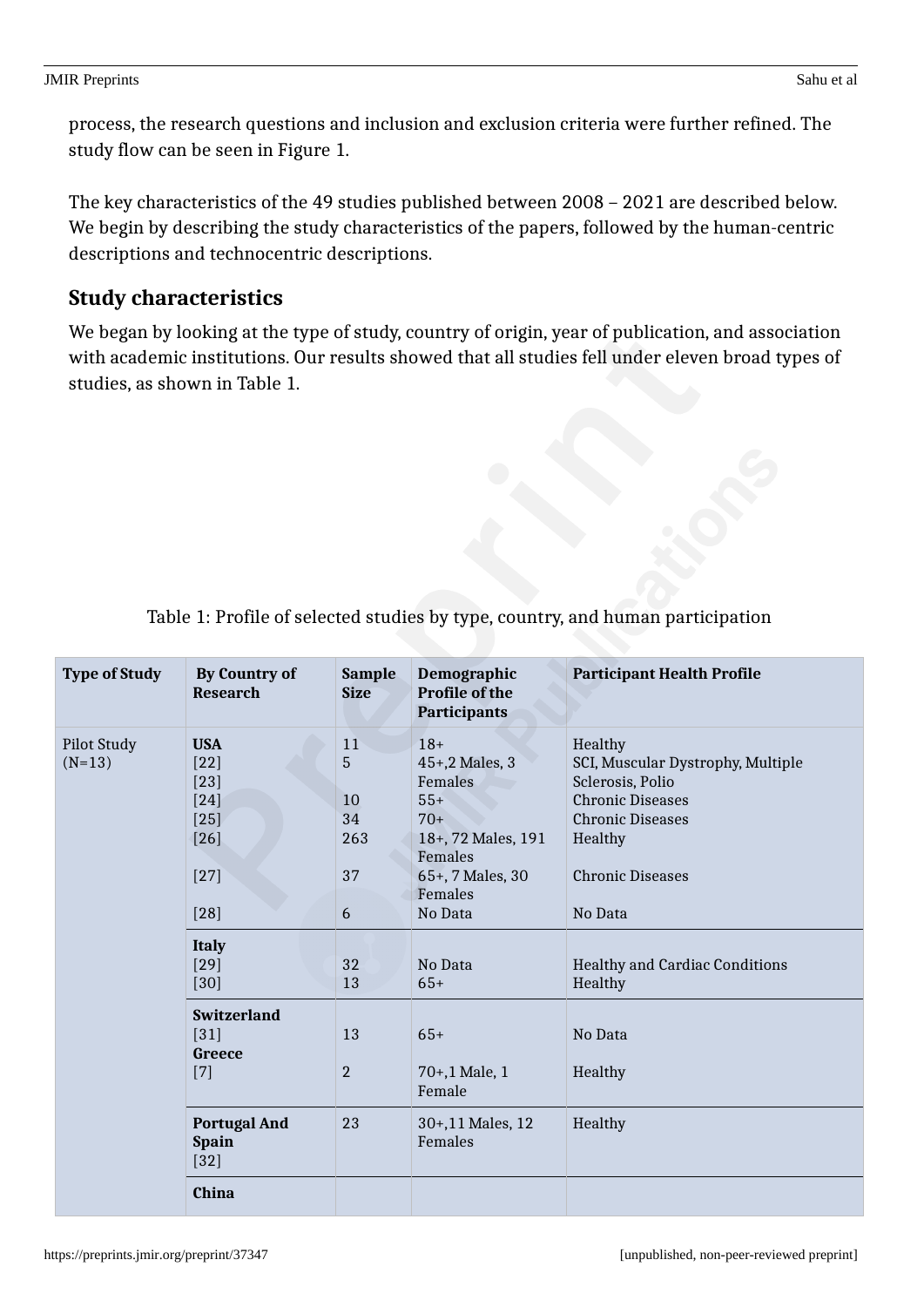|                                | $[33]$                                                                                                                                               | $\mathbf{1}$                                                                           | 65+Female                                                                       | <b>Chronic Diseases</b>                                                                               |
|--------------------------------|------------------------------------------------------------------------------------------------------------------------------------------------------|----------------------------------------------------------------------------------------|---------------------------------------------------------------------------------|-------------------------------------------------------------------------------------------------------|
| Proof of Concept<br>$(N=7)$    | <b>USA</b><br>$[34]$<br>$[4]$<br>Egypt<br>$[35]$<br><b>Iran</b><br>$[36]$<br><b>Korea</b><br>$[37]$<br><b>Spain</b><br>$[38]$<br><b>UK</b><br>$[39]$ | 20<br>29<br>$\boldsymbol{0}$<br>$\mathbf{1}$<br>22<br>$\boldsymbol{0}$<br>$\mathbf{1}$ | $65+$<br>$18+$<br>N/A<br>$65+$<br>60+,10 Males, 12<br>Females<br>N/A<br>No Data | Depression<br>Healthy<br>N/A<br>No Data<br>No Data<br>N/A<br>Healthy                                  |
| Algorithm<br>Evaluation        | <b>USA</b><br>$[40]$<br>$[41]$<br>$[42]$<br><b>Germany</b><br>$[43]$<br><b>Sweden</b><br>$[44]$<br><b>UK</b><br>$[45]$                               | $\mathbf{1}$<br>40<br>40<br>$\boldsymbol{0}$<br>19<br>12                               | $18+$<br>$18+$<br>No Data<br>N/A<br>No Data<br>No Data                          | Healthy<br>Healthy<br>Healthy<br>N/A<br>No Data<br>Dementia                                           |
| Proposal                       | <b>Spain</b><br>$[46]$<br>$[47]$<br>India<br>$[48]$<br><b>Korea</b><br>$[49]$<br><b>South Africa</b><br>$[50]$                                       | $\boldsymbol{0}$<br>$\mathbf 0$<br>$\overline{0}$<br>150<br>$\boldsymbol{0}$           | N/A<br>N/A<br>N/A<br>60+, 23 Males, 127<br>Females<br>N/A                       | N/A<br>N/A<br>N/A<br>Healthy<br>N/A                                                                   |
| Technical<br>Validation        | <b>Italy</b><br>$[51]$<br>[5]<br><b>Germany</b><br>$[36]$<br><b>USA</b><br>$[52]$                                                                    | $\boldsymbol{0}$<br>$\overline{0}$<br>10<br>22                                         | N/A<br>N/A<br>18+, 7 Males, 3<br>Females<br>45+, 7 Males, 15<br>Females         | N/A<br>N/A<br>Healthy<br>Healthy                                                                      |
| <b>Case Studies</b><br>$(N=4)$ | <b>USA</b><br>$[14]$<br>Greece<br>$[53]$<br>Slovenia<br>$[54]$<br><b>Taiwan</b><br>$[55]$                                                            | $\mathbf{3}$<br>$\overline{4}$<br>$\boldsymbol{0}$<br>$\mathbf{1}$                     | 70+ Female<br>70+, 1 Male, 3<br>Females<br>N/A<br>60+ Female                    | Lung Cancer, Insomnia, Leg Pain<br>Amnestic, Mild Cognitive Impairment,<br>Dementia<br>N/A<br>Healthy |
| Method<br>Evaluative $(N=3)$   | <b>Australia</b><br>$[56]$<br><b>France</b><br>$[57]$<br><b>Italy</b><br>$[58]$                                                                      | $\boldsymbol{0}$<br>13<br>17                                                           | N/A<br>$18+$<br>$18+$                                                           | N/A<br>Healthy<br>Healthy                                                                             |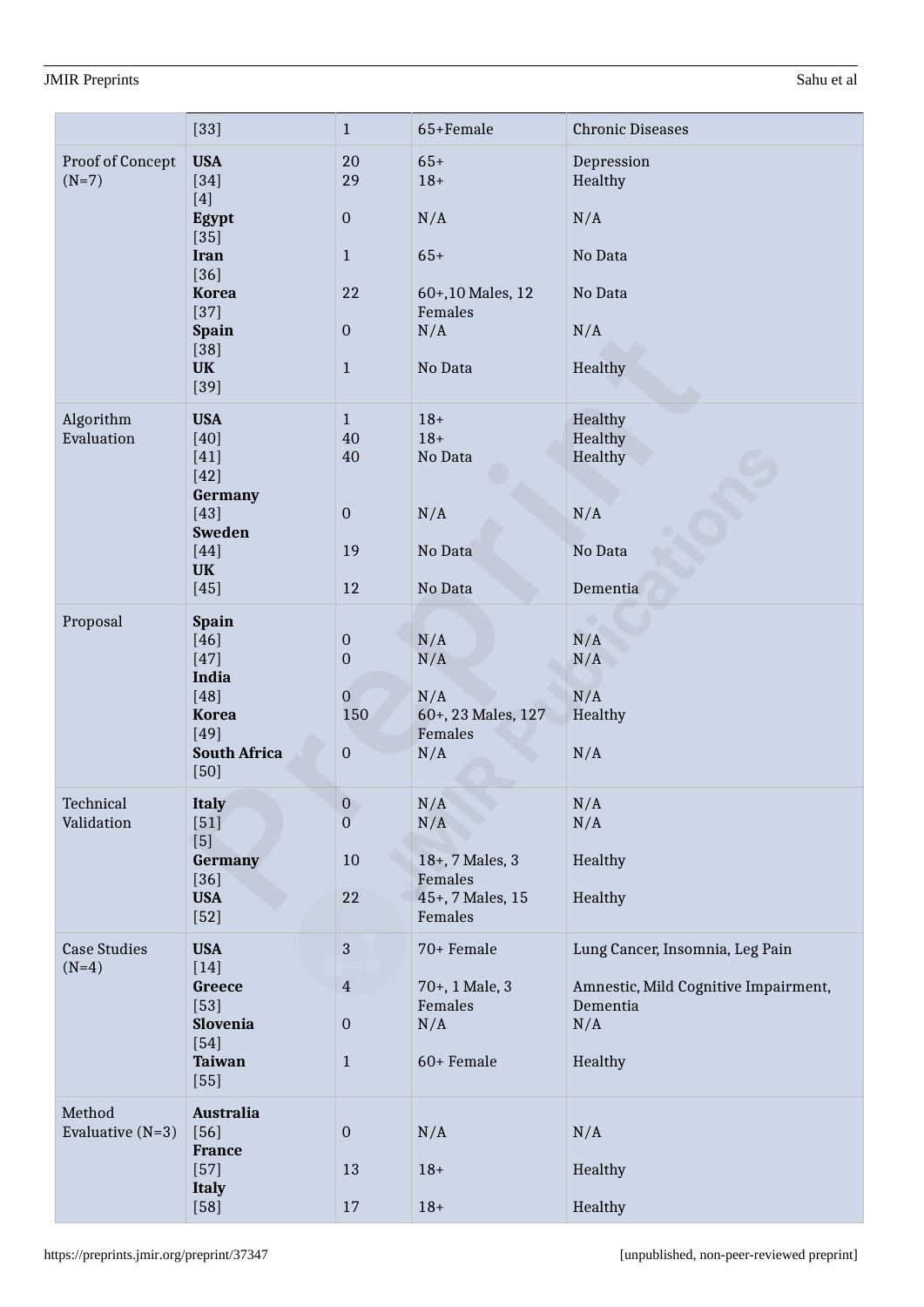| Longitudinal<br>$Study(N=3)$                | <b>USA</b><br>$[59]$<br>[60]<br>[61]         | 11<br>16<br>480       | $65+$<br>70+, 3 Male, 13<br>Females<br>$70+$ | No Data<br>Healthy<br>No Data                     |
|---------------------------------------------|----------------------------------------------|-----------------------|----------------------------------------------|---------------------------------------------------|
| Platform<br>Evaluation( $N=2$ )             | <b>Finland</b><br>$[62]$<br>Greece<br>$[63]$ | $\overline{2}$<br>207 | 70+, 1 Male, 1<br>Female<br>$65+$            | Healthy and Hip Surgery Rehabilitation<br>Frailty |
| Qualitative<br>$Study(N=1)$                 | <b>Ireland</b><br>$[64]$                     | 78                    | 18+, 69 Males, 9<br>Females                  | Healthy                                           |
| $RCT (N=1)$<br>(Secondary Data<br>Analysis) | <b>Italy</b><br>$[5]$                        | 200                   | No Data                                      | No Data                                           |

### N/A- Not Applicable

Among the 49 articles, 31% were pilot studies (n=15), 12% were both proof of concepts and algorithm evaluations (n=6), 10% were proposals (n=5), 8% were technical validations  $(n=4)$ , 8% were case studies  $(n=4)$ , 6% were method evaluations  $(n=3)$  and 6% were longitudinal studies (n=3), 4% were platform evaluations (n=2), one (2%) randomized controlled trial (RCT), and one (2%) qualitative study. The research was global with 47% ( $n =$ 23) of the articles originating from Europe, followed by  $35\%$  (n = 17) from North America. Twelve percent of the studies were from Asia ( $n=6$ ), four percent were from Africa ( $n=2$ ), while two percent were from Oceania (n=1).

Similarly, when classified based on the year of publication, more articles appear to have been published in recent years than in past years, that is, 71% (n = 35) of the articles were published within the last five years (2015 - 2020), while 29% ( $n = 14$ ) of the articles were published pre-2015, as shown in Figure 2.



## Figure 2: Articles by year of publication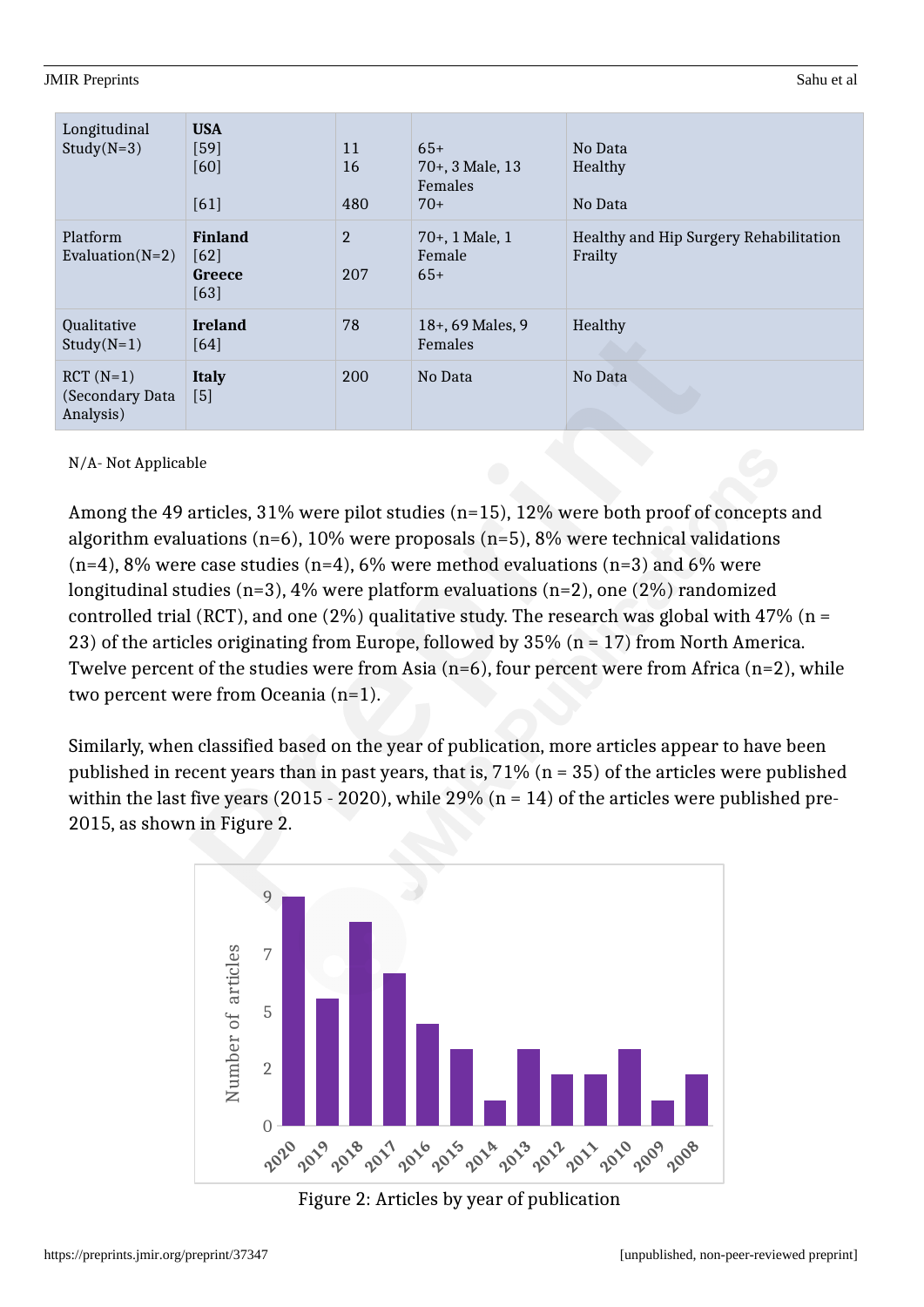All of the studies were either directly or indirectly related to academic institutions.

## **The domain of publication:**



Figure 3: Journals of publication

When classified based on a publication's domain, 64% of the selected articles were published primarily in the fields of engineering and computer science  $(n = 31)$ , 18% were from biomedical engineering and health informatics ( $n = 9$ ), and 18% came from health-related journals  $(n = 9)$  (see the Figure 3 and Supplementary Table 2).

## **Keywords:**

Figure 4 shows the keywords from the 49 articles included in the scoping review, visually assembled in a word cloud. The font size of the words was scaled in proportion to their frequency. The most used words were "smart home(s)" followed closely by "ambient assisted living", and "intelligent". Words in the smallest font and on the edge of the figure, while less prevalent, featured at the intersections of various fields within the humanities and technology.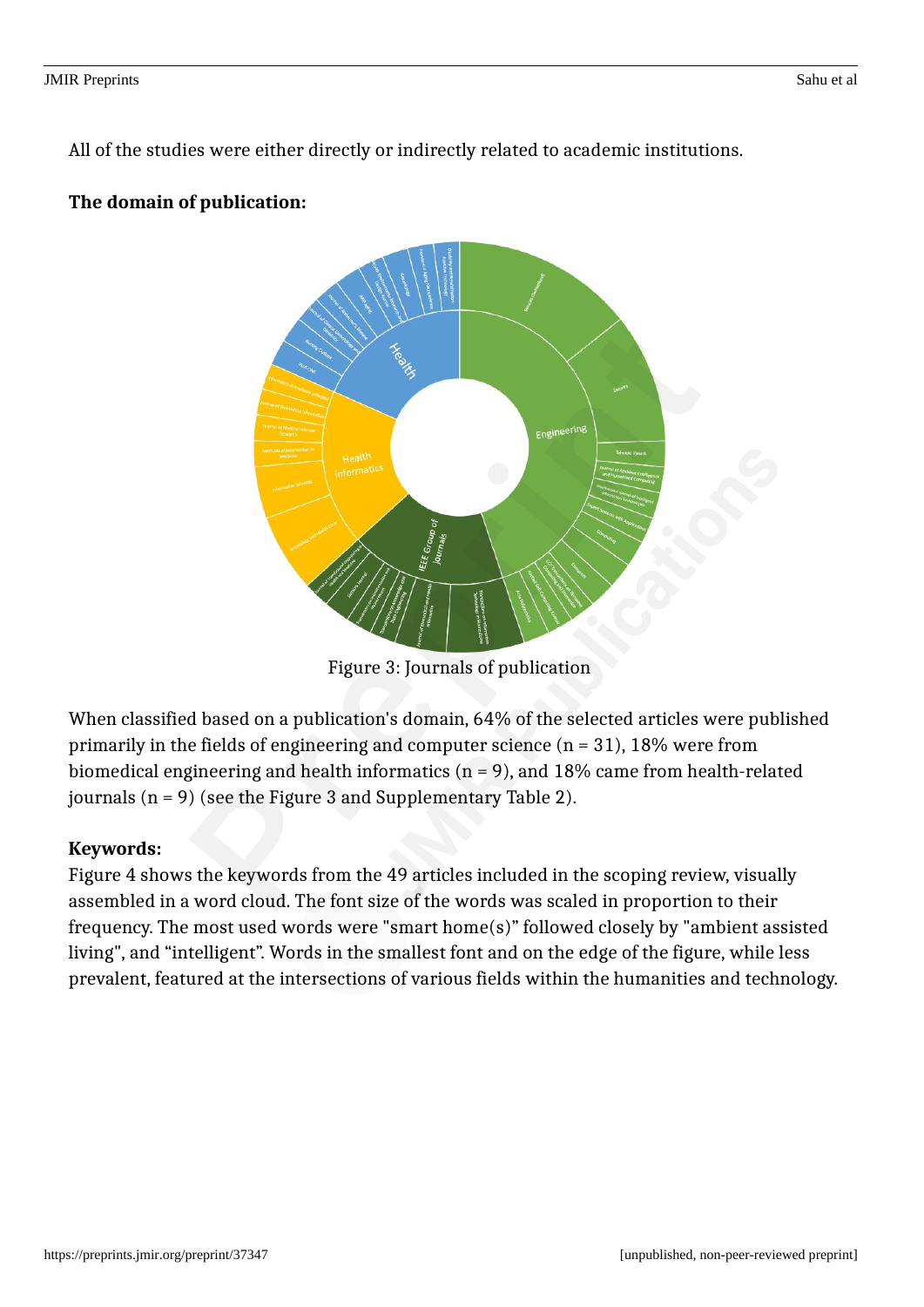

Figure 4: Word cloud of article keywords

## **Humancentric features**

## **Populations studied:**

Within the 49 studies, 38 studies (78%) used data collected from 1,849 human subjects, whereas the remaining 11 (22%) studies used simulated data for platform or algorithm evaluation (Table 1). The ages of these participants ranged from 18 to 93 years. Out of 38 human subject studies, 31 (63%) studies mentioned age, and 16 (33%) studies mentioned the gender of the participants. Female subjects were nearly three times more prevalent than male subjects (425 female versus 145 male). Some studies recruited healthy volunteers among students (Table 1). Other studies recruited patients from memory care units and assisted-living residents. Thirty (79%) out of 38 studies reported the health status of participants, by indicating whether the subjects were healthy volunteers or had ongoing pathological health problems (e.g., dementia, Alzheimer's disease, mild cognitive impairment, chronic diseases, depression, hip surgery rehabilitation, lung cancer, insomnia, spinal cord injury, muscular dystrophy, multiple sclerosis, poliomyelitis, cardiac conditions, frailty, or leg pain).

## **Technocentric features**

The primary focus of each article is described in Table 2. Most of the articles focused on recognizing human mobility patterns in the room by analyzing data from the PIR sensors and other categories of data. One of the articles focused on services for healthy elderly individuals [32], whereas another study emphasized home monitoring systems during the quarantine required by the COVID-19 pandemic [50].

Table 2: Technical components of the selected articles with outcomes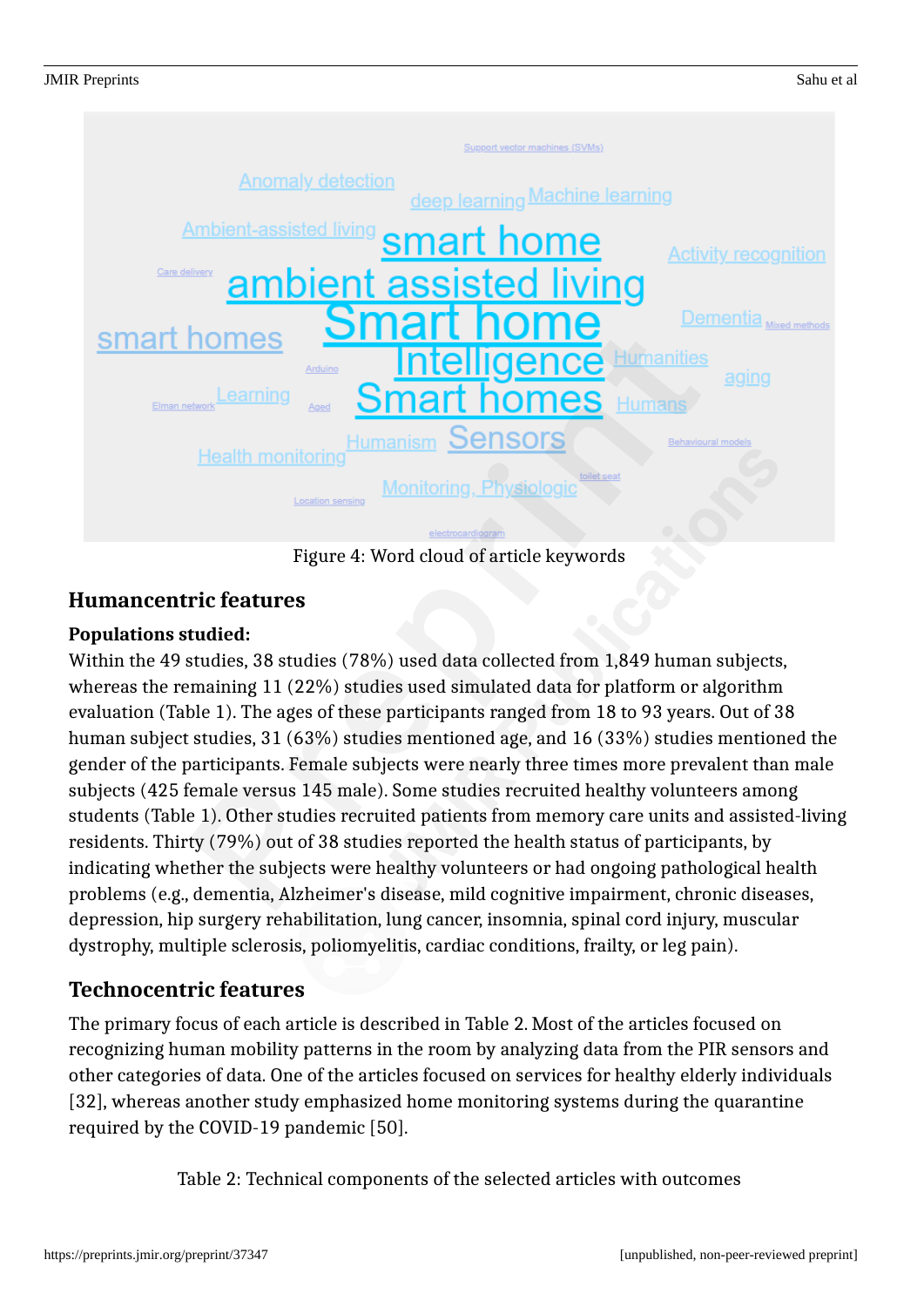pattern

| <b>Type of study</b>           | <b>Country of</b><br>research                                                                                                                                                              | <b>Primary</b><br>focus                                                                                                                                                                                                                                                                     | <b>Outcome</b><br>measure                                                                                            | Algorithm                                                                                                                                                                                                                          | <b>Type of data</b>                                            | <b>Key finding</b>                                                                                                                                                                                                                                                                                                                                                                                                                                                | <b>Challenge</b>                                                        |
|--------------------------------|--------------------------------------------------------------------------------------------------------------------------------------------------------------------------------------------|---------------------------------------------------------------------------------------------------------------------------------------------------------------------------------------------------------------------------------------------------------------------------------------------|----------------------------------------------------------------------------------------------------------------------|------------------------------------------------------------------------------------------------------------------------------------------------------------------------------------------------------------------------------------|----------------------------------------------------------------|-------------------------------------------------------------------------------------------------------------------------------------------------------------------------------------------------------------------------------------------------------------------------------------------------------------------------------------------------------------------------------------------------------------------------------------------------------------------|-------------------------------------------------------------------------|
| A pilot study<br>$(n=13)$      | <b>USA</b><br>$[22]$<br>$[23]$<br>$[24]$<br>$[25]$<br>$[26]$<br>$[27]$<br>$[28]$<br>Italy<br>$[29]$<br>$[30]$<br>Switzerlan<br>$\mathbf d$<br>$[31]$<br>Greece<br>$[7]$<br>China<br>$[33]$ | Independent<br>living for the<br>elderly<br>population<br>who may or<br>may not have<br>chronic<br>diseases.                                                                                                                                                                                | Activity, fall<br>detection, indoor<br>motion                                                                        | Statistical<br>analysis of<br>the machine<br>learning<br>algorithm                                                                                                                                                                 | Binary sensors-<br>motion, light,<br>temperature,<br>humidity, | All the studies<br>said they<br>were<br>successful<br>with their<br>objectives.<br>Monitoring of<br>physical,<br>social, and<br>cognitive<br>health of<br>healthy<br>persons or<br>those with<br>chronic<br>diseases is<br>possible using<br>existing<br>mechanisms.<br>Multiple<br>types of<br>sensors can<br>be integrated<br>to build a<br>central<br>service,<br>where<br>monitoring/<br>early<br>identification<br>of abnormal<br>events can be<br>possible. | Differentiate<br>individuals,<br>False alarm                            |
|                                | Portugal<br>and Spain<br>$[32]$                                                                                                                                                            | E-service<br>provision                                                                                                                                                                                                                                                                      | Physical,<br>medical,<br>social<br>interaction<br>by<br>audiovisual<br>communication<br>with<br>service<br>providers | Qualitative<br>and<br>quantitative<br>data<br>analysis                                                                                                                                                                             | Interview<br>questionnaire                                     | Almost<br>everyone<br>was able to<br>perform the<br>tasks<br>without any<br>help<br>or<br>intervention.                                                                                                                                                                                                                                                                                                                                                           | Scalability                                                             |
| Proof of<br>concept<br>$(n=7)$ | <b>USA</b><br>$[34]$<br>$[4]$<br>Egypt<br>$[35]$<br>Iran<br>$[36]$<br>Korea<br>$[37]$<br>Spain<br>$[38]$<br>UK<br>$[39]$                                                                   | From 2013<br>to 2020- the<br>proof<br>of<br>concept<br>improved<br>from<br>synthetic<br>data to real-<br>world data,<br>single<br>individual<br>multi-<br>to<br>individual-<br>but<br>the<br>objectives<br>more or less<br>- the same-<br>activity<br>recognition,<br>anomaly<br>detection, | Motion<br>or<br>presence data                                                                                        | Binary<br>sensor data-<br>Machine<br>learning<br>algorithm-<br>SVM as the<br>typical<br>model with<br>many of the<br>studies. The<br>recent study<br>used<br>the<br>Parallel<br>Activity Log<br>Inference<br>Algorithm<br>(PALIA). | Sensor data                                                    | Successfully<br>proved their<br>work, and all<br>of them were<br>working.                                                                                                                                                                                                                                                                                                                                                                                         | Real-world<br>data with<br>noise-<br>Multi-person<br>discriminati<br>on |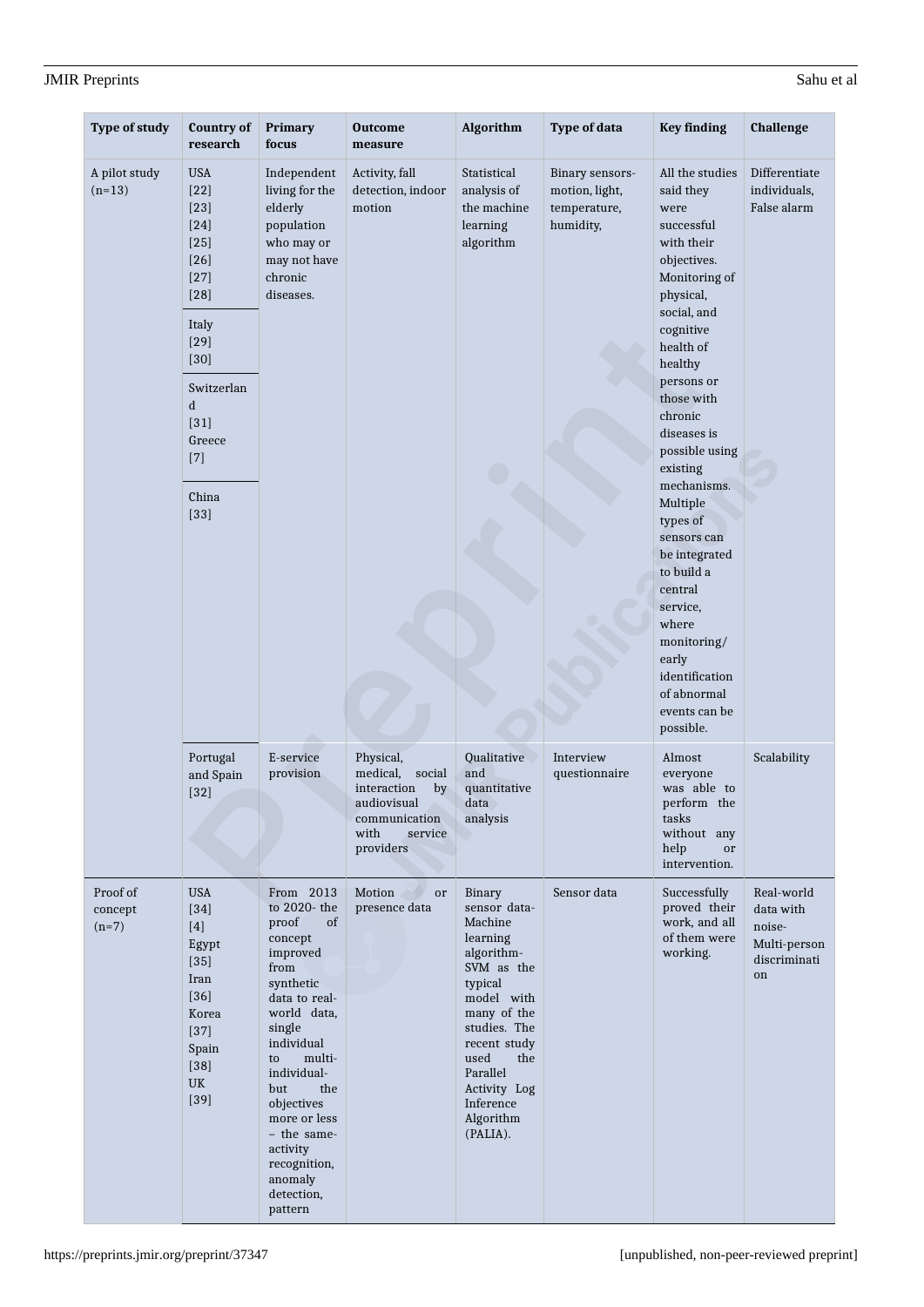|                         |                                                                                                        | recognition<br>to improve<br>quality<br>the<br>life of<br>of<br>elderly<br>individuals.                                               |                                                                                                                                                                                                   |                                                       |                                                           |                                                                                                                                                                                                                                                                                         |                                                                                                                                                                |
|-------------------------|--------------------------------------------------------------------------------------------------------|---------------------------------------------------------------------------------------------------------------------------------------|---------------------------------------------------------------------------------------------------------------------------------------------------------------------------------------------------|-------------------------------------------------------|-----------------------------------------------------------|-----------------------------------------------------------------------------------------------------------------------------------------------------------------------------------------------------------------------------------------------------------------------------------------|----------------------------------------------------------------------------------------------------------------------------------------------------------------|
| Algorithm<br>evaluation | <b>USA</b><br>$[40]$<br>[41]<br>$[42]$<br>Germany<br>$[43]$<br>Sweden<br>$[44]$<br><b>UK</b><br>$[45]$ | All of the<br>studies tried<br>to recognize<br>normal<br>activity<br>patterns and<br>find out<br>abnormal or<br>anomaly<br>detection. | Motion or<br>presence data<br>device-free<br>solutions based<br>on radio signals<br>like (home WiFi,<br>in<br>particular, 802.11<br>channel state<br>information<br>$(CSI) - 2020 -$<br>Damodaran | Machine<br>learning and<br>deep learning<br>algorithm | PIR sensors                                               | With time, the<br>accuracy of<br>the<br>algorithms<br>increased.<br>Precision and<br>sensitivity<br>increase<br>significantly<br>when using<br>preceding and<br>partial<br>oncoming<br>sensor<br>activations<br>compared to<br>when using<br>only<br>preceding<br>sensor<br>activation. | The real-time<br>capabilities<br>have become<br>a key<br>challenge in<br>activity<br>recognition to<br>offer a tool<br>that meets<br>real-world<br>conditions. |
| Proposal                | Spain<br>$[46]$<br>$[47]$<br>India<br>[48]<br>Korea<br>$[49]$<br>South<br>Africa<br>$[50]$             | Activity<br>recognition<br>of the<br>individual                                                                                       | Mobility pattern<br>recognition                                                                                                                                                                   | Machine<br>learning,<br>deep learning<br>algorithms   | <b>Binary sensors</b><br>data<br>Acoustic sensors<br>data | <b>Better</b><br>performance<br>in<br>abnormality<br>detection<br>than that of<br>the existing<br>systems<br>Monitoring<br>the patient in<br>real-time<br>which<br>reduces<br>hospital costs<br>and exposure<br>of patients to<br>highly<br>contagious<br>diseases like<br>Covid-19     |                                                                                                                                                                |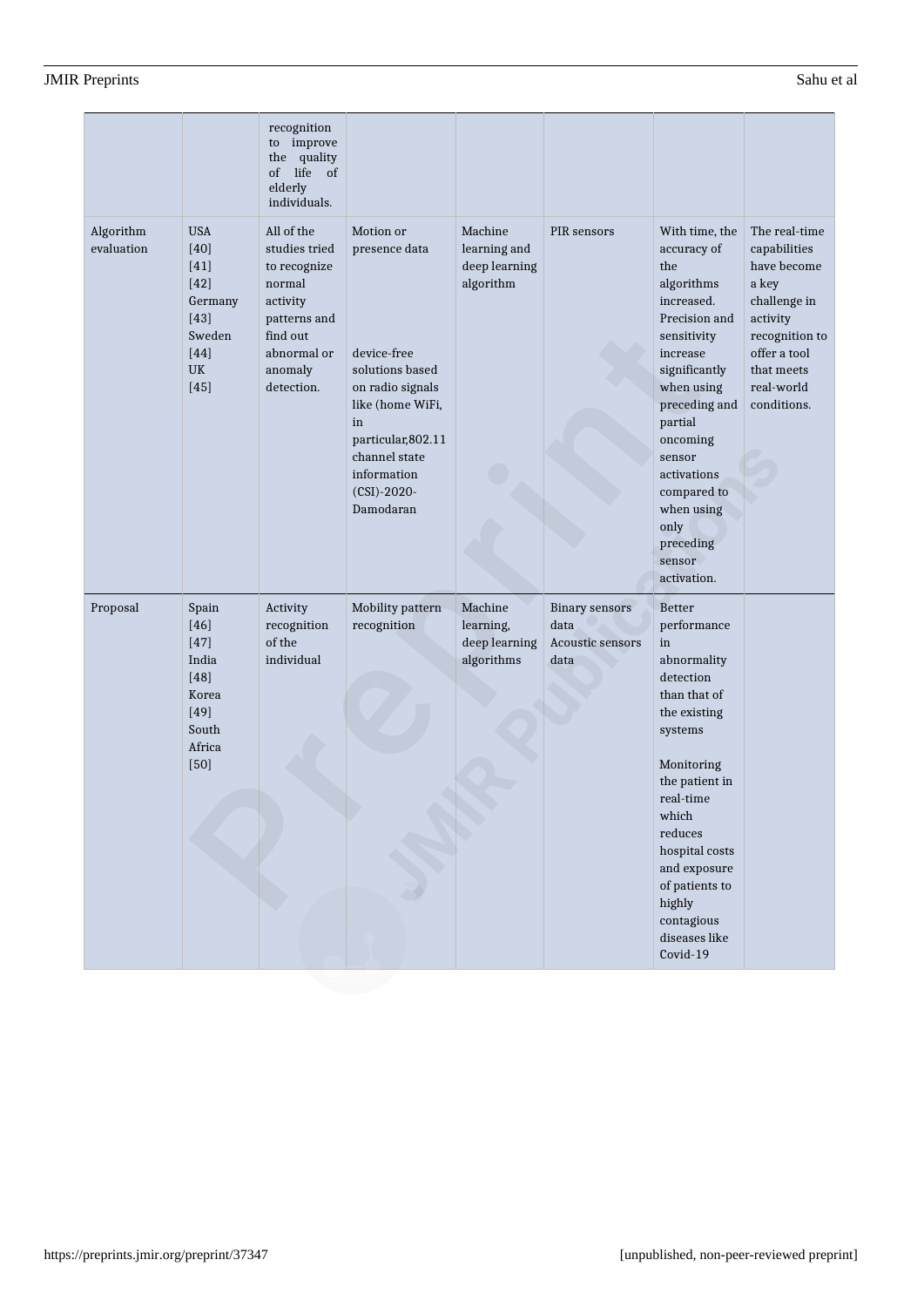| <b>JMIR Preprints</b> | e'anıı e<br>r ai |
|-----------------------|------------------|

| Technical<br>validation | Italy<br>$[51]$<br>$[65]$                                                   | AAL<br>monitoring                                                                                                                                                                                                                                                                  | PIR sensors,<br>magnetic contact,                                                                                                                              | Behaviour<br>explanatory                                           | Motion sensor<br>data                                                                                  | Convincing<br>proof-of-                                                                                                                                                                                                                                                 | These test<br>methods are                                                                                                                                                                                                                                                                     |
|-------------------------|-----------------------------------------------------------------------------|------------------------------------------------------------------------------------------------------------------------------------------------------------------------------------------------------------------------------------------------------------------------------------|----------------------------------------------------------------------------------------------------------------------------------------------------------------|--------------------------------------------------------------------|--------------------------------------------------------------------------------------------------------|-------------------------------------------------------------------------------------------------------------------------------------------------------------------------------------------------------------------------------------------------------------------------|-----------------------------------------------------------------------------------------------------------------------------------------------------------------------------------------------------------------------------------------------------------------------------------------------|
|                         | Germany<br>$[36]$                                                           |                                                                                                                                                                                                                                                                                    | bed occupancy,<br>chair occupancy,<br>toilet presence,<br>fridge sensor                                                                                        | models<br>(BEM),<br>Sensor<br>profiles (SP)<br>and<br>multivariate |                                                                                                        | concept test,<br>demonstratin<br>g the ability<br>to elicit<br>expressive<br>indications                                                                                                                                                                                | not diagnostic<br>modes.                                                                                                                                                                                                                                                                      |
|                         | <b>USA</b><br>$[52]$                                                        | Intelligent<br>toilet seat                                                                                                                                                                                                                                                         | electrocardiogra<br>m and<br>bioimpedance<br>spectroscopy<br>measurements                                                                                      | habits<br>clusters<br>(MHC)<br>R-peak<br>detection                 | electrocardiogra<br>m (ECG) and<br>bioimpedance<br>spectroscopy<br>(BIS)                               | from indirect,<br>continuous<br>monitoring,<br>fully<br>autonomous.<br>The<br>intelligent<br>toilet has a<br>high potential<br>to increase<br>the quality of<br>medical care<br>for older<br>adults living<br>at home by<br>keeping track<br>of important<br>health and | We need to<br>test the same<br>with a real-<br>world<br>scenario.                                                                                                                                                                                                                             |
|                         |                                                                             | Differentiate<br>regular<br>patterns and<br>identify<br>abnormalitie<br>s in<br>household<br>activities                                                                                                                                                                            | behavioural<br>monitoring by<br>presence data                                                                                                                  | SAMCAD/<br>CAR                                                     | PIR sensor                                                                                             | nutrition<br>parameters.<br>The system<br>can model<br>behavioural<br>patterns,<br>detect<br>deviations<br>that may be<br>consistent<br>with disease<br>onset.                                                                                                          | Only indoor<br>activity can<br>be monitored<br>and<br>discriminatin<br>g multiple<br>individuals in<br>a single room.                                                                                                                                                                         |
| Case studies<br>$(n=4)$ | USA<br>$[14]$<br>Greece<br>$[53]$<br>Taiwan<br>$[55]$<br>Slovenia<br>$[54]$ | Behaviour<br>change<br>detection<br>Home<br>monitoring<br>system<br>Activity<br>recognition<br>effective<br>active home<br>automation<br>solution<br>based on<br>open-source<br>home<br>automation<br>software and<br>wireless,<br>custom<br>developed,<br>WiFi-based<br>hardware. | Activity change<br>sleep, physical<br>activity, and<br>(activities of<br>daily living) ADL<br>Automatic<br>classification of<br>ADL<br>System<br>functionality | CASAS<br>middleware                                                | Motion. Light<br>temp, door<br>Motion, presence,<br>utility usage<br>sensors<br>PIR/Current<br>sensors | Smart-home<br>and machine-<br>learning<br>technologies<br>can be used to<br>understand<br>the<br>behavioural<br>impacts of<br>health events.<br>Successful<br>measurement<br>of daily<br>activities                                                                     | Recalling<br>retrospective<br>data, sensors<br>can be<br>updated,<br>heterogeneity<br>in data<br>collection.<br>Data was<br>collected<br>from the<br>household<br>member of<br>the author.<br>Unable to<br>distinguish<br>visitor/<br>cohabitant<br>Case study<br>without<br>human<br>subject |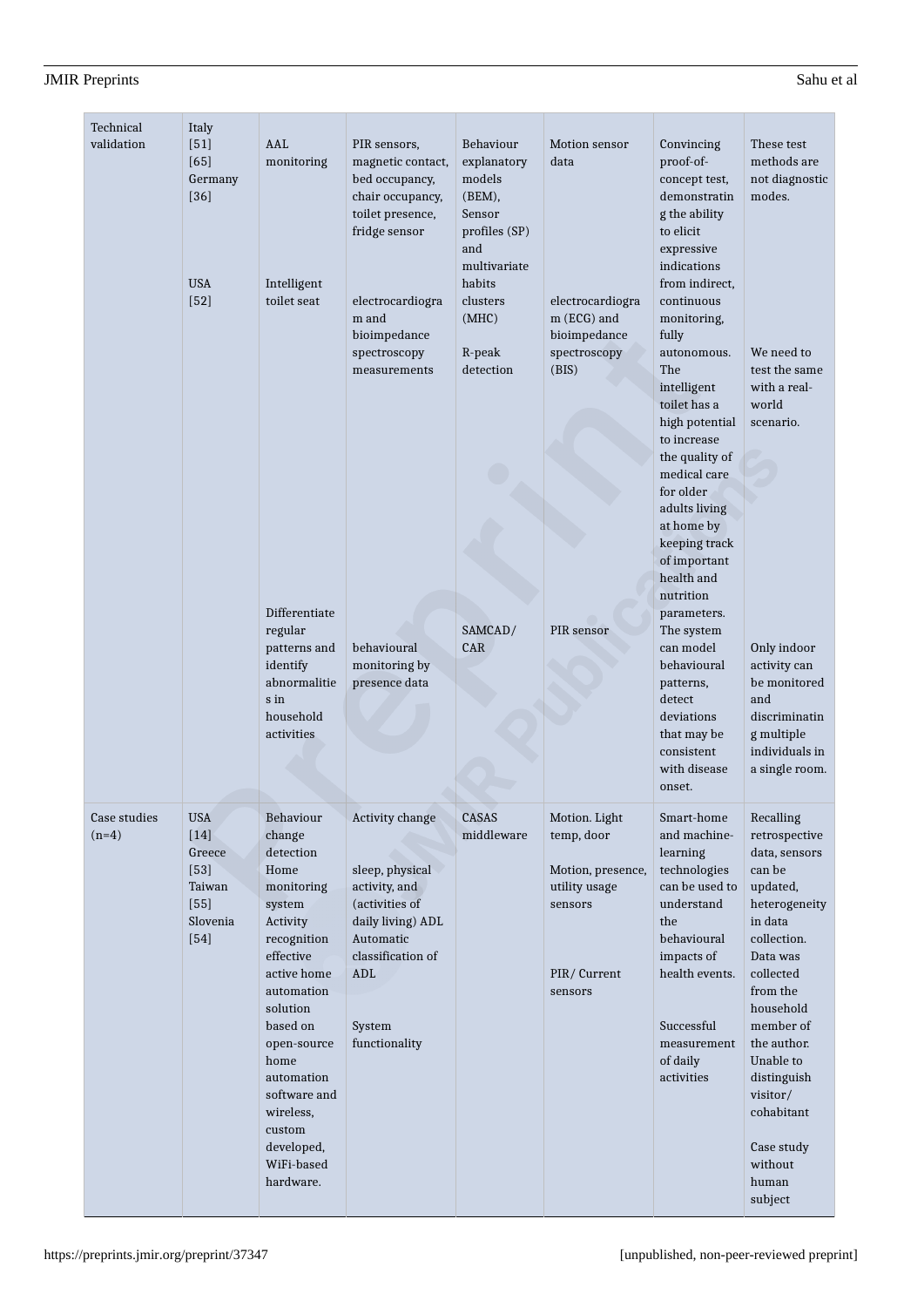#### https://preprints.jmir.org/preprint/37347 [unpublished, non-peer-reviewed preprint]

|                                                |                                                            |                                                                          |                                                                                                |                                                                                                                                                                  |                                                                                                                                   |                                                                                                                                                                                                                                                                                                                                                                                                                                                                                                                           | involvement                                                                          |
|------------------------------------------------|------------------------------------------------------------|--------------------------------------------------------------------------|------------------------------------------------------------------------------------------------|------------------------------------------------------------------------------------------------------------------------------------------------------------------|-----------------------------------------------------------------------------------------------------------------------------------|---------------------------------------------------------------------------------------------------------------------------------------------------------------------------------------------------------------------------------------------------------------------------------------------------------------------------------------------------------------------------------------------------------------------------------------------------------------------------------------------------------------------------|--------------------------------------------------------------------------------------|
| Method<br>evaluative<br>$(n=3)$                | Australia<br>$[56]$<br>France<br>$[57]$<br>Italy<br>$[58]$ | Activity<br>recognition                                                  | Automatic<br>classification of<br>ADL                                                          | <b>SVM</b><br>Unsupervise<br>d machine<br>learning<br>Rule-based<br>reasoning<br>method for<br>activity<br>recognition                                           | Location,<br>temperature,<br>sound, postural<br>transitions and<br>walk periods<br>Motion sensor<br>location, activity,<br>motion | The cross-<br>validation test<br>gave<br>preliminary<br>results with a<br>classification<br>rate of 75%<br>for a<br>polynomial<br>kernel and<br>86% for a<br>Gaussian<br>kernel with<br>an adapted<br>parameter.<br>The night-<br>time period<br>was found to<br>be adequate<br>in capturing<br>baseline<br>behaviour<br>patterns. The<br>minimal<br>number of<br>days needed<br>to establish<br>baseline user<br>behaviour<br>patterns is 55<br>The<br>recognition<br>accuracy<br>outperformed<br>well-known<br>methods. | Real-world<br>location<br>multi-<br>occupancy<br>noise                               |
| Longitudinal<br>$study(n=3)$                   | <b>USA</b><br>$[59]$<br>$[60]$<br>[61]                     | Remote<br>monitoring<br>of pain<br>Remote<br>monitoring<br>of loneliness | Recognize pain-<br>associated<br>behaviours                                                    | ML<br>algorithm,<br>isolation<br>forest<br>(forest)<br>anomaly<br>detection<br>algorithm/<br>Decision tree<br>classifier<br>logistic<br>regression<br>classifier | PIR based<br>sensors data,<br>light temp<br>humidity                                                                              | Effective for<br>detecting<br>clinically<br>relevant pain-<br>related<br>behaviour, or<br>changes<br>relevant to<br>those<br>behaviours<br>Prediction of<br>loneliness<br>possible using<br>sensor data                                                                                                                                                                                                                                                                                                                   | Data security<br>and privacy<br>Distinguishin<br>g individuals<br>within the<br>home |
| Platform<br>$evaluation(n=2)$<br>$\mathcal{E}$ | Greece<br>[63]<br>Finland<br>$[62]$                        | Remote<br>patient<br>monitoring<br>using home<br>health or<br>telehealth | Interoperability/<br>adaptability<br>which can<br>accommodate<br>different types of<br>sensors | Rule-based<br>ontological<br>framework<br>Partial<br>human                                                                                                       | PIR based<br>sensors data                                                                                                         | 2010 study<br>was with two<br>patients,<br>whereas the<br>2015 study<br>tested more                                                                                                                                                                                                                                                                                                                                                                                                                                       | To<br>discriminate<br>the presence<br>of external<br>persons in<br>the patient's     |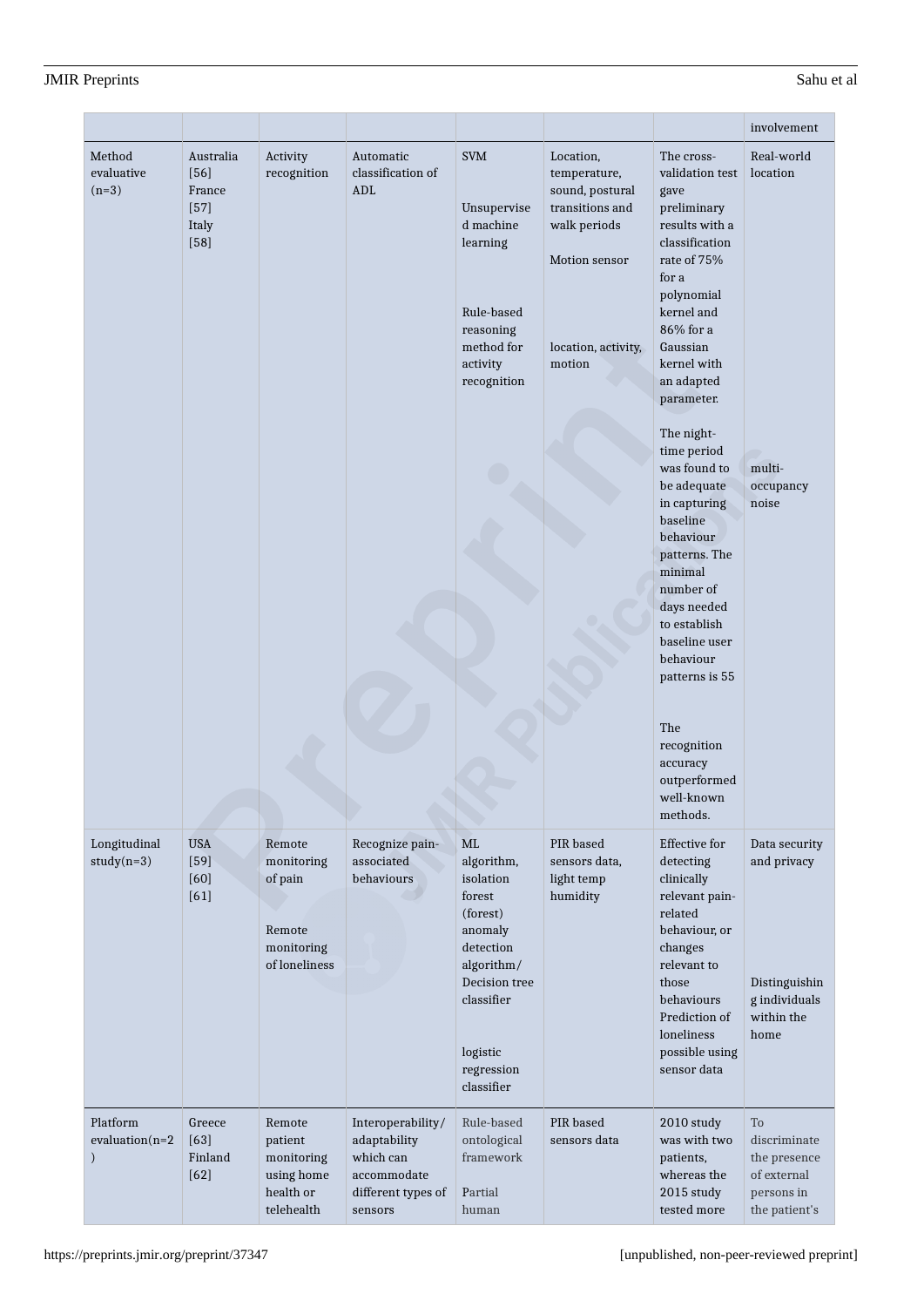|                                            |                 |                                                                                                                                                                                                     |                                                                                                     | monitoring is<br>required.                                                                      |                              | than 200 frail<br>patients.<br>Using these<br>patient-<br>reported<br>enhanced<br>senses of<br>security.<br>Positive<br>outcome<br>towards<br>combined<br>monitoring<br>early<br>detection of<br>health events. | indoor<br>environment,<br>such as<br>visitors, in<br>order to<br>reassure the<br>correctness of<br>the collected<br>activity<br>information,<br>always in an<br>as<br>unobtrusive<br>as possible<br>manner. |
|--------------------------------------------|-----------------|-----------------------------------------------------------------------------------------------------------------------------------------------------------------------------------------------------|-----------------------------------------------------------------------------------------------------|-------------------------------------------------------------------------------------------------|------------------------------|-----------------------------------------------------------------------------------------------------------------------------------------------------------------------------------------------------------------|-------------------------------------------------------------------------------------------------------------------------------------------------------------------------------------------------------------|
| <b>Qualitative</b><br>$study(n=1)$         | Ireland<br>[64] | Identify and<br>validate the<br>requirement<br>s for<br>new<br>technology<br>enabling<br>resident<br>wellness and<br>person-<br>centred care<br>delivery in a<br>residential<br>care<br>environment | State of<br>environment and<br>state of care<br>delivery, state of<br>resident                      | Qualitative<br>data analysis<br>and machine<br>learning<br>algorithm                            | Sensor and<br>interview data | Participants<br>have control<br>over a<br>particular<br>aspect of<br>their life. -<br>sense of<br>comfort                                                                                                       | Additional<br>research is<br>required with<br>older adults<br>with diverse<br>age-related<br>physical,<br>sensory<br>and cognitive<br>challenges                                                            |
| $RCT(n=1)$<br>(Secondary<br>data analysis) | Italy<br>$[5]$  | <b>IoT</b> based<br>home<br>monitoring<br>for elderly<br>stroke<br>patients                                                                                                                         | Behavioural<br>aspects-bed/rest<br>s patterns, toilet<br>usage, room<br>presence and<br>many others | Regression<br>framework<br>and anomaly<br>detection<br>unsupervised<br>clustering<br>techniques | Sensor data                  | Successful                                                                                                                                                                                                      | Scaling up of<br>these findings<br>to broader<br>systems                                                                                                                                                    |

### **Study setting:**

The research included studies that took place primarily in real-world settings. Some of the studies used simulated home environments. If the study took place in an apartment, the number of rooms typically used were between two and three. Studies used simulated environment setups, smart home testbeds, smart apartments, or smart workplace environments. Typically, the study participant was either alone or the single occupant of the home/unit.

### **Length of study:**

The length of study ranged from a single day of data collection to eight years.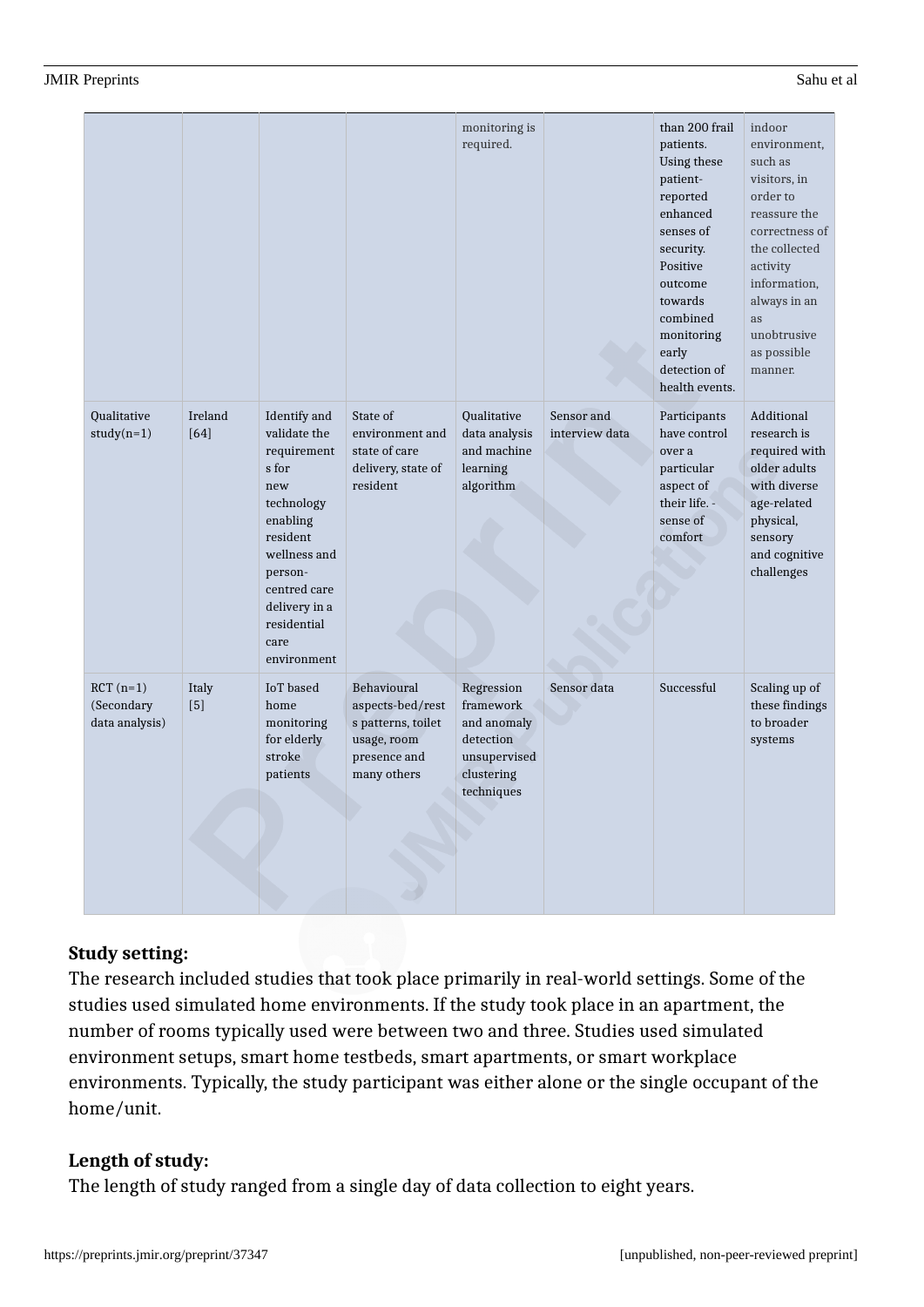Different types of sensors, as described in Table 3, can be grouped into three main categories: utilization of space (bed and chair occupancy, toilet, fridge, kitchen, or GPS), human vitals (blood pressure, ECG, blood glucose, heart rate, or respiratory rate), and environmental sensors (light, temperature, humidity, sound, airflow, smoke, carbon monoxide, gas, or flooding).

## **The technology used:**

Most of the sensors were based on PIR, most commonly used for motion detection. Used in homes and businesses for lighting, PIR is economical, energy-efficient, and reliable.

## **Type of data:**

The most common type of data was binary  $(Y/N)$  from motion or object presence sensors, audiovisual (sound, light) and continuous data from vital indicators and environmental (heart rate, respiratory, blood glucose, temperature, humidity), spatial-temporal data (GPS).

## **Data management:**

SQL or MYSQL databases were frequently used in the selected articles to organize the data, whereas MATLAB and Python were mainly used for data analysis and visualization.

## **Methods of Analysis:**

Various statistical methods were used, including descriptive statistics, model building, machine learning, and deep learning. The majority of the studies utilized descriptive statistics to describe the demographic characteristics of the study population and other associated factors of research participants. Multi-domain approaches [57], longitudinal linear mixed-effect regression [60], and out-of-sample cross-validation methods [60] were used.

Several studies employed machine learning (ML) algorithms including AdaBoost, Bayes network, boosting model using ensemble, Circadian Activity Rhythms (CAR), clustering, conditional random field, context-aware reasoning, decision tree emerging pattern, fuzzy logic, Hidden Markov Model (HMM), multi-HMM, K-Nearest Neighbors (KNN), logistic regression classifier, Multilayer Perception, Multiple Regression Model, multivariate habit cluster, ontological modelling, SAMCAD II, Support Vector Machines (SVM), and SVM Naive Bayes classification to identify a regular pattern and predict future patterns. The models listed above are supervised or unsupervised, predictive models, whereas some are exploratory models.

Several deep learning methods were also used, including artificial neural networks (ANN), Activity recognition using Discontinuous Varied-Order Sequential Model (DVSM), Convolutional neural networks (CNN), Echo state networks, latent trajectory models, longitudinal linear mixed-effect regression RNN, open pass neural networks, recurrent neural networks (RNN), and sequence to sequence.

One study used mixed-methods and included a thematic analysis of the quantitative data.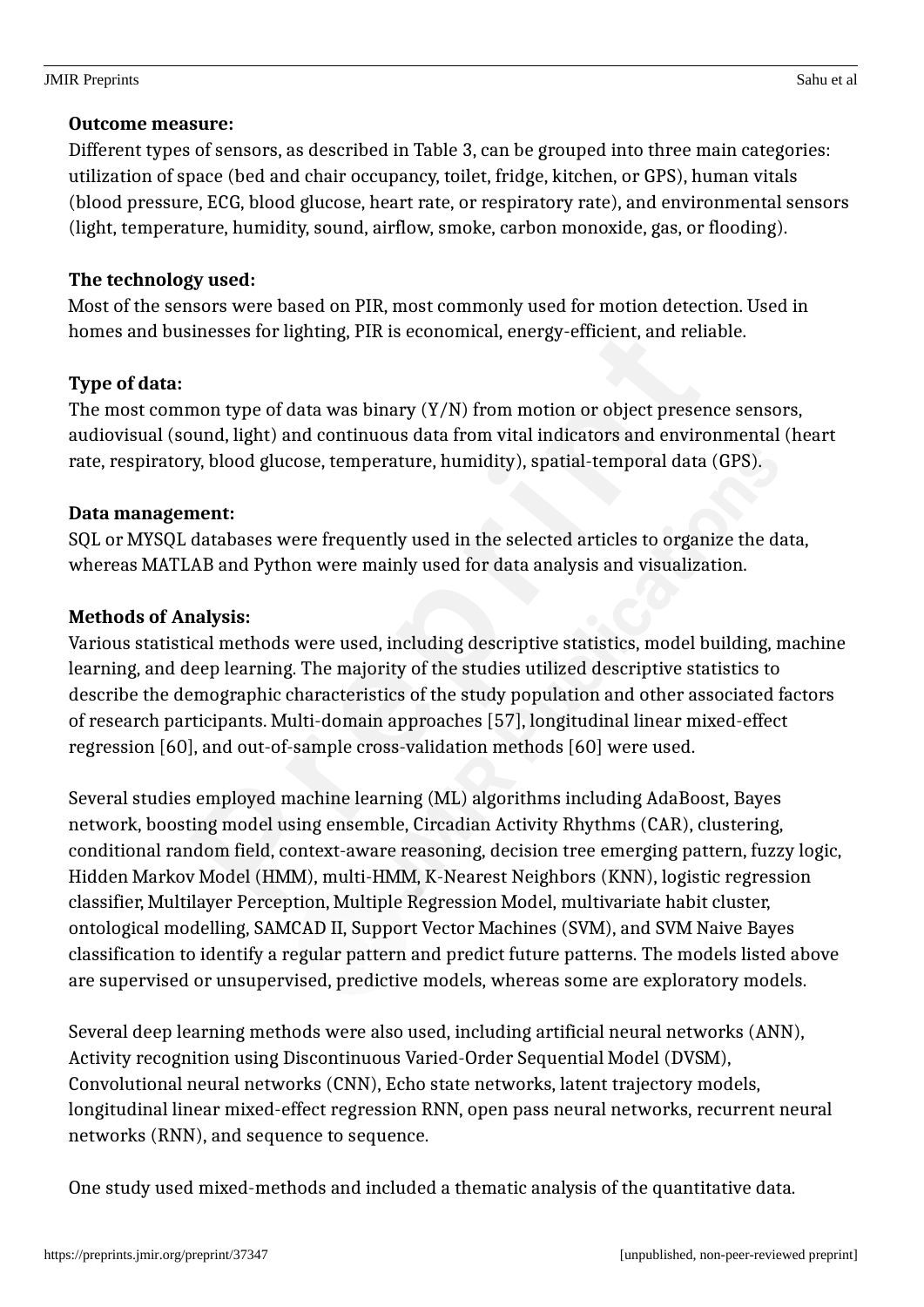Another study used the activity discovery method, and yet another conducted a qualitative data analysis using a mixed-method approach. Some studies used induction algorithms, behavioural monitoring systems, Rapid Iterative Testing and Evaluation (RITE), or QRS recognition.

The outcomes measured through these sensors included: acoustic-event detection, activity recognition, behavioural monitoring, call-center activities, fall detection, functional healthdecline/improvement, high-level ADLs/IADL, leisure services, loneliness, medical services, patient health-status, perception, physical activity, sedentary behaviours that included the use of TV, computer, sitting, medication adherence, movement patterns, sequence of gestures, sleep, and eating habits, situational awareness, social engagement, time spent outside the home, and overall well-being.

| Sensor                                          | <b>Type of data</b>                                                     | <b>Health indicator/proxy</b>                                         |
|-------------------------------------------------|-------------------------------------------------------------------------|-----------------------------------------------------------------------|
| Motion - PIR, RFID, magnetic<br>switches        | Any movement within the room,<br>door movement                          | Physical activity/speed/quality<br>of physical health                 |
| Presence                                        | Any movement within the room,<br>the indoor movement                    | Physical activity/gait<br>speed/quality of physical health            |
| Temperature                                     | Temp of room, the temp of<br>stove/oven                                 | Body temp - Health quality /<br>activity-sleep / awake /<br>sedentary |
| Light                                           | Luminosity - lux                                                        | Sleep / active                                                        |
| Sound/microphone                                | <b>Noise</b>                                                            | Sleep / active                                                        |
| Humidity                                        | Indoor environment                                                      | Indoor environment                                                    |
| <b>Biosensors</b>                               | <b>Fall detection</b>                                                   | Activity / alert                                                      |
| Plug sensors                                    | Appliance use - TV, fridge,<br>kitchen appliance, medicine<br>dispenser | Activity                                                              |
| <b>Body position sensors</b>                    | Activity                                                                | Activity                                                              |
| Carbon monoxide (CO)                            | Indoor environment                                                      | Indoor environment                                                    |
| <b>Flooding sensors</b>                         | Water use / consumption                                                 | Indoor environment                                                    |
| Gas sensors                                     | Use of gas in the kitchen                                               | Indoor environment                                                    |
| Smoke detector                                  | Indoor environment                                                      | Indoor environment                                                    |
| Pressure sensor / smart tiles<br>/ pressure pad | Bed movement, gait speed, chair<br>movement                             | Sleep time / quality                                                  |
| ECG patch                                       | Heart health                                                            | <b>Heart</b> health                                                   |
| Airflow sensors                                 | Room environment                                                        | Indoor environment                                                    |
| SP <sub>O</sub> 2                               | Oxygen saturation of blood                                              | <b>Heart</b> health                                                   |

Table 3: Types of sensors, Data characteristics and their association with health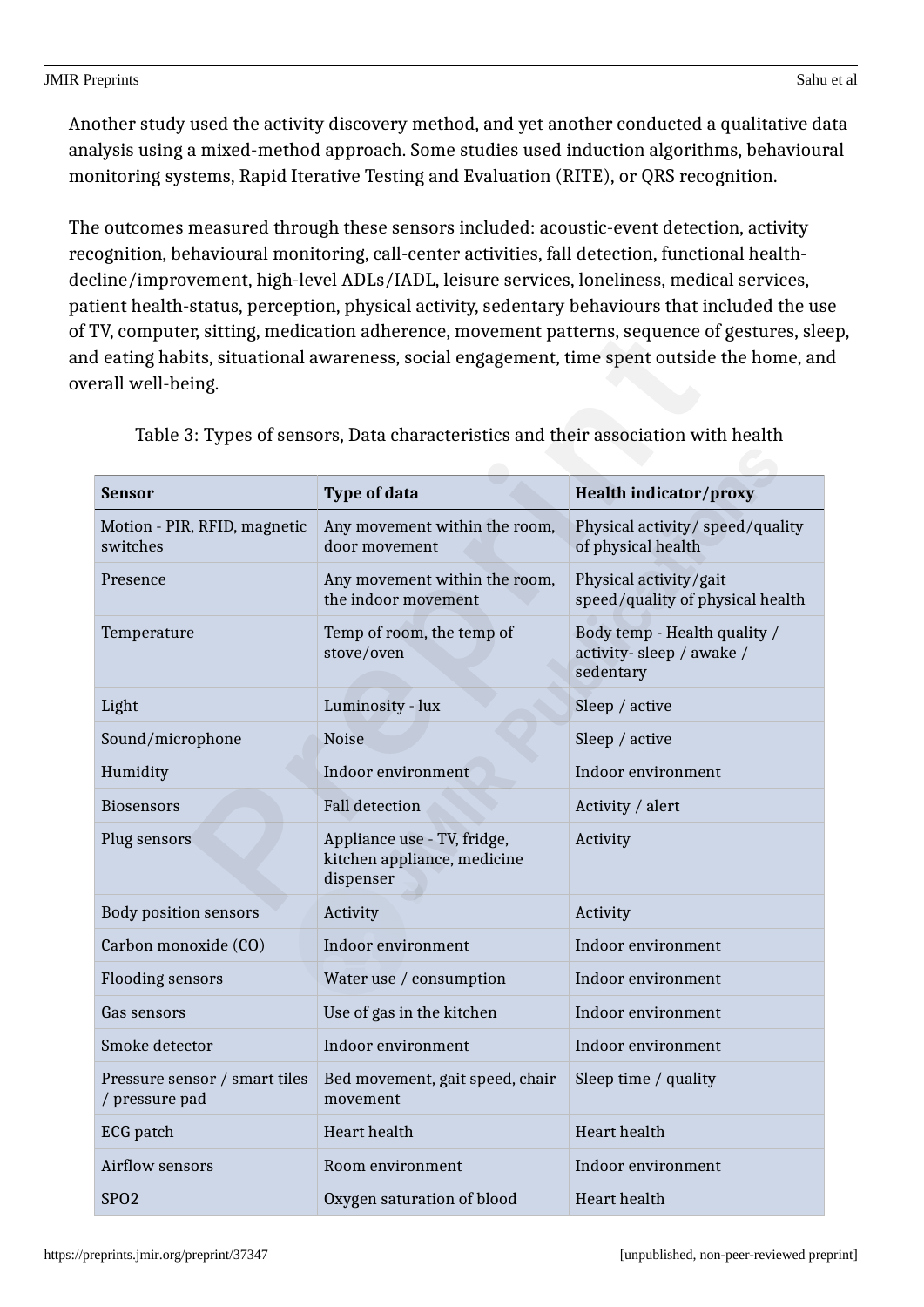| Blood pressure (BP)   | Heart health                                              | Heart health                      |
|-----------------------|-----------------------------------------------------------|-----------------------------------|
| Heart rate (HR)       | Heart health                                              | Heart health                      |
| Respiratory rate      | Lung health                                               | Lung health                       |
| Blood-glucose sensors | Overall Health                                            | <b>Diabetes</b>                   |
| Smart weighing scale  | Bodyweight                                                | Weight                            |
| Pedometer             | Walking                                                   | Physical activity                 |
| Contact sensors       | Usage of a phone book, cooking<br>pot, medicine container | Activity analysis                 |
| <b>GPS</b>            | Location                                                  | Location                          |
| Wi-Fi Signal          | Indoor activity                                           | Location                          |
| Smart seismic sensor  | <b>Floor Vibration</b>                                    | Activity analysis, including fall |

## **Overall observations:**

The 49 papers included in this review can broadly be divided into two groups: one which approached the use of IoT for health purposes and the other which used IoT for technological validations.

All the studies reported in their findings that IoT helped improve quality of care, increased participants' sense of comfort, and enabled the recognition of early identifiers or signs of a problem, increased their understanding of the impact of health events on overall health, and measured daily activities.

The biggest challenge faced by the researchers was differentiating between multiple participants in a single space. The second challenge identified was the lack of interoperability amongst technologies and the ability to scale up. The third challenge identified was linked to data security and privacy.

Additional challenges identified by the researchers included: calibration of the sensors, cost of technology and data management, data streaming and integration, data velocity, data volume, difficulty differentiating activities, generalization of activities, i.e., data collected from young volunteers while algorithms were designed for the elderly population. Heterogeneity, inability to differentiate between multiple residents within a single house, installation of the sensors, lack of patient motivation, large numbers of nodes, limited data bandwidth, limited to indoor activities, malfunctioning sensors, privacy, sample size, security, service quality, user acceptance, and varying levels of data accuracy were also noted as challenge.

## **Discussion:**

The goal of this review was to understand how smart home technologies were being used within the healthcare space for the purposes of monitoring individuals in their homes. Previous literature reviews of the application of smart homes for health, published in 2012 and 2017,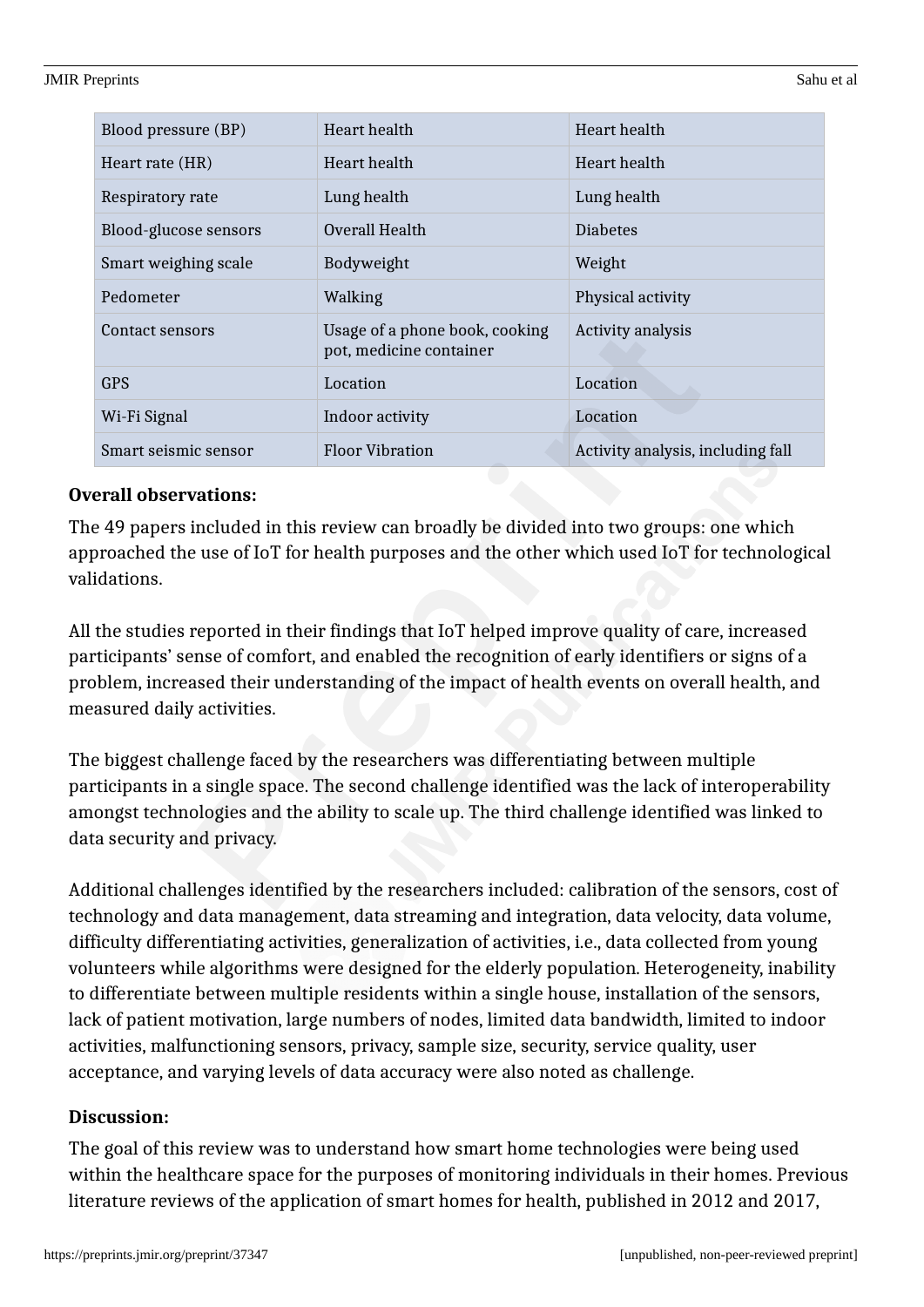suggested that an existing review of smart homes exclusively for comprehensive health was missing [1,2]. If at all present, they represented a very narrow subsection within healthcare focused on geriatric care [66] and more specific health outcomes such as dementia [67,68], fall prevention [69], and pregnancy [70]. In 2016, a systematic review discussed literature on smart home for health in the elderly population that included data collected in 2014 [66]. Mohsen Amiribesheli's [71] survey from 2015, while neither scoping, systematic, or exhaustive, provided a complete overview of the techniques and technologies involved in smart homes, as did in this review from Wang et al. in 2021 [72].

Another systematic review reported that small-scale experimental setups were highly successful [69]. That study showed that telehealth combined with exercise programmes and smart home systems could reduce fall risk significantly (risk ratio=0.79, 95% CI [0.72, 0.86]). Einterventions also significantly improved balance and fall efficacy (standardized mean difference=0.28, 95% CI [0.04, 0.53]) [69].

Some of the other evidence presented, focused on technical aspects or ethical aspects of this domain, such as a review of a smart home for security [9], Internet of Things Architectures, Technologies, Applications, Challenges, and Future Directions for Enhanced Living Environments and Healthcare Systems: A Review [73]. Despite all the advantages of healthcare systems, several open issues exist, such as availability, reliability, mobility, performance, scalability, and interoperability, among others. As the evolution of society will not stop, these will be ongoing open challenges because the use case scenarios will continue to evolve. It is essential to note that this kind of care system can exist to support medical treatments and as an essential complement to medical supervision. This paper has presented relevant aspects of IoT for healthcare systems, such as open-source platforms, operating systems, and open issues. Digital healthcare requires a paradigm shift. Beginning with a thematic overview introducing Health and IT professionals and engineers, and students to new ways of providing care and support.

Notably, several themes emerged from the review of the current literature about the framing of the research (health versus technology) and the source of these characteristics. This is a rapidly growing interdisciplinary field at the intersection of health, information technology, and engineering. Much of the research is in its early stages, with technology becoming more prevalent in our lives through miniaturization and affordability. As the total size of the data collected through IoT is ever-increasing, this leads to challenges related to the management, storage, security, and privacy of the data. A wide range of analytical methods are also being utilized, with descriptive statistics being replaced by machine learning and more advanced algorithms, such as deep learning. (We hope that these insights will help guide research efforts in this evolving field as the potential of smart homes for healthcare has yet to be fully realized).

## **Defining a smart home for healthcare:**

Many articles did not include a concrete definition of a smart home (SH) upon reading the studies in question. Those that did include similar definitions, defining a space as indoor (house, home, dwelling), outfitted with technology (sensors) that can collect (observe) behavioural data (activities) continuously, without interfering in daily life routines while also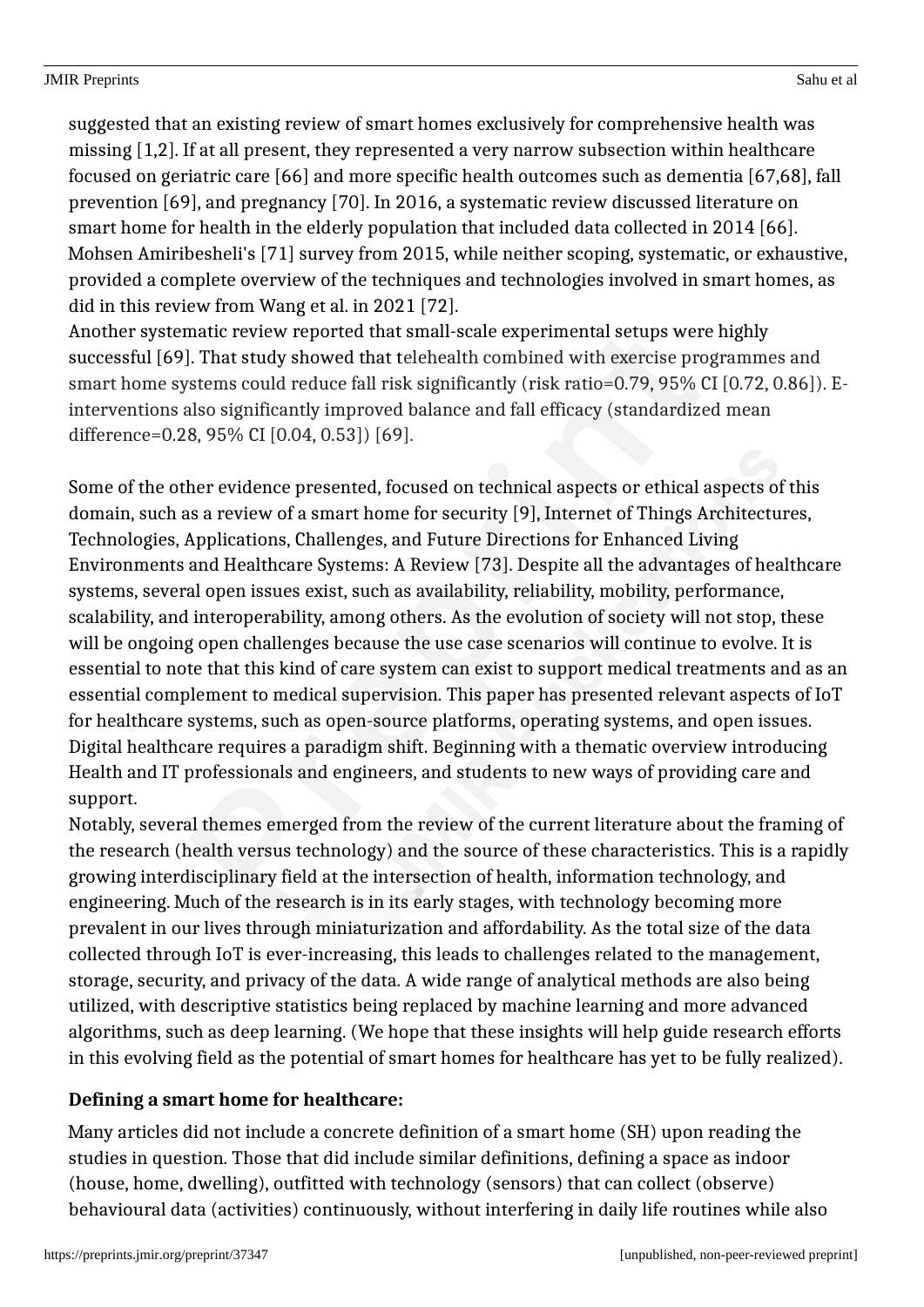improving individuals' quality of life (maintaining autonomy, preventing harm, or abnormality detection).

Based on the wide range of categories of studies and increase in publication numbers in the past few years, it is evident that this is a rapidly evolving field of research [75]. Most of the articles were published in engineering and information technology journals. However, the primary audience is in the healthcare field. This mismatch creates a gap that must be bridged before any implementation of findings. Because of the highly interdisciplinary nature of this work, any research team should include a broad spectrum of skills and domain knowledge experts.

Western developed nations dominate this field's progress, which aligns with ageing trends in these countries and the adoption of the technologies in all areas of life, continuing the trend of increasing the health and knowledge inequality between low- and middle-income countries (LMICs). This innovation is primarily driven by policies and the general public interest to improve the quality of life. Since many LMICs focus on reducing mortality and morbidity related to infectious diseases, they do not have the resources to prepare for an ageing population that will appear following eminent epidemiological [76,77] and demographic [77,78] transitions. Researchers and funding bodies should ensure that LMICs can develop these technologies, dissolving since eliminating the digital divide.

## **Humancentric theme:**

As smart homes support humans, all research should, at a minimum, report the demographic characteristics of human participants: including health status, age, gender, and race. The lack of involvement from individuals with a health background within the research team creates more social and health inequities. Traditional technical training does not consider health outcomes, and inequality between groups, like social determinants of health, is overlooked. Health and epidemiological research are grounded in demographic data; without it, the implementation of results is nearly impossible, and results will likely be disregarded.

Furthermore, computer science or engineering research uses simulated or fabricated data due to budget, people power, and time constraints. This method is highly efficient when the resources mentioned above are lacking, as many new analysis methods rely on large datasets. However, researchers must be aware of potential biases that can enter data and algorithms. Recent examples come to mind of biased algorithms that viewed Black patients as considerably sicker than White patients [79], or how facial-analysis programs attributed skin-type and gender biases to women with darker skin tones [80]. Healthcare must also confront racism within the system [81–83], and attention to ensure digital solutions do not reproduce and continue to harm historically oppressed and underserved individuals is essential.

## **Technocentric theme:**

The rapid introduction of new technologies in daily life signals the exceptional rate of technological evolution and saturation. With new methods developed to manage growing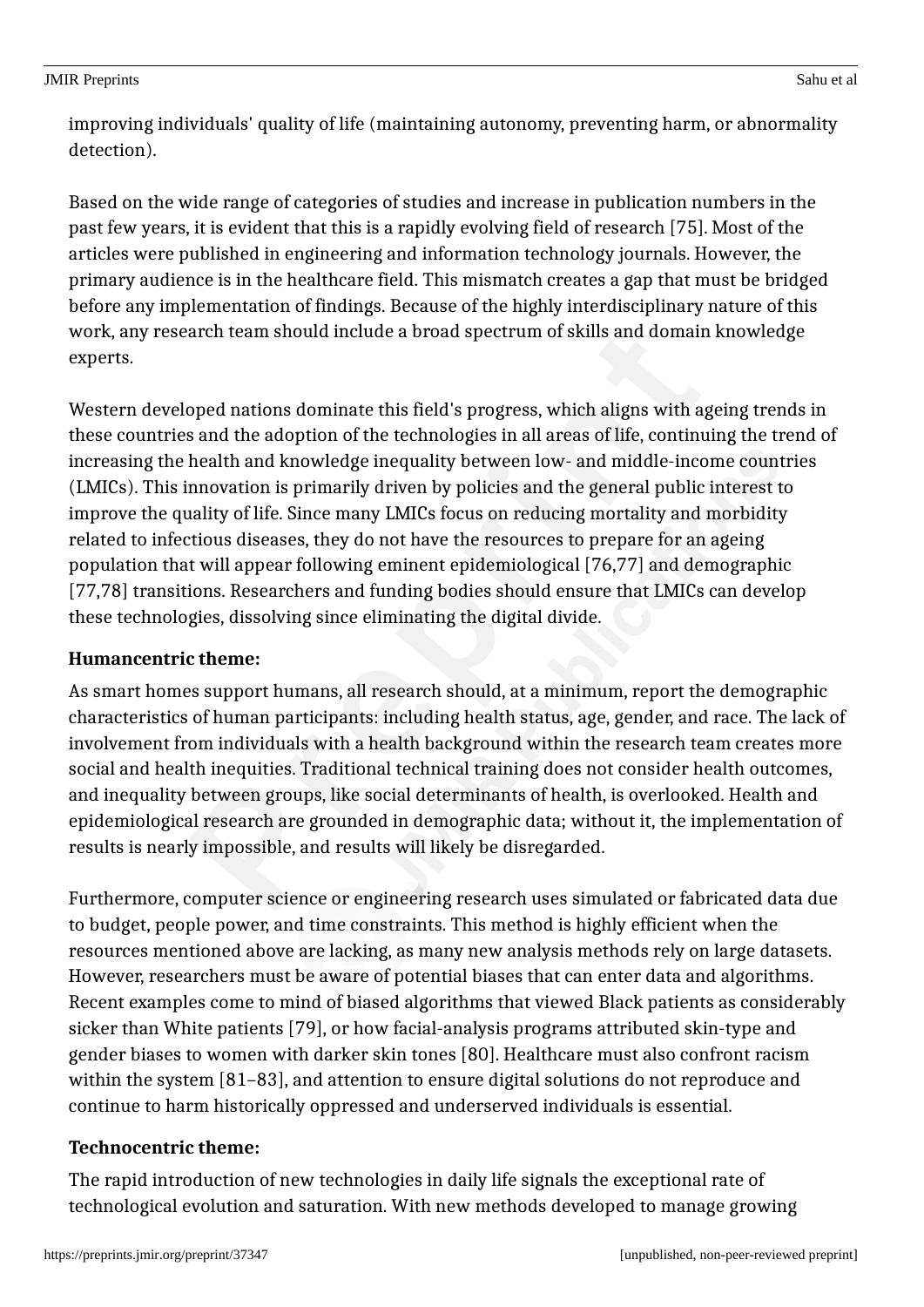datasets, the primary analysis methods are MATLAB and Python. The most commonly used databases are SQL and MySQL within these technical fields since they are relational by design. Due to increasing demand for dataset volumes use techniques like machine learning, deep learning, and other specialized techniques within artificial intelligence are better suited for big data analysis. Researchers can use tools to handle vast quantities of data quickly and efficiently instead of traditional health statistics methods, including models limited to smaller datasets.

Still, there is a lack of collaboration and interdisciplinary work between health and technical fields as evidenced by tools and databases used and publication journals. Many of the articles included in this scoping review contained highly technical language. Without prior expertise in these fields, translation into "lay person's" language is complex and potentially challenging even for health professionals who are already experts in their field. This may be due to the lack of training and skills education, policy, and facilitation of opportunities to collaborate with those in technology.

Older adults were the subjects of choice among the included studies. However, the age range of older adults varied depending on the location of the study as different countries had different definitions of seniors or older adults. Interestingly, female subjects were more prevalent, being nearly three times more likely to have been studied than male subjects. This is usually the opposite trend in research [84,85]. Some potential reasons for this variance could be that women live longer [1], are more likely to live in assisted care units [2], are more likely to participate in studies [3], or have altruistic considerations [4]. While some studies took place in home settings, none were unobtrusive studies or zero-effort. This means there were still disruptions to daily routines or else involved subject participation in logging activities. Zeroeffort technologies in real-world situations require no additional effort on the part of the patient or caregiver; the system of data collection and analysis is automated [86].

In the technocentric theme, a wide variety of sensors was used to meet the differing needs of each study. This is evident in the different types of data collected and the measured outcomes of health indicators or respective proxy measures of quality of life, including physical and mental health. Each of the selected studies measured a particular health indicator (such as heart rate, physical activity, sleep, etc.). The health indicators collected were measurable in quantifiable units. For example, sleep and sedentary behaviour are measured in units of time and activities of daily living (ADL), and physical activity (mobility/gait) were measured via numerical scales. ADLs are evaluated based on standardized tests known as instruments of ADL (iADL) and are therefore much easier to evaluate. However, other health indicators, such as loneliness or mental health, cannot be quantified and thus must be measured using a proxy. AI will enhance the types of analyses possible, as this method relies on data from a vast number and variety of sensors. A smart home can monitor and measure the health of an individual. Multiple datasets can be integrated with the computing power available today, which can support a holistic understanding of human health.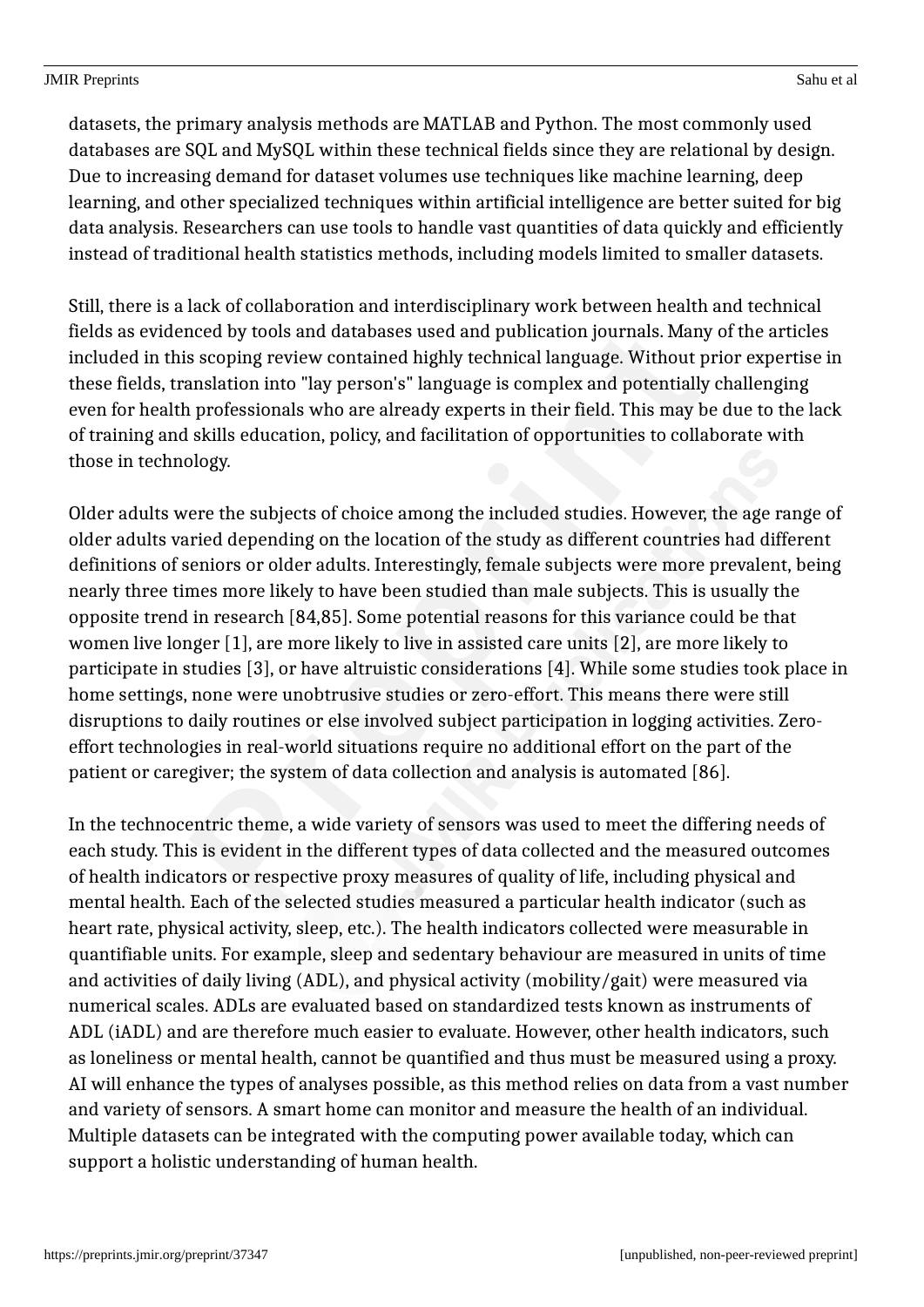As the technologies were still in the early phases of development, most articles focused on building the technological infrastructures, proof of concepts, pilot studies, and the selection of technologies. Based on the available evidence and identified gaps, we would like to propose the following definition for a smart home for healthcare:

"A smart home for healthcare can be defined as a home equipped with smart sensors using Bluetooth, Wi-Fi, or similar technology, not restricted to IoT, to automate, regulate, and monitor home occupants' physical health, mental health, and environments within the home. The main focus must be on convenience, safety, and improvement of one's quality of life, to address the needs of the individual, caregivers, and health professionals."

## **Strengths:**

The main advantages of using IoT technologies are that they are real-time, and that data can be collected objectively from the source, making it less prone to performance and recall biases because there is no time delay. Data streams 24/7, 365 days a year to the cloud, and is immediately available for analysis. The analysis can be conducted automatically, and the resulting insights can be shared immediately with users. For example, many smart wearable trackers deliver daily insights about physical activity levels and sleep data to users. These can be powerful tools for motivating healthy behaviours and encouraging healthy behavioural changes. There is no subjective nature to the sensor data because it is done passively without human effort; one can go about their day, forgetting that they are wearing the device. If these insights can be shared with primary healthcare providers and caregivers, the additional insights will make caring for an ageing population much more comprehensive. These are important as this data can be used to inform care delivery, support evidence-based policymaking, and enhance care strategies with timely results and findings.

## **Challenges:**

*M*ost of the studies had limited numbers of subjects involved due to resources and time constraints. Moreover, the use of synthetic data despite the availability of actual data highlights the limitation of data access and the need for better access to high-quality data. Additionally, many of these technologies were not diagnostic tools because the outcome measures were not quantifiable (video or audio). There was a lack of data integration which involved combining structured data with unstructured data. As this type of research utilizes time series data, there are additional challenges with data management that require careful planning and data cleaning.

Based on this literature survey, it is clear that technology is constantly being upgraded and improved with new products continually reaching the market. As companies compete to create the latest technology, much of the innovation is siloed. Due to this, interoperability becomes an issue; the various solutions are not compatible, requiring a third-party bridge that is either software or hardware based. Because there are no standardized guidelines, companies develop their protocols for handling data, unique architectures which contribute to the incompatibility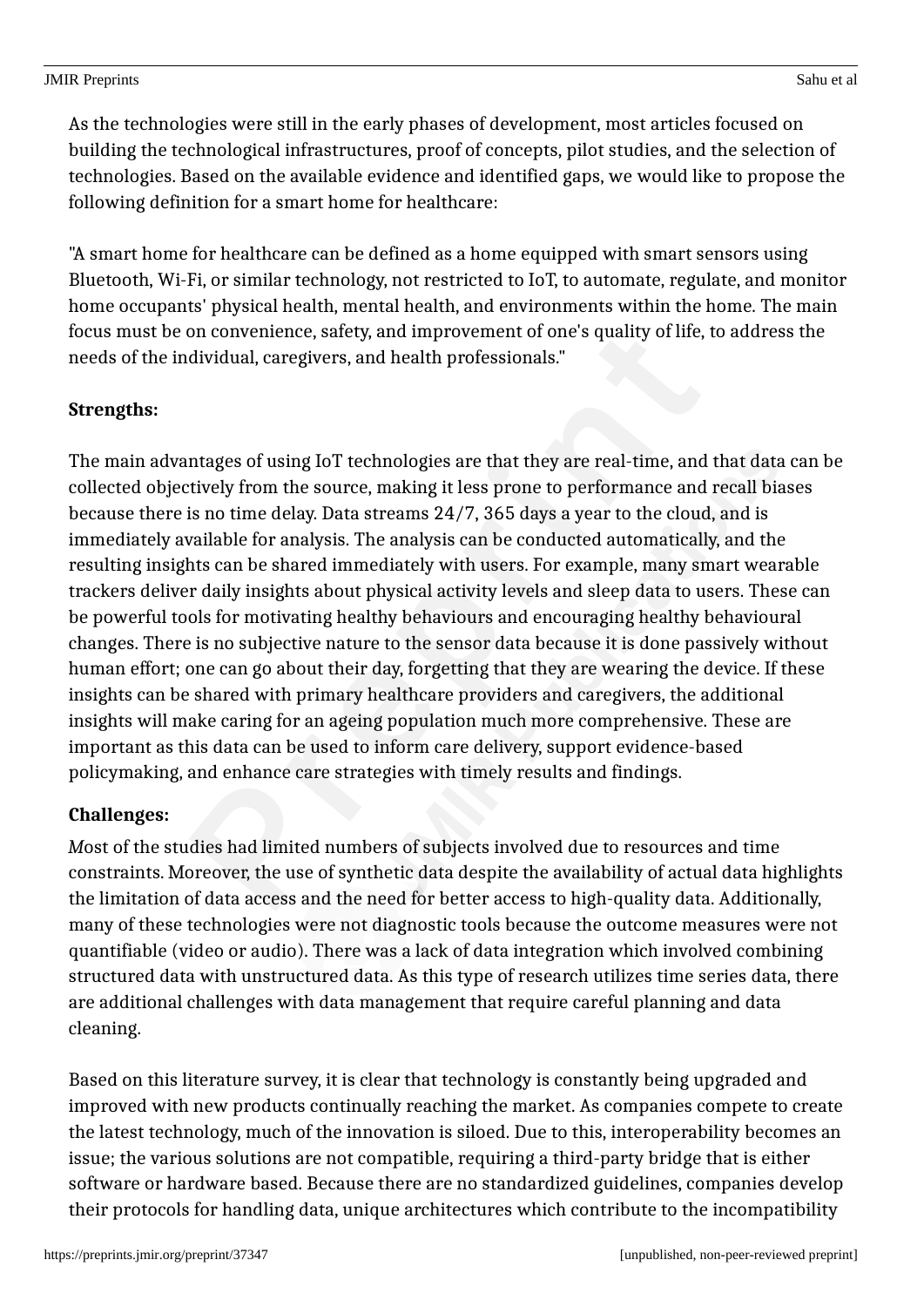across the IoT landscape. The result is a jungle of systems that are confusing and intimidating to navigate for many non-tech-savvy individuals. One must either subscribe to a single system that can be cost-prohibitive or grapple with the inconvenience of systems that do not communicate seamlessly require both time and troubleshooting skills. However, solutions allow these systems to become better integrated and talk to one another and communicate with home dwellers via mobile devices or voice activation (i.e., IFTTT or digital virtual assistants from Apple and Google). With such a wide range of types of data collected, it highlights the unlimited possibilities and also the challenges resulting from the lack of a standard method of data collection in the IoT space.

The IoT technology space has rapidly evolved in recent years, with continued growth anticipated [87]. Many dedicated home-monitoring systems, explicitly designed for health, are not affordable, are negatively associated with declining health and stigma around ageing, and as such, individuals may opt-out of using these systems. IoT technology is trendy. It is designed for younger generations who have grown up immersed in technology. As technology has become more integrated into our lives, we can leverage these technologies, designed to improve comfort, convenience, improve safety, and monitoring in the home, as needed. While not necessarily designed with health in mind, these systems can monitor behaviours and provide insights into evolving patterns of behaviours that can point to changes in individual health. Moreover, if one lives in a smart home when the need arises, the existing technology can be activated to provide increased support and comfort.

This category of healthcare technology brings an entirely new layer of complexity due to risks associated with (potentially) personally identified data, health data, and individual privacy, rights, and ethical considerations [88]. Nevertheless, with careful implementation, there are positive outcomes possible from prevention to health promotion, health monitoring, all with the ultimate goal of reducing morbidity and mortality. Technology, when used appropriately, can improve quality of life, including physical, mental, and emotional/psychological health. These interventions can also focus on personal needs at the individual level, as well as at the population level.

## **Limitations:**

As is the case with literature reviews, possible oversights of potentially relevant publications and relevant research in other languages may have occurred. We recognize that not all work is published in peer-reviewed journals, and the selected published articles are not automatically representative of all possible solutions. Additionally, due to the rapid progress in the field, the authors acknowledge that new insights may have emerged since the initial search and writing of this paper. Another potential limitation is the use of the term "smart home," which may have excluded relevant research set in a community or institution.

## **Future suggestions:**

If we want to see these technologies used in the future to improve the health of vulnerable populations, including the ageing population, we must scale up our solutions and find ways to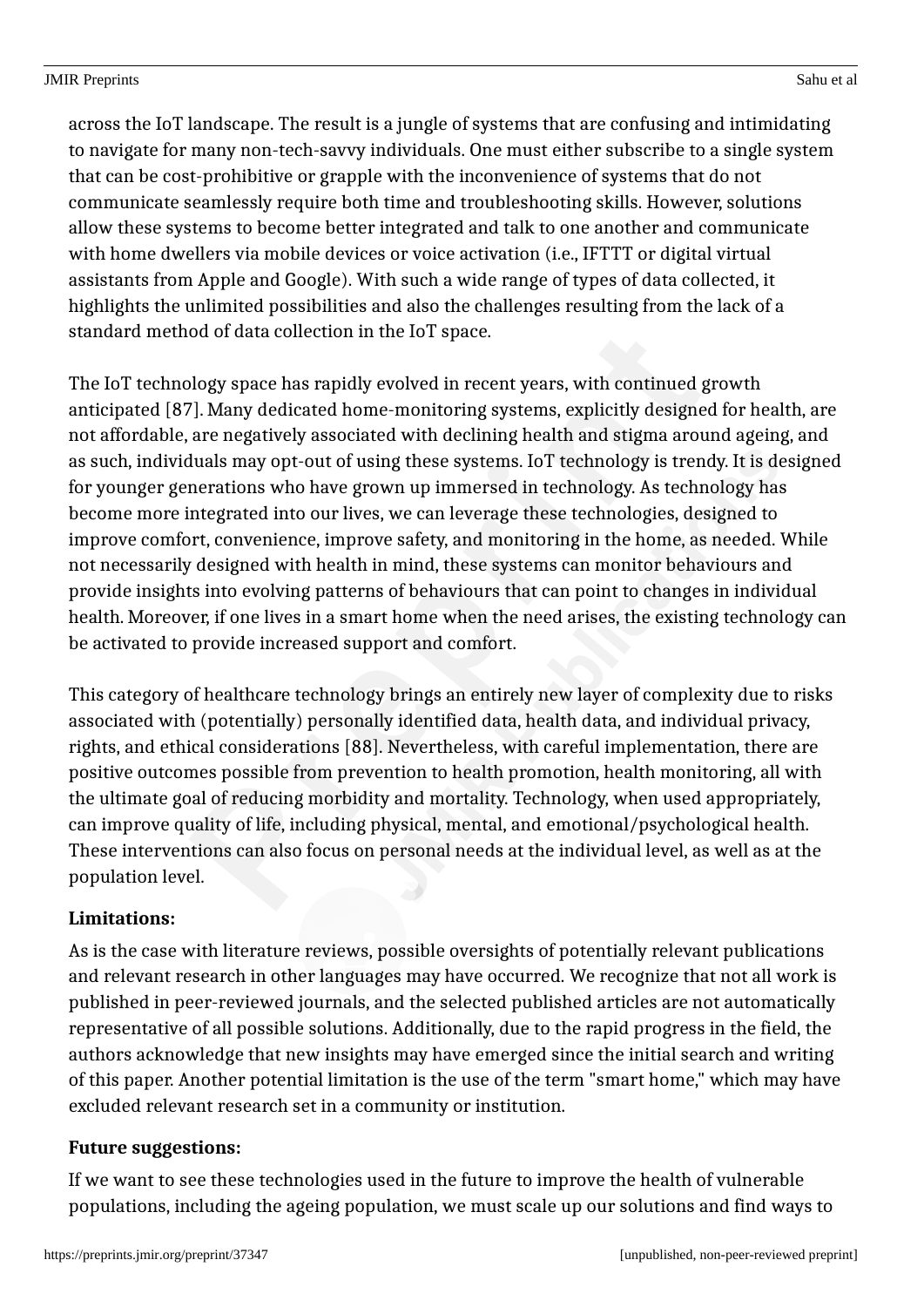solve the interoperability and data quality issues. The Internet of Things ushers in a period of ultra-connectivity, converting regular sensors into vital data sources which, when linked to the cloud services, can manage big data with benefits for policymakers. We can thus leverage commercial, off-the-shelf instruments, like smart Wi-Fi thermostats and wearable devices to collect health indicators, integrate the data with new tools, and analyze and interpret it to benefit all.

## **Conclusion:**

In conclusion, Internet of Things (IoT) smart home technology has the potential to improve the monitoring of vulnerable populations, especially those ageing in the community. This review suggests exploring alternative data sources to reinforce remote health monitoring using data from the IoT and other sensors. Despite some evidence, there is still a lack of large-scale utilization of these technologies for health. The proposed definition of smart homes for healthcare will enable the field to expand and invite new progress in remote patient monitoring in public health. The use of Big Data and artificial intelligence, including machine learning and deep learning analysis in real-time, will be the future of in-home health monitoring.

## **Acknowledgments:**

The authors would like to thank Adson Rocha for the help in screening, charting, and providing input throughout the process. The Ubiquitous Health Technology Lab (UbiLab) volunteers, namely: Clarisse Misola, Nadia Somani, Arjun Mehta, Chaeyoon Jeong, Thianna Edwards, Kunal Karhanis, and Harneet Dhillon, for their timely help whenever and wherever required.

## **Funding:**

The authors would like to thank the Natural Sciences and Energy Research Council (NSERC), ecobee, and MITACS for their support of this work.

## **Declarations of interest:**

The authors declare none.

## **Reference**

- 1. Alam MR, Reaz MBI, Ali MAM. A Review of Smart Homes—Past, Present, and Future. IEEE Trans Syst Man, Cybern Part C (Applications Rev [Internet] 2012 Nov;42(6):1190–1203. [doi: 10.1109/TSMCC.2012.2189204]
- 2. Alaa M, Zaidan AA, Zaidan BB, Talal M, Kiah MLM. A review of smart home applications based on the Internet of Things. J Netw Comput Appl [Internet] 2017 Nov;97:48–65. [doi: 10.1016/j.jnca.2017.08.017]
- 3. Miskelly FG. Assistive technology in elderly care. Age Ageing [Internet] 2001 Nov 1 [cited 2019 Nov 28];30(6):455–458. [doi: 10.1093/ageing/30.6.455]
- 4. Alberdi Aramendi A, Weakley A, Aztiria Goenaga A, Schmitter-Edgecombe M, Cook DJ. Automatic assessment of functional health decline in older adults based on smart home data. J Biomed Inform [Internet] 2018 May [cited 2018 Aug 20];81:119–130. [doi: 10.1016/j.jbi.2018.03.009]
- 5. Mora N, Grossi F, Russo D, Barsocchi P, Hu R, Brunschwiler T, Michel B, Cocchi F, Montanari E, Nunziata S, Matrella G, Ciampolini P. IoT-based home monitoring: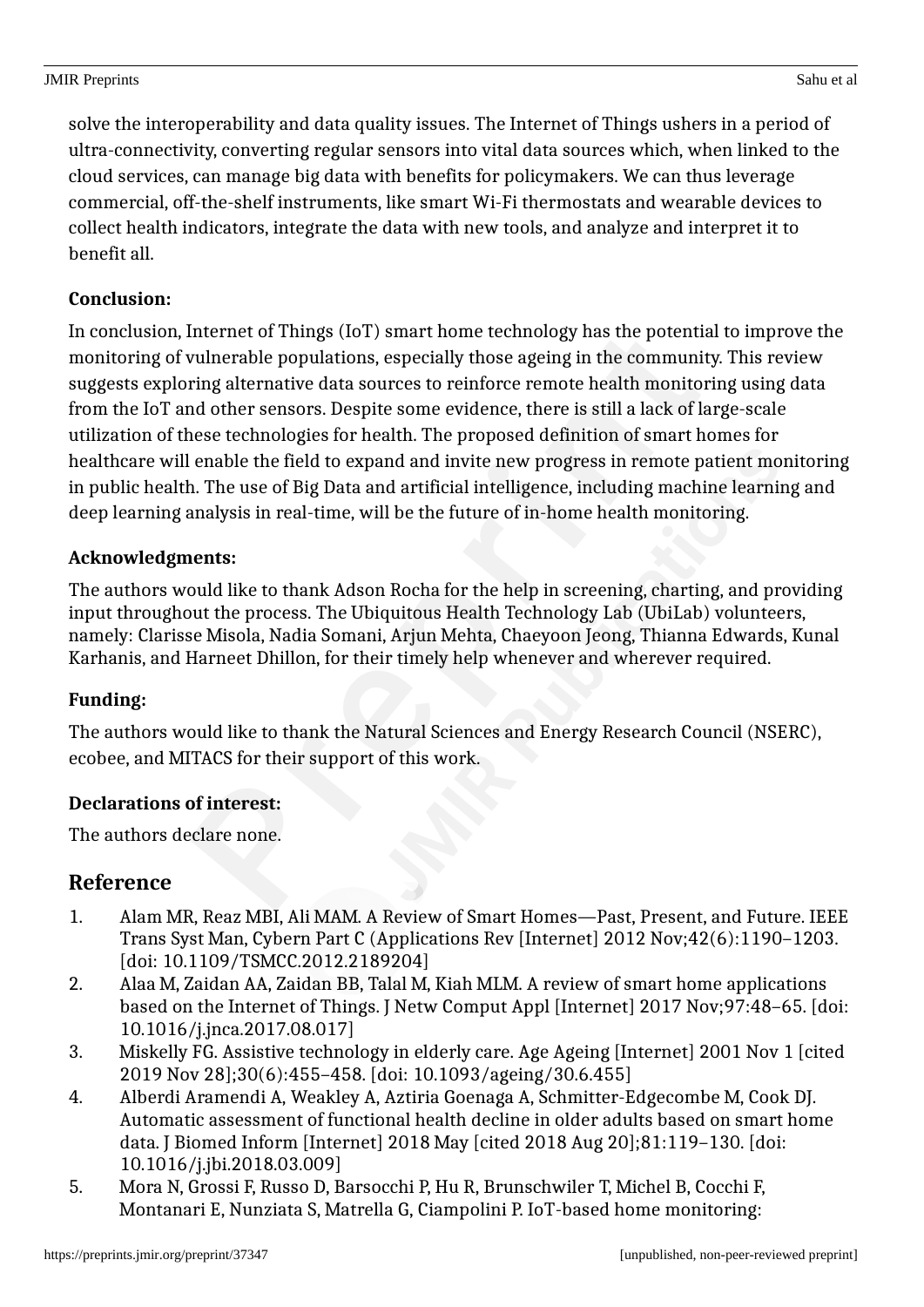Supporting practitioners' assessment by behavioural analysis. Sensors (Switzerland) [Internet] MDPI AG; 2019 Jul 2 [cited 2020 Sep 17];19(14). PMID:31340542

- 6. Amiribesheli M, Benmansour A, Bouchachia A. A review of smart homes in healthcare. J Ambient Intell Humaniz Comput [Internet] Springer Berlin Heidelberg; 2015 Aug 14 [cited 2018 Oct 23];6(4):495-517. [doi: 10.1007/s12652-015-0270-2]
- 7. Dasios A, Gavalas D, Pantziou G, Konstantopoulos C. Hands-On Experiences in Deploying Cost-Effective Ambient-Assisted Living Systems. Sensors [Internet] 2015 Jun 18;15(6):14487–14512. [doi: 10.3390/s150614487]
- 8. Tirado Herrero S, Nicholls L, Strengers Y. Smart home technologies in everyday life: do they address key energy challenges in households? Curr Opin Environ Sustain [Internet] 2018 Apr;31:65–70. [doi: 10.1016/j.cosust.2017.12.001]
- 9. Robles RJ, Kim T-H. A Review on Security in Smart Home Development. undefined 2010;
- 10. Miao Yu, Rhuma A, Naqvi SM, Liang Wang, Chambers J. A Posture Recognition-Based Fall Detection System for Monitoring an Elderly Person in a Smart Home Environment. IEEE Trans Inf Technol Biomed [Internet] 2012 Nov;16(6):1274–1286. [doi: 10.1109/TITB.2012.2214786]
- 11. Han J, Choi C, Park W, Lee I, Kim S. Smart home energy management system including renewable energy based on ZigBee and PLC. IEEE Trans Consum Electron [Internet] 2014 May;60(2):198–202. [doi: 10.1109/TCE.2014.6851994]
- 12. Kyung Chang Lee, Hong-Hee Lee. Network-based fire-detection system via controller area network for smart home automation. IEEE Trans Consum Electron [Internet] 2004 Nov;50(4):1093–1100. [doi: 10.1109/TCE.2004.1362504]
- 13. What Will Smart Homes Look Like in 10 Years? | Time [Internet]. [cited 2021 Oct 19]. Available from: https://time.com/5634791/smart-homes-future/
- 14. Sprint G, Cook DJ, Fritz R, Schmitter-Edgecombe M. Using Smart Homes to Detect and Analyze Health Events. Computer (Long Beach Calif) [Internet] 2016 Nov;49(11):29–37. [doi: 10.1109/MC.2016.338]
- 15. Gawrońska K, Lorkowski J. Smart homes for the older population: particularly important during the COVID-19 outbreak. Reumatologia [Internet] 2021;59(1):41–46. PMID:33707795
- 16. Arksey H, O'Malley L. Scoping studies: Towards a methodological framework. Int J Soc Res Methodol Theory Pract 2005 Feb;8(1):19–32. [doi: 10.1080/1364557032000119616]
- 17. Daudt HML, Van Mossel C, Scott SJ. Enhancing the scoping study methodology: A large, inter-professional team's experience with Arksey and O'Malley's framework. BMC Med Res Methodol. BioMed Central; 2013. p. 1–9. [doi: 10.1186/1471-2288-13-48]
- 18. Levac D, Colquhoun H, O'Brien KK. Scoping studies: Advancing the methodology. Implement Sci [Internet] BioMed Central; 2010 Sep 20 [cited 2020 Apr 21];5(1):69. PMID:20854677
- 19. Pham MT, Rajić A, Greig JD, Sargeant JM, Papadopoulos A, McEwen SA. A scoping review of scoping reviews: advancing the approach and enhancing the consistency. Res Synth Methods [Internet] John Wiley and Sons Ltd; 2014 Dec 1 [cited 2020 Apr 21];5(4):371– 385. [doi: 10.1002/jrsm.1123]
- 20. Citation Guides | Mendeley [Internet]. [cited 2021 Nov 5]. Available from: https://www.mendeley.com/guides/citation-guides/
- 21. Zotero | Your personal research assistant [Internet]. [cited 2021 Nov 5]. Available from: https://www.zotero.org/
- 22. Bock C, Demiris G, Choi Y, Le T, Thompson HJ, Samuel A, Huang D. Engaging older adults in the visualization of sensor data facilitated by an open platform for connected devices.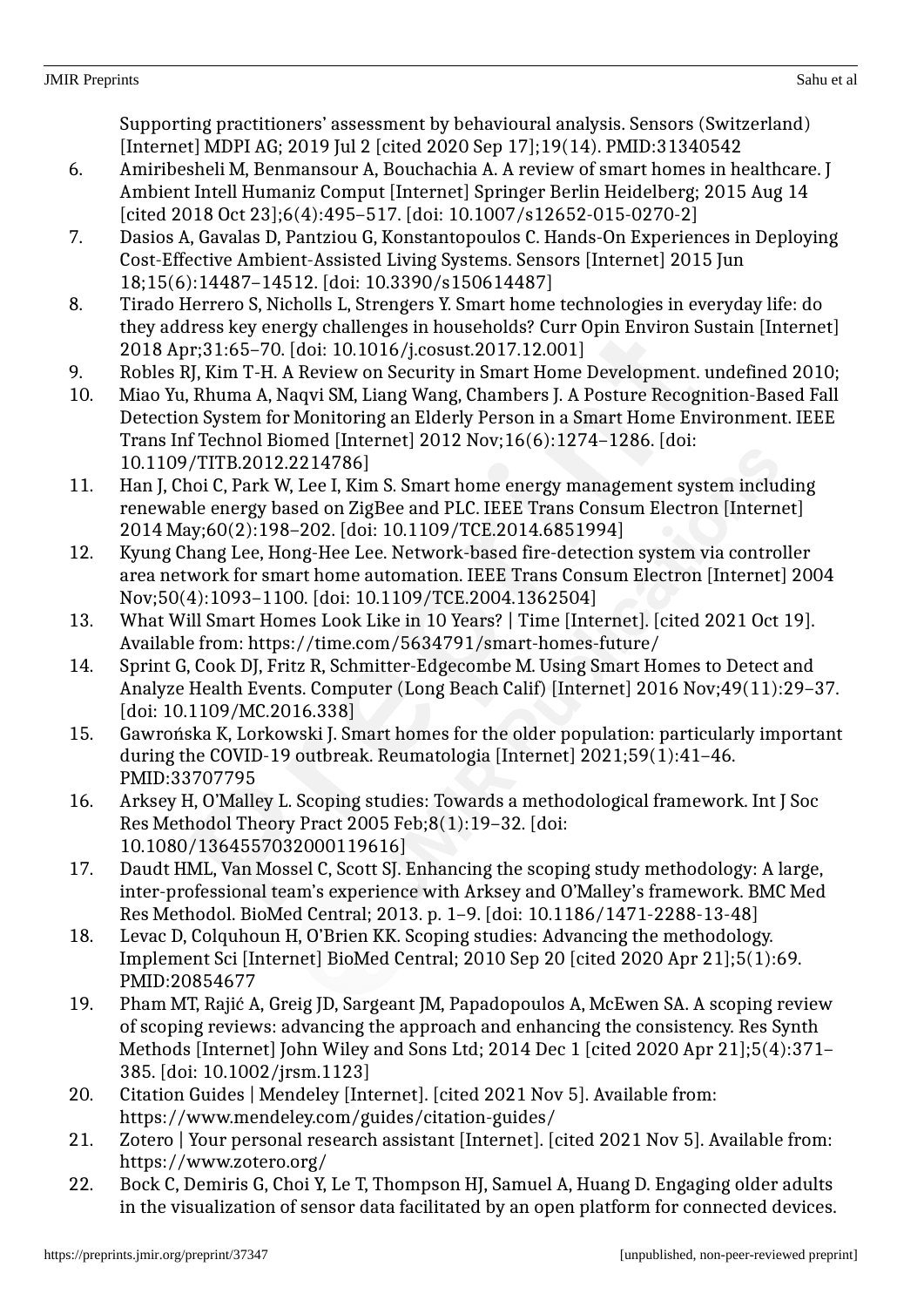- 27. Choi YK, Thompson HJ, Demiris G. Use of an internet-of-things smart home system for healthy aging in older adults in residential settings: Pilot feasibility study. JMIR Aging JMIR Publications Inc.; 2020 Jul 1;3(2). [doi: 10.2196/21964]
- 28. Clemente J, Li F, Valero M, Song W. Smart Seismic Sensing for Indoor Fall Detection, Location, and Notification. IEEE J Biomed Heal Informatics [Internet] 2020;24(2):524– 532. [doi: 10.1109/JBHI.2019.2907498]
- 29. Pigini L, Bovi G, Panzarino C, Gower V, Ferratini M, Andreoni G, Sassi R, Rivolta MW, Ferrarin M. Pilot Test of a New Personal Health System Integrating Environmental and Wearable Sensors for Telemonitoring and Care of Elderly People at Home (SMARTA Project). Gerontology [Internet] 2017;63(3):281–286. PMID:28099965
- 30. Monteriù A, Prist MR, Frontoni E, Longhi S, Pietroni F, Casaccia S, Scalise L, Cenci A, Romeo L, Berta R, Pescosolido L, Orlandi G, Revel GM. A Smart Sensing Architecture for Domestic Monitoring: Methodological Approach and Experimental Validation. Sensors (Basel) [Internet] 2018 Jul 17 [cited 2018 Aug 20];18(7):2310. PMID:30018200
- 31. Grgurić A, Mošmondor M, Huljenić D. The smarthabits: An intelligent privacy-aware home care assistance system. Sensors (Switzerland) MDPI AG; 2019 Feb 2;19(4). PMID:30795587
- 32. Marcelino I, Laza R, Domingues P, Gómez-Meire S, Fdez-Riverola F, Pereira A. Active and assisted living ecosystem for the elderly. Sensors (Switzerland) [Internet] 2018 Apr 17 [cited 2018 Aug 20];18(4):1246. PMID:29673234
- 33. Yu J, An N, Hassan T, Kong Q. A Pilot Study on a Smart Home for Elders Based on Continuous In-Home Unobtrusive Monitoring Technology. HERD Heal Environ Res Des J [Internet] 2019 Jul 5;12(3):206-219. [doi: 10.1177/1937586719826059]
- 34. Kim J-YY, Liu N, Tan H-XX, Chu C-HH. Unobtrusive Monitoring to Detect Depression for Elderly with Chronic Illnesses. IEEE Sens J [Internet] 2017 Sep 1 [cited 2018 Aug 20];17(17):5694–5704. [doi: 10.1109/JSEN.2017.2729594]
- 35. Hassan MK, El Desouky AI, Elghamrawy SM, Sarhan AM. Intelligent hybrid remote patient-monitoring model with cloud-based framework for knowledge discovery. Comput Electr Eng [Internet] Pergamon; 2018 Aug 1 [cited 2018 Oct 31];70:1034–1048. [doi: 10.1016/J.COMPELECENG.2018.02.032]
- 36. Schlebusch T. Unobtrusive Health Screening on an Intelligent Toilet Seat. Acta Polytech [Internet] 2011 Jan 5 [cited 2018 Aug 21];51(5). [doi: 10.14311/1454]
- 37. Jung Y. Hybrid-aware model for senior wellness service in smart home. Sensors (Switzerland) [Internet] Multidisciplinary Digital Publishing Institute; 2017 May 22 [cited 2018 Oct 31];17(5):1182. [doi: 10.3390/s17051182]
- 23. Chen K-Y, Harniss M, Patel S, Johnson K. Implementing technology-based embedded assessment in the home and community life of individuals aging with disabilities: a participatory research and development study. Disabil Rehabil Assist Technol [Internet] 2014 Mar;9(2):112–20. PMID:23802128
- 24. Fritz RL, Dermody G. A nurse-driven method for developing artificial intelligence in "smart" homes for aging-in-place. Nurs Outlook [Internet] 2019 Mar;67(2):140–153. PMID:30551883
- 25. Skubic M, Alexander G, Popescu M, Rantz M, Keller J. A smart home application to eldercare: Current status and lessons learned. Technol Heal Care [Internet] IOS Press; 2009 Jan 1 [cited 2018 Nov 14];17(3):183–201. [doi: 10.3233/THC-2009-0551]
- 26. Dawadi PN, Cook DJ, Schmitter-Edgecombe M, Parsey C. Automated assessment of cognitive health using smart home technologies. Technol Heal Care [Internet] IOS Press; 2013 Aug 1 [cited 2018 Aug 20];21(4):323–343. PMID:23949177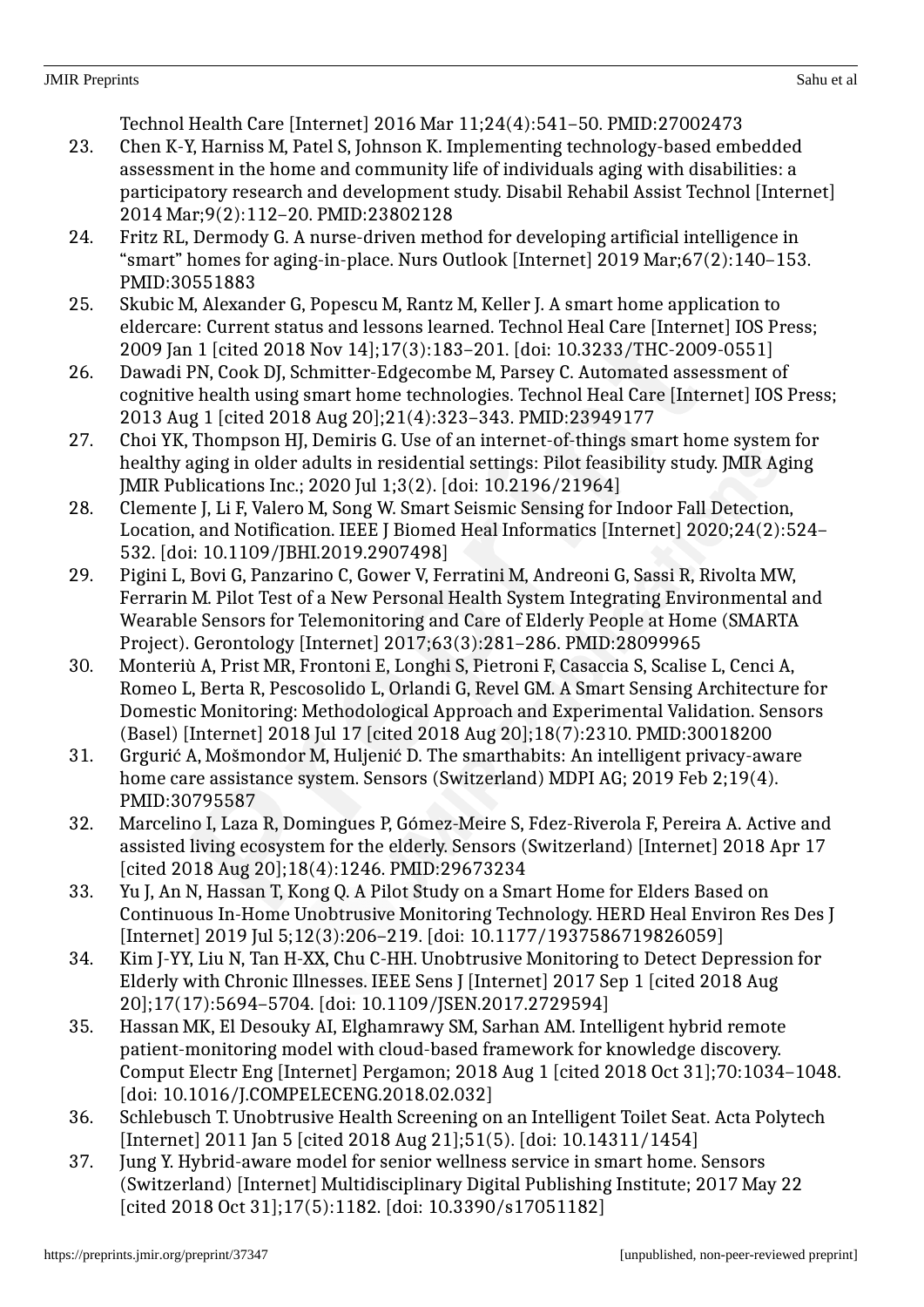- 38. Alsina-Pagès RM, Navarro J, Alías F, Hervás M. homeSound: Real-Time Audio Event Detection Based on High Performance Computing for Behaviour and Surveillance Remote Monitoring. Sensors 2017 Apr 13;17(4):854. PMID:28406459
- 39. Mahmoud S, Lotfi A, Langensiepen C. Behavioural pattern identification and prediction in intelligent environments. Appl Soft Comput [Internet] 2013 Apr [cited 2018 Aug 20];13(4):1813–1822. [doi: 10.1016/j.asoc.2012.12.012]
- 40. Cook DJ, Jakkula V. Anomaly Detection Using Temporal Data Mining in a Smart Home Environment. Methods Inf Med [Internet] 2008 [cited 2018 Oct 31]; PMID:18213431
- 41. Rashidi P, Cook DJ, Holder LB, Schmitter-Edgecombe M. Discovering activities to recognize and track in a smart environment. IEEE Trans Knowl Data Eng [Internet] 2011 Apr [cited 2018 Aug 20];23(4):527–539. PMID:21617742
- 42. Singla G, Cook DJ, Schmitter-Edgecombe M. Recognizing independent and joint activities among multiple residents in smart environments. J Ambient Intell Humaniz Comput [Internet] Springer-Verlag; 2010 Mar 1 [cited 2018 Aug 20];1(1):57–63. [doi: 10.1007/s12652-009-0007-1]
- 43. Damodaran N, Haruni E, Kokhkharova M, Schäfer J. Device free human activity and fall recognition using WiFi channel state information (CSI). CCF Trans Pervasive Comput Interact [Internet] 2020 Mar 30;2(1):1–17. [doi: 10.1007/s42486-020-00027-1]
- 44. Hamad RA, Hidalgo AS, Bouguelia MR, Estevez ME, Quero JM. Efficient Activity Recognition in Smart Homes Using Delayed Fuzzy Temporal Windows on Binary Sensors. IEEE J Biomed Heal Informatics Institute of Electrical and Electronics Engineers Inc.; 2020 Feb 1;24(2):387–395. PMID:31135373
- 45. Enshaeifar S, Zoha A, Markides A, Skillman S, Acton ST, Elsaleh T, Hassanpour M, Ahrabian A, Kenny M, Klein S, Rostill H, Nilforooshan R, Barnaghi P. Health management and pattern analysis of daily living activities of people with dementia using in-home sensors and machine learning techniques. PLoS One [Internet] 2018;13(5). [doi: 10.1371/journal.pone.0195605]
- 46. Ros M, Cuéllar MP, Delgado M, Vila A. Online recognition of human activities and adaptation to habit changes by means of learning automata and fuzzy temporal windows. Inf Sci (Ny) [Internet] 2013 Jan [cited 2018 Aug 20];220:86–101. [doi: 10.1016/j.ins.2011.10.005]
- 47. Navarro J, Vidaña-Vila E, Alsina-Pagès R, Hervás M, Navarro J, Vidaña-Vila E, Alsina-Pagès RM, Hervás M. Real-Time Distributed Architecture for Remote Acoustic Elderly Monitoring in Residential-Scale Ambient Assisted Living Scenarios. Sensors [Internet] Multidisciplinary Digital Publishing Institute; 2018 Aug 1 [cited 2018 Nov 13];18(8):2492. [doi: 10.3390/s18082492]
- 48. Gayathri KS, Easwarakumar KS, Elias S. Fuzzy ontology based activity recognition for assistive health care using smart home. Int J Intell Inf Technol [Internet] 2020;16(1):17– 31. [doi: 10.4018/IJIIT.2020010102]
- 49. Kwon O, Shim JM, Lim G. Single activity sensor-based ensemble analysis for health monitoring of solitary elderly people. Expert Syst Appl [Internet] Pergamon; 2012 Apr 1 [cited 2018 Nov 13];39(5):5774–5783. [doi: 10.1016/j.eswa.2011.11.090]
- 50. Taiwo O, Ezugwu AE. Smart healthcare support for remote patient monitoring during covid-19 quarantine. Informatics Med unlocked 2020;20:100428. PMID:32953970
- 51. Bassoli M, Bianchi V, De Munari I, Ciampolini P. An IoT approach for an AAL Wi-Fi-based monitoring system. IEEE Trans Instrum Meas 2017; [doi: 10.1109/TIM.2017.2753458]
- 52. Virone G, Alwan M, Dalal S, Kell SW, Turner B, Stankovic JA, Felder R. Behavioral Patterns of Older Adults in Assisted Living. IEEE Trans Inf Technol Biomed [Internet] 2008 May [cited 2018 Aug 20];12(3):387–398. [doi: 10.1109/TITB.2007.904157]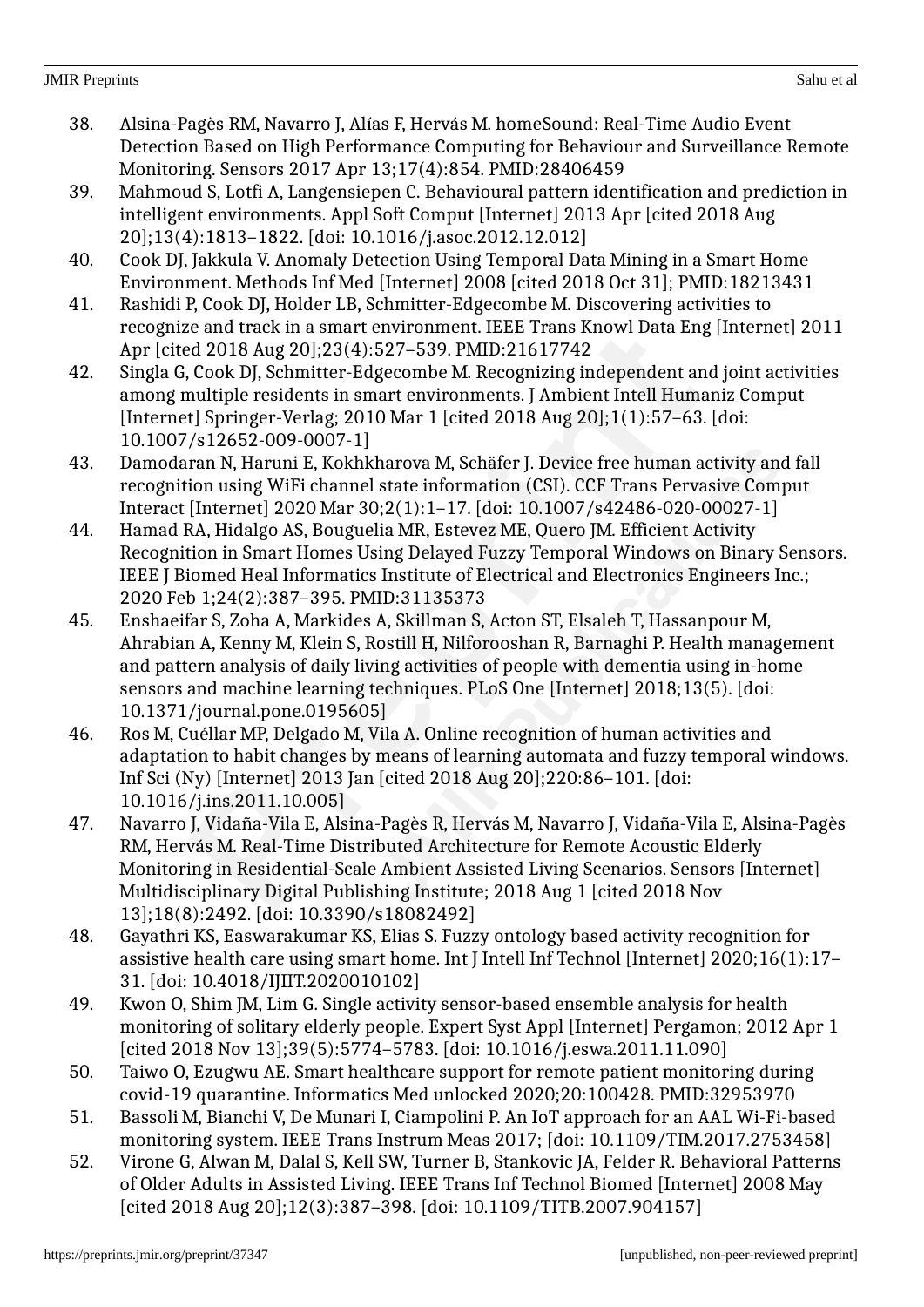- 53. Lazarou I, Karakostas A, Stavropoulos TG, Tsompanidis T, Meditskos G, Kompatsiaris I, Tsolaki M. A Novel and Intelligent Home Monitoring System for Care Support of Elders with Cognitive Impairment. J Alzheimer's Dis [Internet] 2016 Oct 18 [cited 2018 Aug] 20];54(4):1561–1591. PMID:27636843
- 54. Hercog D, Sedonja D, Recek B, Truntič M, Gergič B. Smart home solutions using Wi-Fibased hardware. Teh Vjesn [Internet] 2020;27(4):1351–1358. [doi: 10.17559/TV-20190730075217]
- 55. Yang C-C, Hsu Y-L. Remote monitoring and assessment of daily activities in the home environment. J Clin Gerontol Geriatr [Internet] 2012 Sep [cited 2018 Aug 20];3(3):97– 104. [doi: 10.1016/j.jcgg.2012.06.002]
- 56. Yao L, Sheng QZ, Benatallah B, Dustdar S, Wang X, Shemshadi A, Kanhere SS. WITS: an IoT-endowed computational framework for activity recognition in personalized smart homes. Computing [Internet] Springer Vienna; 2018 Apr 6 [cited 2018 Aug 20];100(4):369–385. [doi: 10.1007/s00607-018-0603-z]
- 57. Fleury A, Vacher M, Noury N. SVM-based multimodal classification of activities of daily living in health smart homes: Sensors, algorithms, and first experimental results. IEEE Trans Inf Technol Biomed [Internet] 2010 Mar [cited 2018 Aug 20];14(2):274–283. PMID:20007037
- 58. Fiorini L, Cavallo F, Dario P, Eavis A, Caleb-Solly P. Unsupervised Machine Learning for Developing Personalised Behaviour Models Using Activity Data. Sensors [Internet] 2017 May 4 [cited 2018 Aug 20];17(5):1034. PMID:28471405
- 59. Fritz RL, Wilson M, Dermody G, Schmitter-Edgecombe M, Cook DJ. Automated smart home assessment to support pain management: multiple methods analysis. J Med Internet Res JMIR Publications Inc.; 2020 Nov 1;22(11). PMID:33105099
- 60. Austin J, Dodge HH, Riley T, Jacobs PG, Thielke S, Kaye J. A Smart-Home System to Unobtrusively and Continuously Assess Loneliness in Older Adults. IEEE J Transl Eng Heal Med [Internet] Institute of Electrical and Electronics Engineers; 2016 [cited 2018 Oct 23];4:2800311. PMID:27574577
- 61. Lyons BE, Austin D, Seelye A, Petersen J, Yeargers J, Riley T, Sharma N, Mattek N, Wild K, Dodge H, Kaye JA. Pervasive computing technologies to continuously assess Alzheimer's disease progression and intervention efficacy. Front Aging Neurosci 2015; PMID:26113819
- 62. Junnila S, Kailanto H, Merilahti J, Vainio AM, Vehkaoja A, Zakrzewski M, Hyttinen J. Wireless, multipurpose in-home health monitoring platform: Two case trials. IEEE Trans Inf Technol Biomed 2010; PMID:20007034
- 63. Lamprinakos GC, Asanin S, Broden T, Prestileo A, Fursse J, Papadopoulos KA, Kaklamani DI, Venieris IS. An integrated remote monitoring platform towards Telehealth and Telecare services interoperability. Inf Sci (Ny) [Internet] 2015 Jul [cited 2018 Aug 20];308:23–37. [doi: 10.1016/j.ins.2015.02.032]
- 64. Cahill J, Portales R, McLoughin S, Nagan N, Henrichs B, Wetherall S. IoT/Sensor-Based Infrastructures Promoting a Sense of Home, Independent Living, Comfort and Wellness. Sensors [Internet] 2019 Jan 24;19(3):485. PMID:30682864
- 65. Mora N, Matrella G, Ciampolini P, Mora N, Matrella G, Ciampolini P. Cloud-based behavioral monitoring in smart homes. Sensors (Switzerland) [Internet] Multidisciplinary Digital Publishing Institute; 2018 Jun 15 [cited 2018 Aug 20];18(6):1951. PMID:29914127
- 66. Liu L, Stroulia E, Nikolaidis I, Miguel-Cruz A, Rios Rincon A. Smart homes and home health monitoring technologies for older adults: A systematic review. Int J Med Inform [Internet] 2016 Jul [cited 2018 Aug 20];91:44–59. [doi: 10.1016/j.ijmedinf.2016.04.007]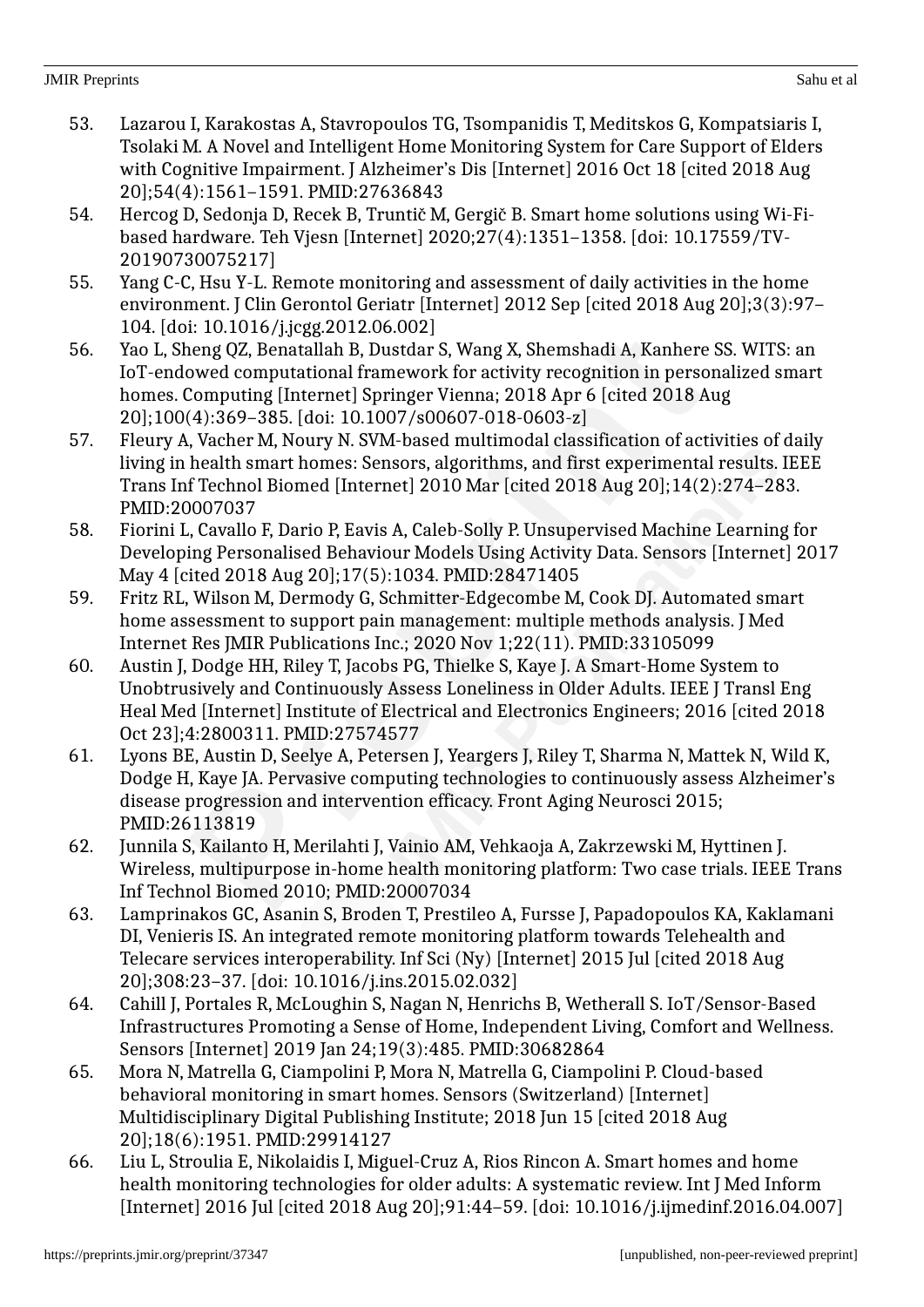- 67. Moyle W, Murfield J, Lion K. The effectiveness of smart home technologies to support the health outcomes of community-dwelling older adults living with dementia: A scoping review. Int J Med Inform [Internet] 2021;153:104513. PMID:34116363
- 68. Husebo BS, Heintz HL, Berge LI, Owoyemi P, Rahman AT, Vahia I V. Sensing Technology to Monitor Behavioral and Psychological Symptoms and to Assess Treatment Response in People with Dementia. A Systematic Review. Front Pharmacol [Internet] 2019;10:1699. PMID:32116687
- 69. Chan JKY, Klainin-Yobas P, Chi Y, Gan JKE, Chow G, Wu XV. The effectiveness of einterventions on fall, neuromuscular functions and quality of life in community-dwelling older adults: A systematic review and meta-analysis. Int J Nurs Stud [Internet] 2021 Jan;113:103784. PMID:33120138
- 70. Bossung V, Kast K. Smart sensors in pregnancy: Narrative review on the use of smart home technology in routine prenatal care. Z Evid Fortbild Qual Gesundhwes [Internet] 2021 Aug;164:35–43. PMID:34215532
- 71. Amiribesheli M, Benmansour A, Bouchachia A. A review of smart homes in healthcare. J Ambient Intell Humaniz Comput [Internet] 2015 Aug 14 [cited 2018 Aug 20];6(4):495– 517. [doi: 10.1007/s12652-015-0270-2]
- 72. Wang J, Spicher N, Warnecke JM, Haghi M, Schwartze J, Deserno TM. Unobtrusive Health Monitoring in Private Spaces: The Smart Home. Sensors (Basel) [Internet] 2021 Jan 28;21(3). PMID:33525460
- 73. Marques G, Pitarma R, M. Garcia N, Pombo N. Internet of Things Architectures, Technologies, Applications, Challenges, and Future Directions for Enhanced Living Environments and Healthcare Systems: A Review. Electronics [Internet] 2019 Sep 24;8(10):1081. [doi: 10.3390/electronics8101081]
- 74. Cortés OL, Piñeros H, Aya PA, Sarmiento J, Arévalo I. Systematic review and meta-analysis of clinical trials: In–hospital use of sensors for prevention of falls. Medicine (Baltimore) [Internet] Wolters Kluwer Health; 2021 [cited 2021 Nov 5];100(41). [doi: 10.1097/MD.0000000000027467]
- 75. Marikyan D, Papagiannidis S, Alamanos E. A systematic review of the smart home literature: A user perspective. Technol Forecast Soc Change [Internet] 2019 Jan;138:139– 154. [doi: 10.1016/j.techfore.2018.08.015]
- 76. Santosa A, Wall S, Fottrel E, Högberg U, Byass P. The development and experience of epidemiological transition theory over four decades: A systematic review. Glob Health Action Co-Action Publishing; 2014;7(SUPP.1). [doi: 10.3402/gha.v7.23574]
- 77. Defo BK. Demographic, epidemiological, and health transitions: Are they relevant to population health patterns in Africa? Glob Health Action Co-Action Publishing; 2014;7(SUPP.1). [doi: 10.3402/gha.v7.22443]
- 78. Dyson T. Population and Development: The Demographic Transition. [Internet]. Prog Dev Stud. Zed; 2010 [cited 2019 Sep 3]. [doi: 10.1177/146499341001100307]ISBN:9781842779590
- 79. Obermeyer Z, Powers B, Vogeli C, Mullainathan S. Dissecting racial bias in an algorithm used to manage the health of populations. Science (80- ) [Internet] 2019 Oct 25;366(6464):447–453. [doi: 10.1126/science.aax2342]
- 80. Buolamwini J, Gebru T. Gender Shades: Intersectional Accuracy Disparities in Commercial Gender Classification [Internet]. Proc Mach Learn Res. PMLR; 2018 [cited 2021 Nov 16]. p. 77–91. Available from: https://proceedings.mlr.press/v81/buolamwini18a.html
- 81. Goodman A, Fleming K, Markwick N, Morrison T, Lagimodiere L, Kerr T. "They treated me like crap and I know it was because I was Native": The healthcare experiences of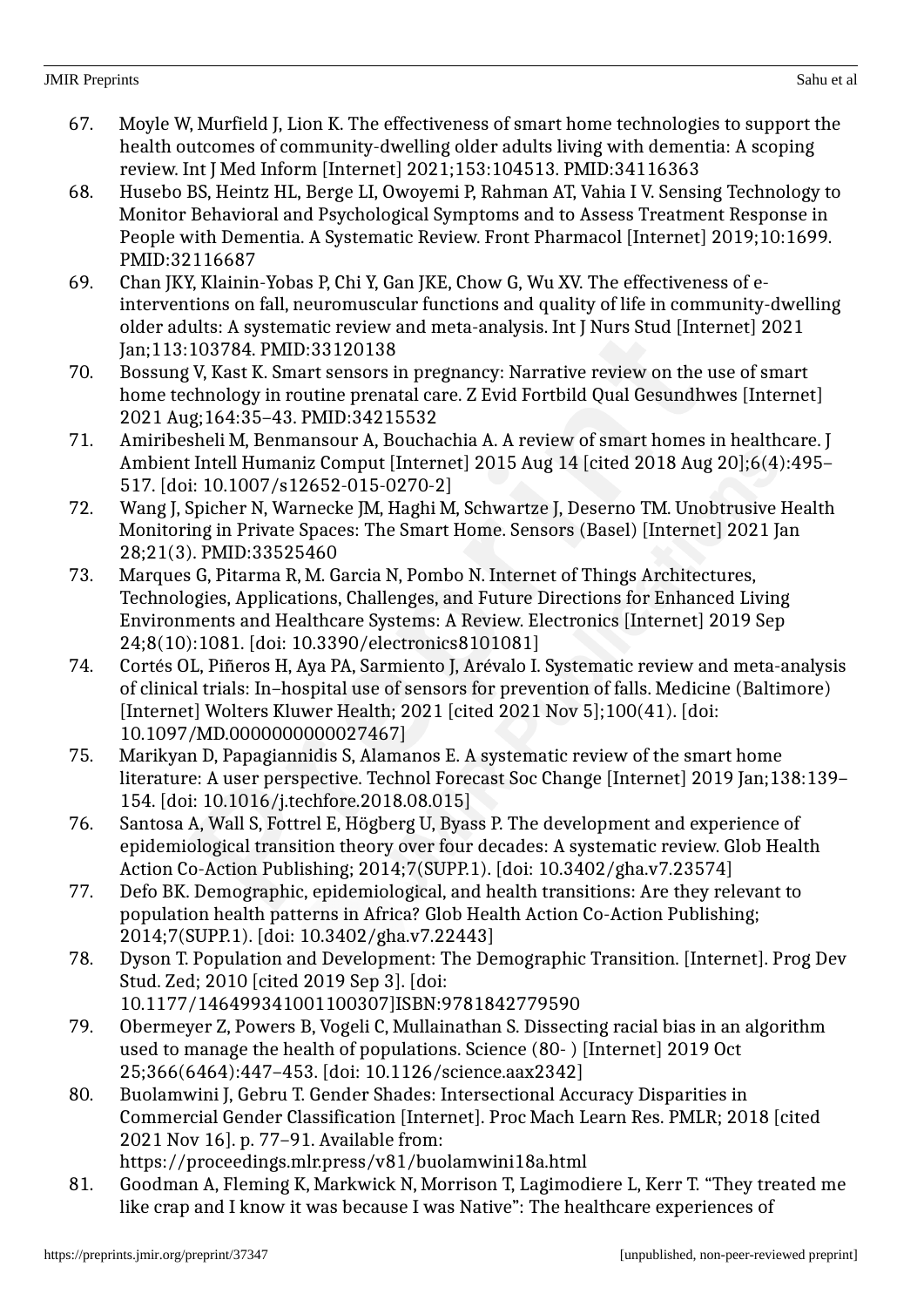Aboriginal peoples living in Vancouver's inner city. Soc Sci Med [Internet] 2017 Apr;178:87–94. [doi: 10.1016/j.socscimed.2017.01.053]

- 82. Nguyen NH, Subhan FB, Williams K, Chan CB. Barriers and Mitigating Strategies to Healthcare Access in Indigenous Communities of Canada: A Narrative Review. Healthcare [Internet] 2020 Apr 26;8(2):112. [doi: 10.3390/healthcare8020112]
- 83. Phillips-Beck W, Eni R, Lavoie JG, Avery Kinew K, Kyoon Achan G, Katz A. Confronting Racism within the Canadian Healthcare System: Systemic Exclusion of First Nations from Quality and Consistent Care. Int J Environ Res Public Health [Internet] 2020 Nov 11;17(22):8343. [doi: 10.3390/ijerph17228343]
- 84. Holdcroft A. Gender bias in research: how does it affect evidence based medicine? J R Soc Med [Internet] 2007 Jan;100(1):2–3. PMID:17197669
- 85. Why are males still the default subjects in medical research? [Internet]. [cited 2021 Nov 16]. Available from: https://theconversation.com/why-are-males-still-the-defaultsubjects-in-medical-research-167545
- 86. Mihailidis A, Boger J, Hoey J, Jiancaro T. Zero Effort Technologies: Considerations, Challenges, and Use in Health, Wellness, and Rehabilitation [Internet]. Synth Lect Assist Rehabil Heal Technol. Morgan & Claypool Publishers; 2011 Aug. [doi: 10.2200/S00380ED1V01Y201108ARH002]
- 87. Statista. IoT market size worldwide 2017-2025 [Internet]. 2021 [cited 2021 Nov 16]. Available from: https://www.statista.com/statistics/976313/global-iot-market-size/
- 88. Guhr N, Werth O, Blacha PPH, Breitner MH. Privacy concerns in the smart home context. SN Appl Sci [Internet] 2020 Feb 21;2(2):247. [doi: 10.1007/s42452-020-2025-8]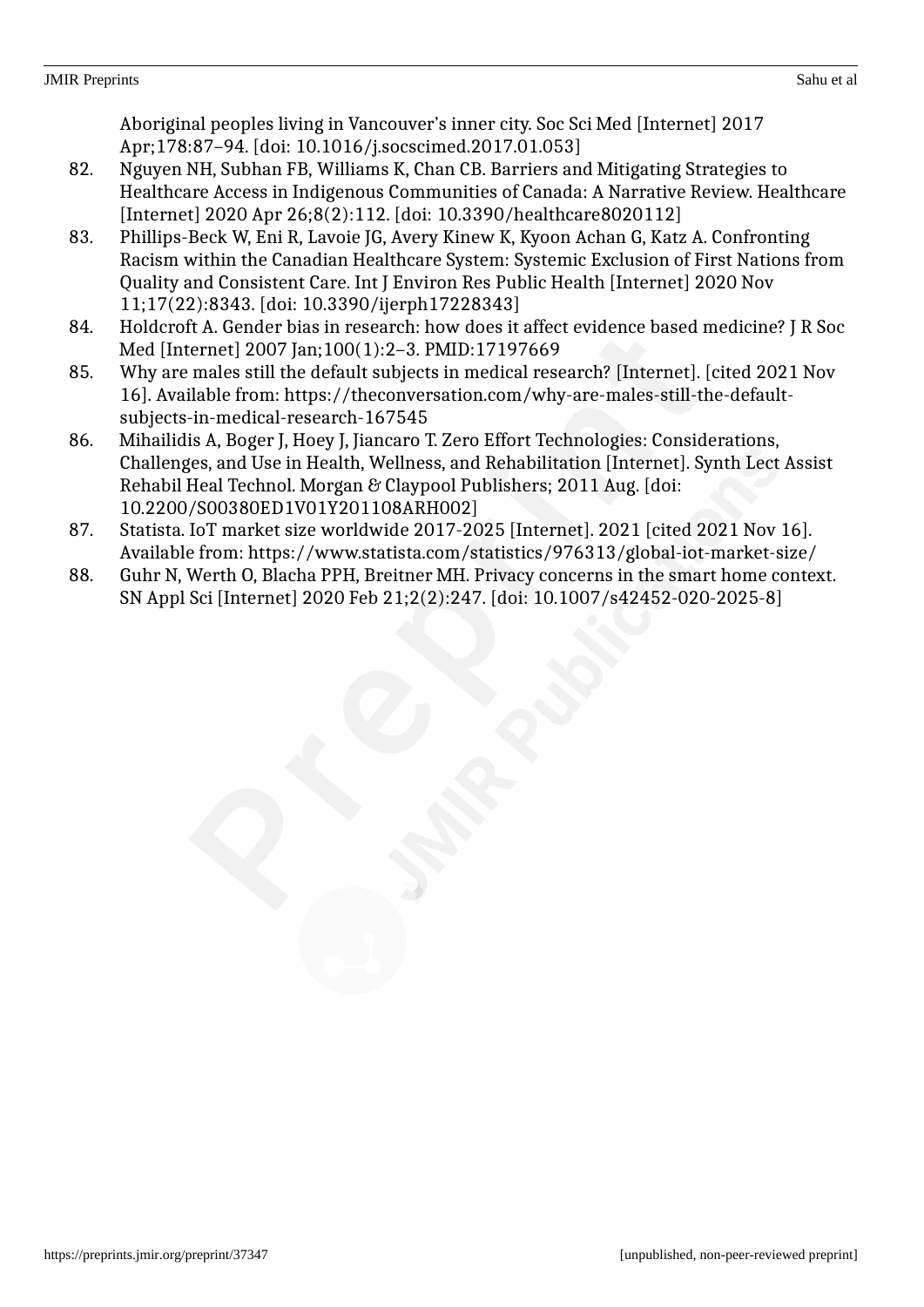## Supplementary Table-1

Search strategy in details

| <b>Database</b>       | <b>Number of Articles</b> | Query                                                                                                                                                                                                                                          |
|-----------------------|---------------------------|------------------------------------------------------------------------------------------------------------------------------------------------------------------------------------------------------------------------------------------------|
| PubMed                | 549                       | ((((((((("smart home" AND Health* AND<br>monitor*)))))) OR ((((((AAL AND Health* AND<br>monitor*))))))) OR (((((("ambient assisted living"<br>AND Health* AND monitor*)))))) OR ((((("active<br>assisted living" AND Health* AND monitor*))))) |
| <b>Science Direct</b> | 1,721                     | ("smart home*" AND health* AND monitor*) OR<br>(AAL AND health* AND monitor*) OR ("ambient<br>assisted living" AND Health* AND monitor*) OR<br>("active assisted living" AND health*)                                                          |
| Scopus                | 3649                      | <b>Total</b>                                                                                                                                                                                                                                   |
|                       | 509                       | "Smart home" health* monitor*                                                                                                                                                                                                                  |
|                       | 538                       | AAL AND health* AND monitor                                                                                                                                                                                                                    |
|                       | 2573                      | "ambient assisted living" AND Health* AND<br>monitor*                                                                                                                                                                                          |
|                       | 29                        | "active assisted living" AND Health* AND monitor*                                                                                                                                                                                              |
| <b>CINAHL</b>         | 76                        | Total                                                                                                                                                                                                                                          |
|                       | 13                        | "Smart home" health* monitor*                                                                                                                                                                                                                  |
|                       | $\overline{2}$            | AAL AND health* AND monitor                                                                                                                                                                                                                    |
|                       | 6                         | "ambient assisted living" AND Health* AND<br>monitor*                                                                                                                                                                                          |
|                       | 55                        | "active assisted living" AND Health* AND monitor*                                                                                                                                                                                              |
| <b>All database</b>   | 5995                      |                                                                                                                                                                                                                                                |

Note: Label: behavio\*, individual, population Not limited to: geographic location Limiters: English, human, 2007-2020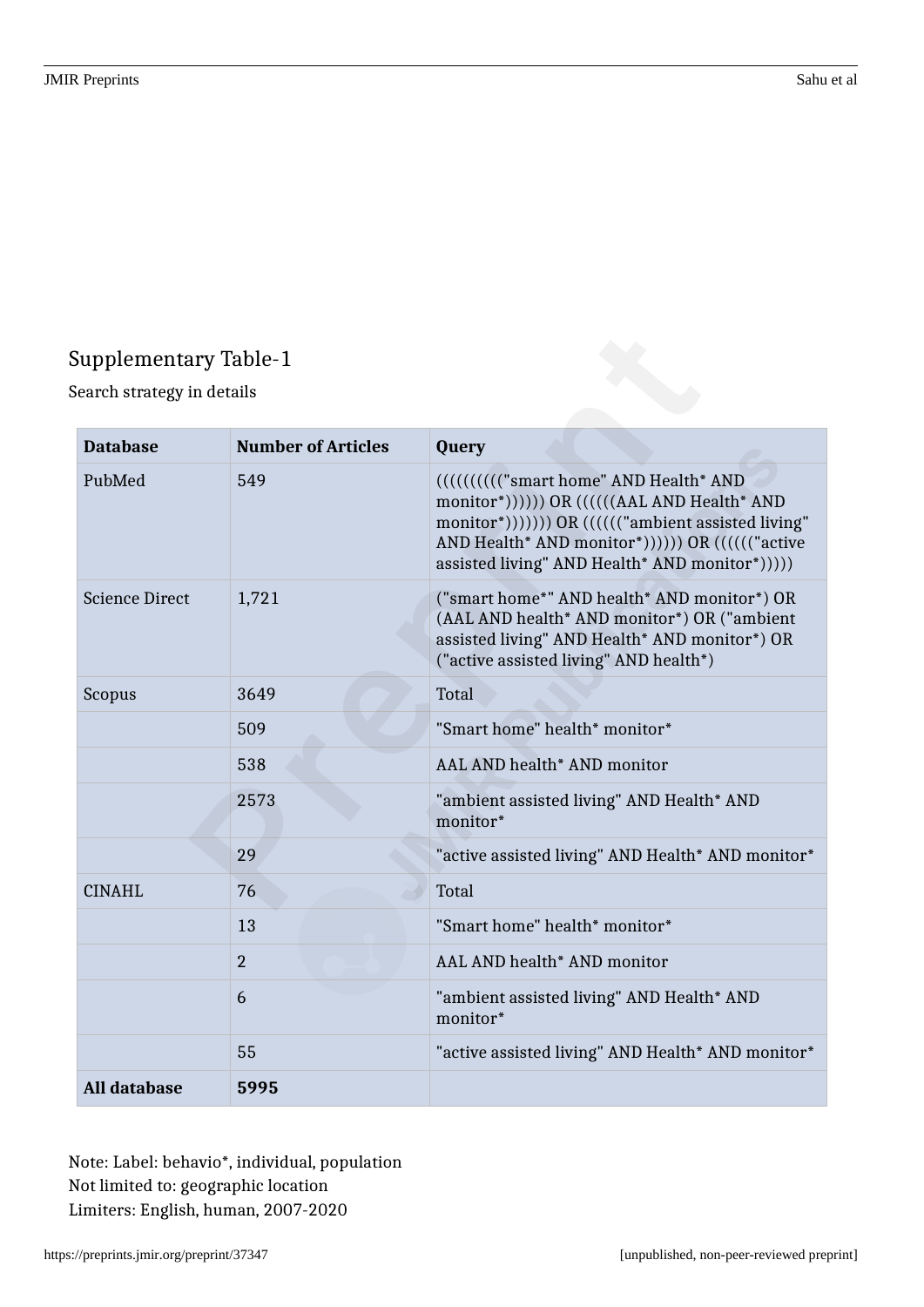Exclude: Not English Include: research articles, review articles Searched on Aug 22, 2021, at 10:00 am

## Supplementary Table-2

Domain and Journal of publication of the selected articles

| <b>Domain</b>                 | <b>Name of Journal</b>                                        | <b>Number of</b><br><b>Publications</b> |
|-------------------------------|---------------------------------------------------------------|-----------------------------------------|
| Engineering                   | Sensors (Switzerland)                                         | 7                                       |
| Engineering                   | Sensors                                                       | 5                                       |
| <b>IEEE Group of journals</b> | Transactions on Information Technology in Biomedicine         | 3                                       |
| <b>IEEE Group of journals</b> | <b>Journal of Biomedical and Health Informatics</b>           | $\overline{2}$                          |
| Engineering                   | Acta Polytechnica                                             | $\mathbf 1$                             |
| Engineering                   | <b>Applied Soft Computing Journal</b>                         | $\mathbf{1}$                            |
| Engineering                   | CCF Transactions on Pervasive Computing and Interaction       | 1                                       |
| Engineering                   | Computer                                                      | 1                                       |
| Engineering                   | Computers & Electrical Engineering                            | 1                                       |
| Engineering                   | Computing                                                     | $\mathbf{1}$                            |
| Engineering                   | <b>Expert Systems with Applications</b>                       | $\mathbf{1}$                            |
| Engineering                   | International Journal of Intelligent Information Technologies | $\mathbf{1}$                            |
| Engineering                   | Journal of Ambient Intelligence and Humanized Computing       | 1                                       |
| Engineering                   | Tehnicki Vjesnik                                              | $\mathbf{1}$                            |
| <b>IEEE Group of journals</b> | Journal of Translational Engineering in Health and Medicine   | $\mathbf{1}$                            |
| <b>IEEE Group of journals</b> | Sensors Journal                                               | $\mathbf{1}$                            |
| <b>IEEE Group of journals</b> | Transactions on Instrumentation and Measurement               | $\mathbf{1}$                            |
| <b>IEEE Group of journals</b> | Transactions on Knowledge and Data Engineering                | $\mathbf{1}$                            |
| <b>Health informatics</b>     | Technology and Health Care                                    | 3                                       |
| <b>Health informatics</b>     | <b>Information Sciences</b>                                   | $\overline{2}$                          |
| Health informatics            | Informatics in medicine unlocked                              | $\mathbf{1}$                            |
| Health informatics            | Journal of Biomedical Informatics                             | $\mathbf{1}$                            |
| Health informatics            | Journal of Medical Internet Research                          | $\mathbf{1}$                            |
| Health informatics            | Methods of Information in Medicine                            | $\mathbf{1}$                            |
| Health                        | Disability and Rehabilitation: Assistive Technology           | $\mathbf{1}$                            |
| Health                        | Frontiers in Aging Neuroscience                               | $\mathbf{1}$                            |
| Health                        | Gerontology                                                   | $\mathbf{1}$                            |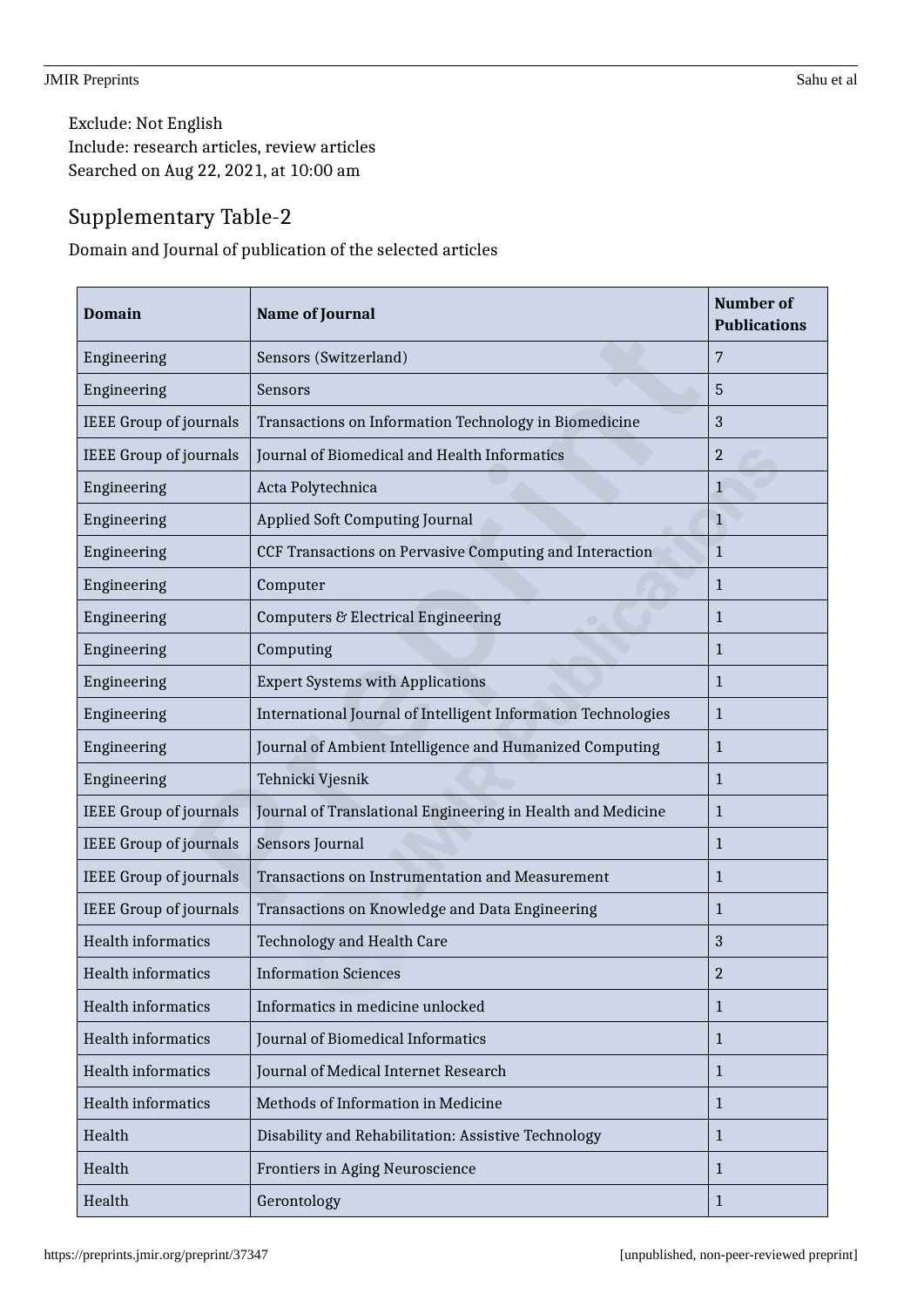| Health | Health Environments Research and Design Journal |  |
|--------|-------------------------------------------------|--|
| Health | <b>JMIR</b> ageing                              |  |
| Health | Journal of Alzheimer's Disease                  |  |
| Health | Journal of Clinical Gerontology and Geriatrics  |  |
| Health | Nursing Outlook                                 |  |
| Health | PLOS ONE                                        |  |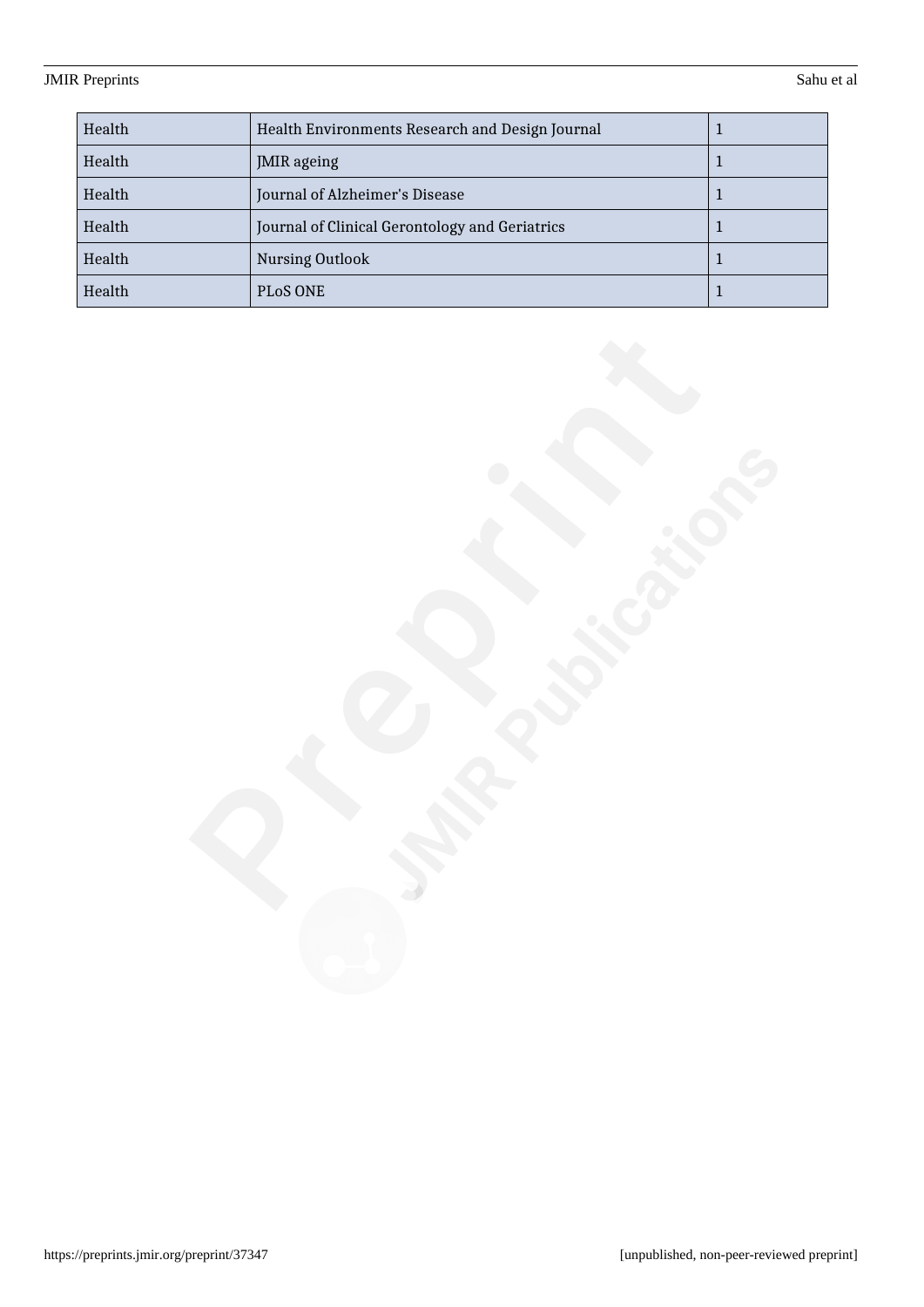# <span id="page-38-0"></span>**Supplementary Files**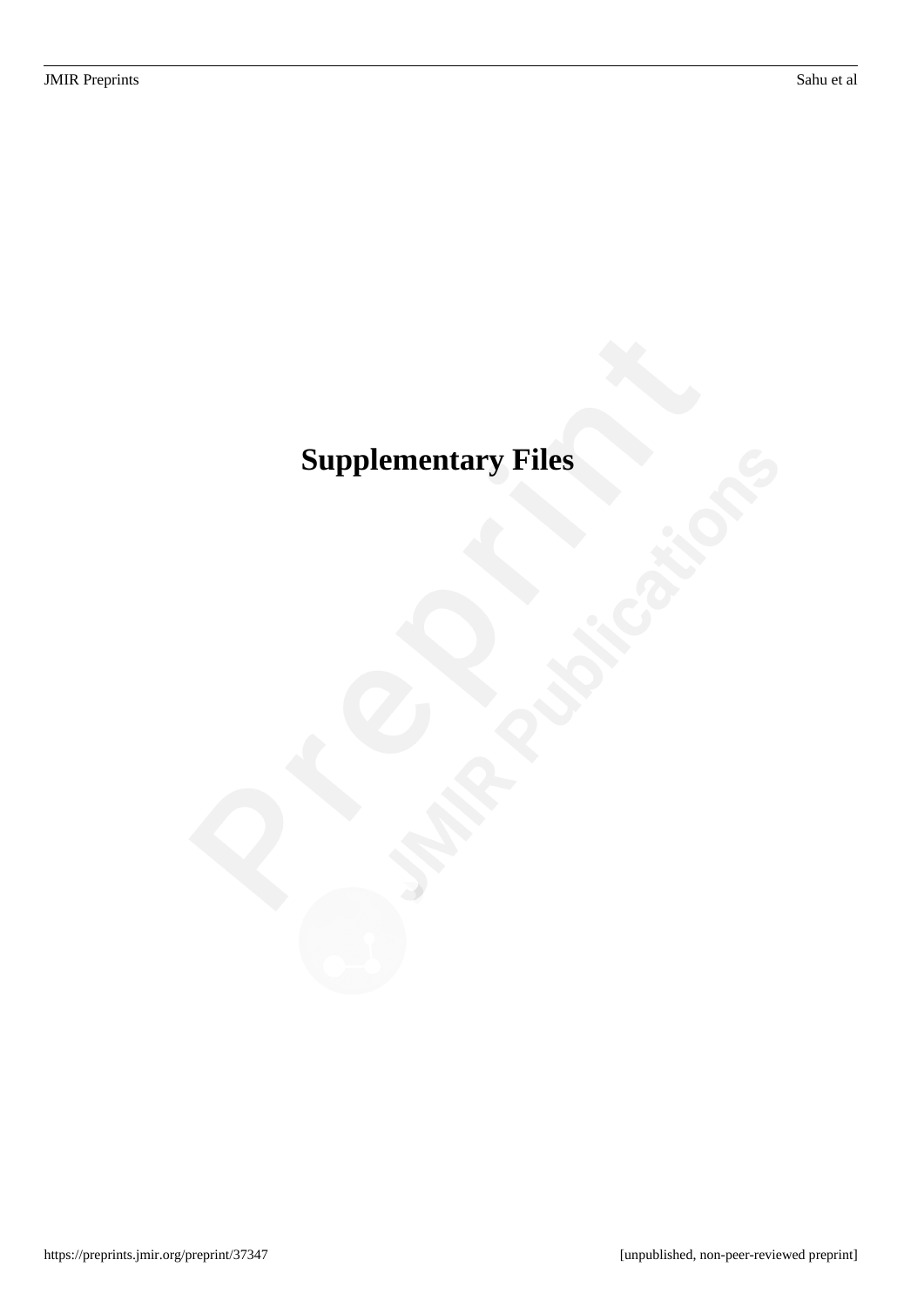# <span id="page-39-0"></span>**Figures**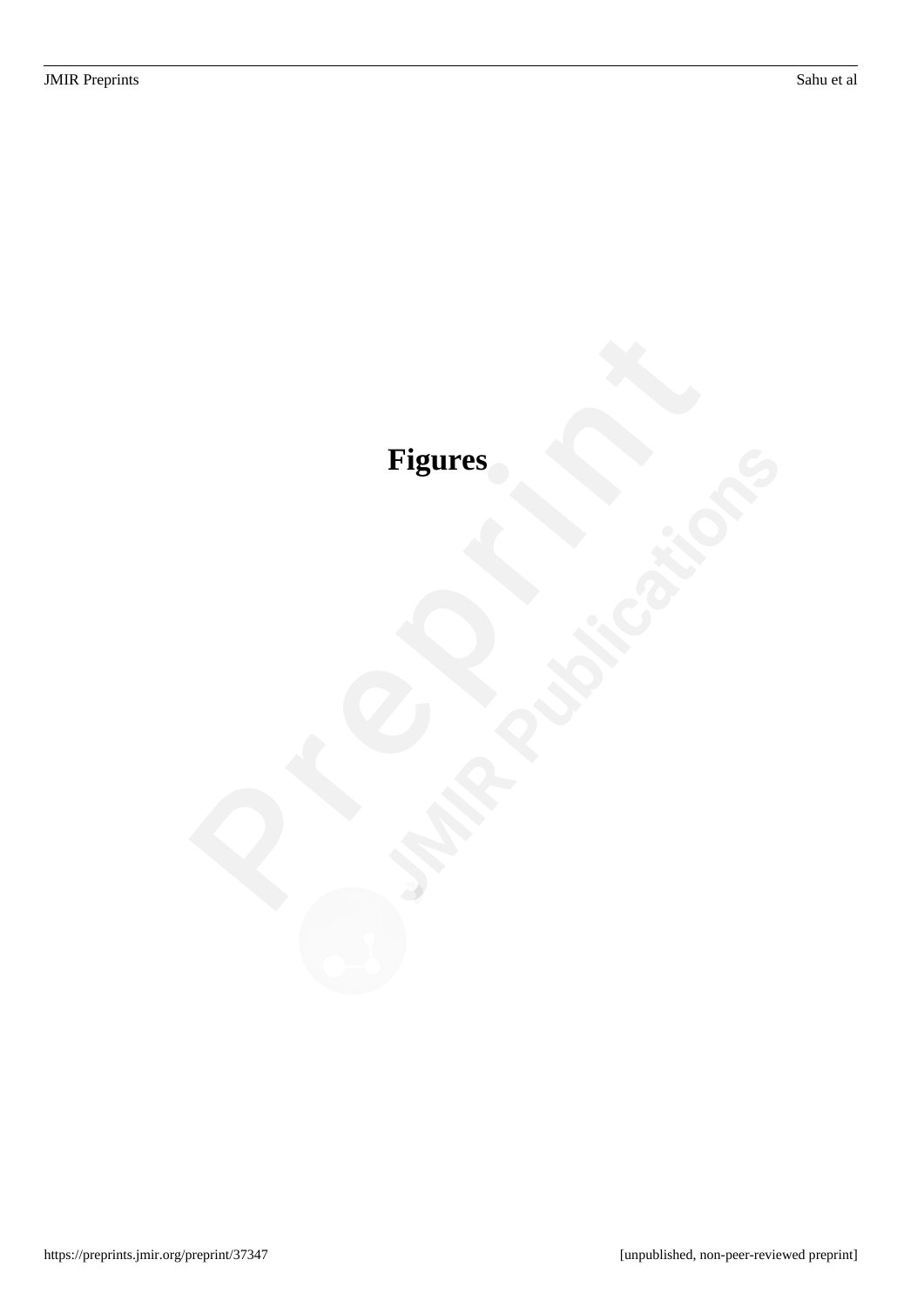<span id="page-40-0"></span>PRISMA Flow Chart - Systematic Study Selection.

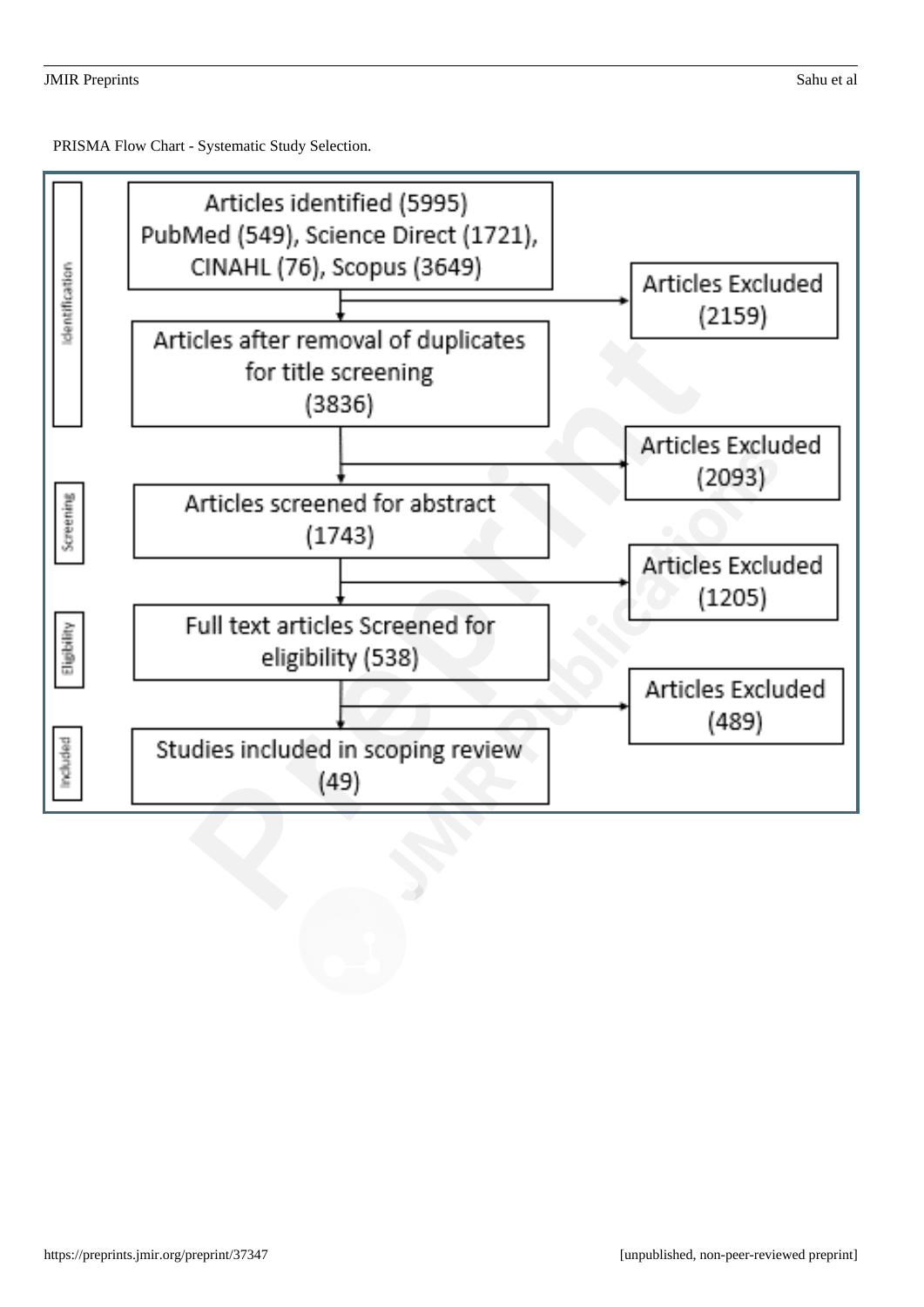<span id="page-41-0"></span>Articles by year of publication.

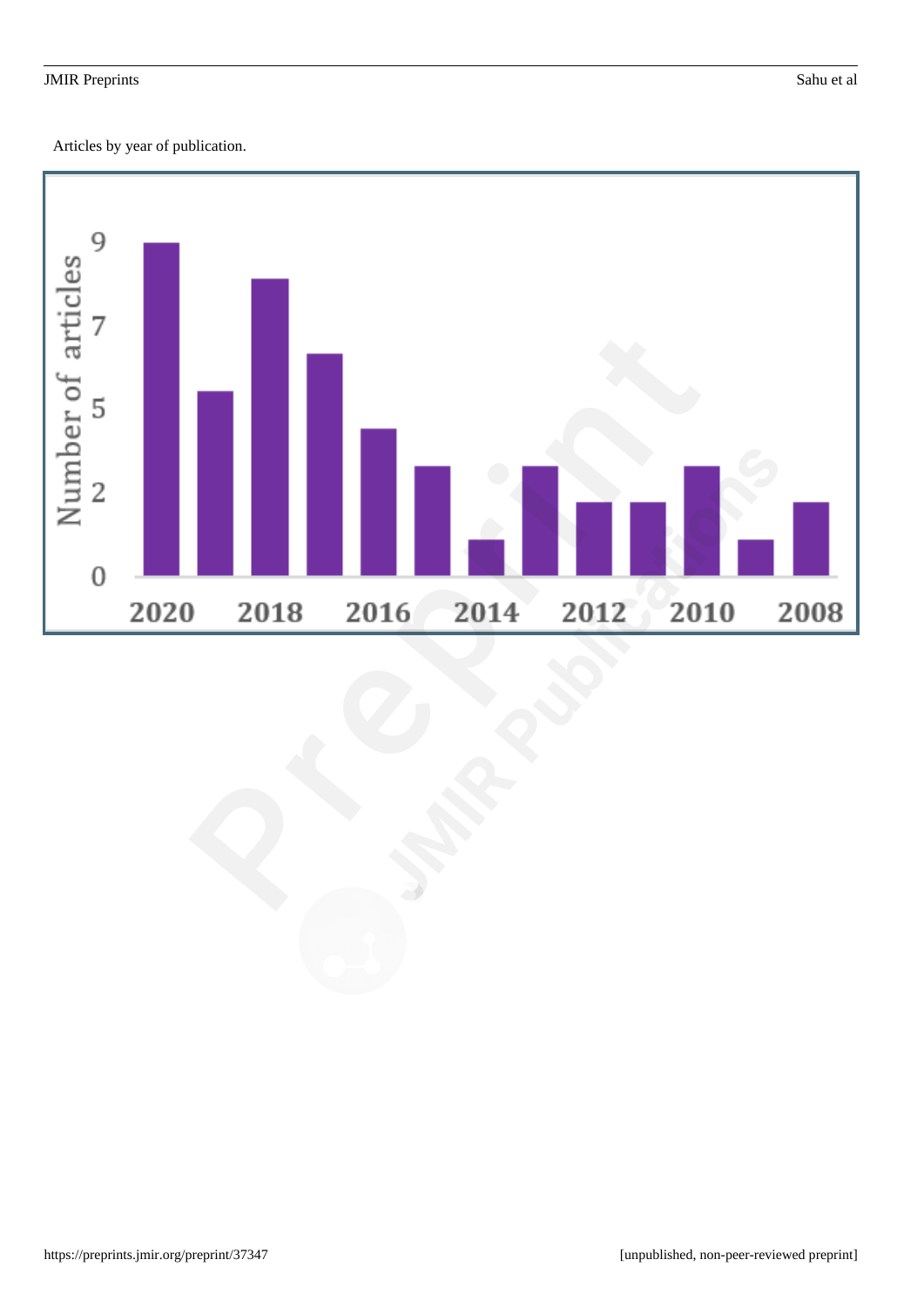<span id="page-42-0"></span>Journals of publication.